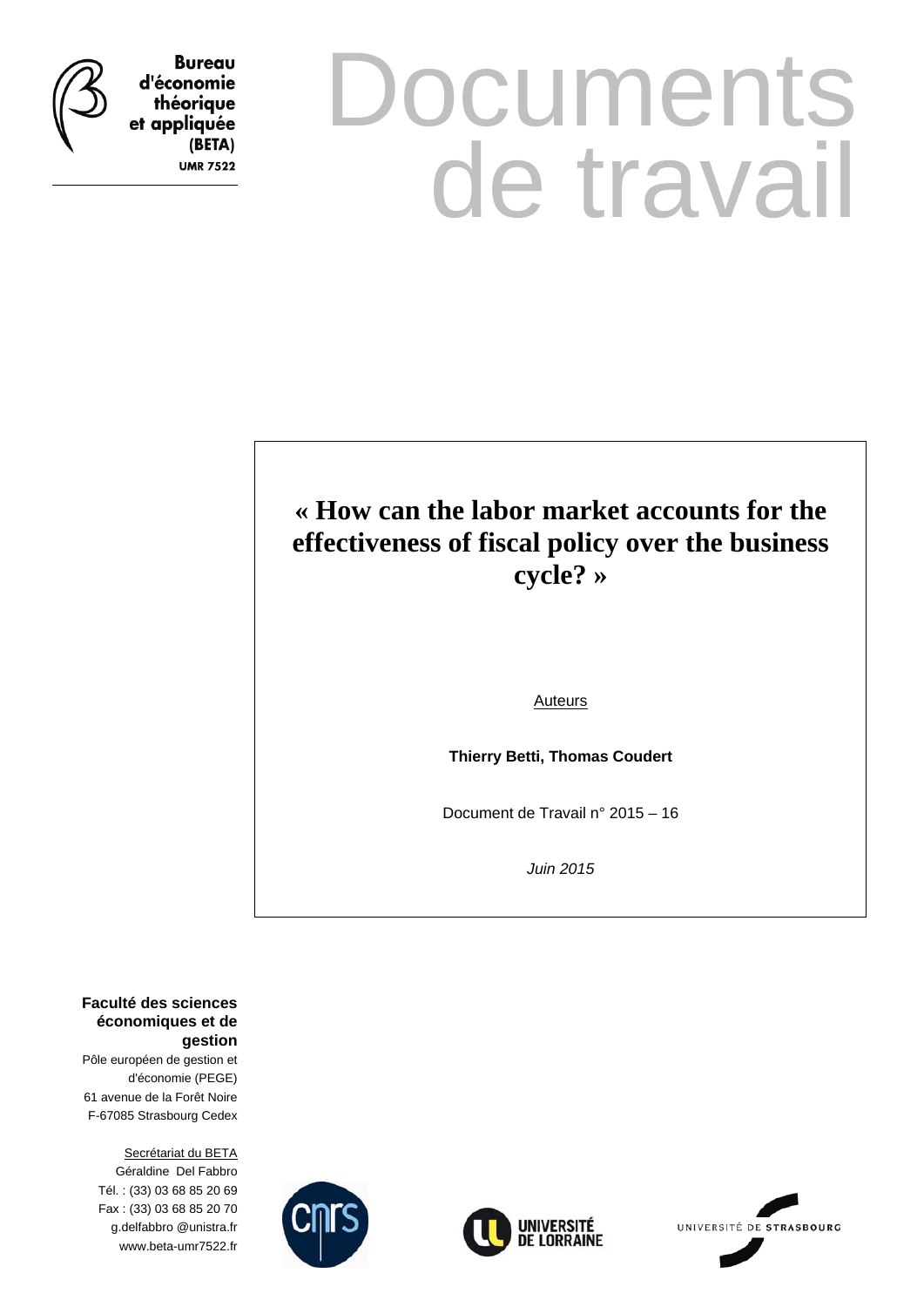# How can the labor market accounts for the effectiveness of fiscal policy over the business cycle?

Thierry BETTI<sup>\*</sup>, Thomas COUDERT†

June 9, 2015

#### Abstract

We develop a new-Keynesian model with a two-sector search and matching labor market framework. We investigate the first and second order effects of fiscal policy on labor market and on output. The model includes four fiscal instruments: a labor income tax, a social protection tax paid by firms, public wage and public vacancies. First-order simulations of the model indicate that whatever instrument is used, fiscal expansion significantly increases total employment and reduce unemployment. We explicit the different transmission channels at work. The main contribution is to use a second-order approximation of the model to investigate the effects of fiscal shocks for two states of the economy: a low unemployment state (6%) and a high unemployment state (12%). For the four fiscal instruments, response of employment is greater when the steady-state unemployment rate is high. We also emphasize a new channel for explaining a larger output fiscal multiplier in periods of economic downturn: the wage channel that plays a crucial role for explaining the non-linear effects of fiscal policy.

JEL classification: E62, J38.

Keywords: Labor Market Search, Wage Bargaining, Public Wage, Business Cycle, Fiscal Policy, Second Order.

<sup>∗</sup>BETA, University of Strasbourg (France), tbetti@unistra.fr.

<sup>†</sup>LaRGE, University of Strasbourg (France), t.coudert@unistra.fr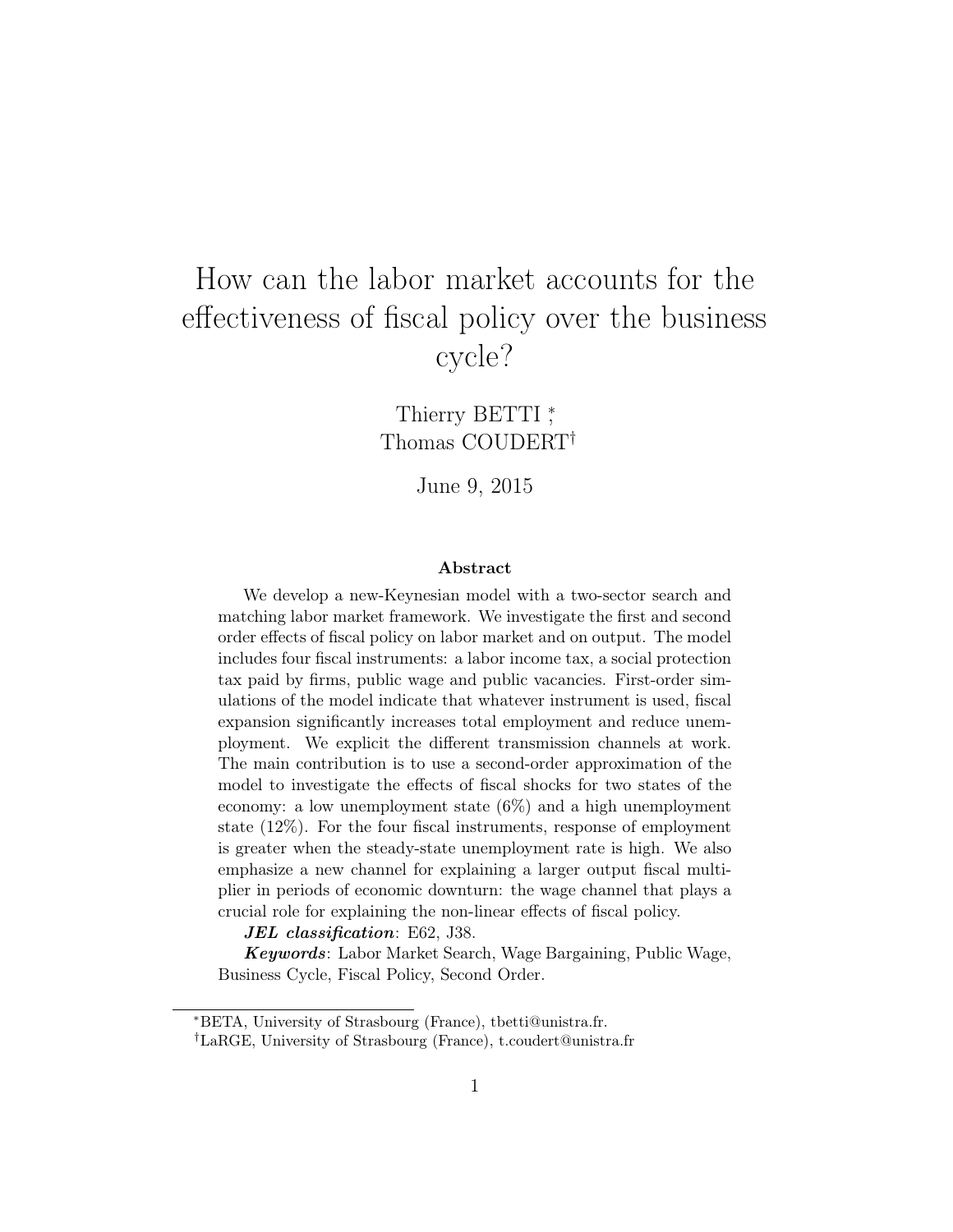# 1 Introduction

Recent literature indicates that the position over the business cycle greatly influences the size of the fiscal multiplier. Empirical studies show that the output fiscal multiplier is in periods of economic downturn  $<sup>1</sup>$ . However, the</sup> theoretical mechanisms behind this result still needs to be evidenced. If some intuitive mechanism could support this result  $^2$ , explanations based on theoretical frameworks are still rare. The aim of our paper is to contribute to this theoretical literature. More precisely, our analysis focuses on the response of the labor market to fiscal policy assuming different values of the steady-state unemployment rate, thus to different positions of the economy over the business cycle. Especially, we attempt to show that the labor market dynamics, and especially the response of real wage, can explain different output fiscal multipliers according to the unemployment rate at the steady state.

Sims and Wolff (2013) and Michaillat (2014) have attempted to investigate the non-linear effects of fiscal policy theoretically. Sims and Wolff (2013) investigate in a standard DSGE model the effects of fiscal policy on private consumption for different positions of the economy over the business cycle. Since a first version of their model does not include investment, the size of the multiplier (around 1) only depends on the response of private consumption. After the estimation of the model at the first-order, authors compute the output fiscal multiplier for each position over the business cycle. Their main finding is that the marginal utility of consumption is greater during economic downturn ( of consumption is lower), thus the crowding-out effect of public spending on private consumption is reduced. This explanation of a greater fiscal multiplier in the trough of the economic cycle is an interesting first step. However, other aspects of an economy in a period of economic downturn must be taken into account, includind the presence of non-Ricardian households <sup>3</sup> or the potential different dynamics of the labor market. Michaillat (2014) focuses on the response of the labor market following a rise in public employment in a DSGE model with a search and matching labor market. The main

<sup>&</sup>lt;sup>1</sup>See Auerbach and Gorodnichenko  $(2012)$  and Creel et al.  $(2011)$  among others

<sup>2</sup>We could expect a higher price stickiness during economic downturn that produces greater real effects of spending expansion or a higher share of non-Ricardian households that diminish the crowding out effect of public consumption on private consumption.

<sup>3</sup>See for instance Coenen and Straub (2005) for discussions about the impact of the presence of non-Ricardian households on fiscal multipliers.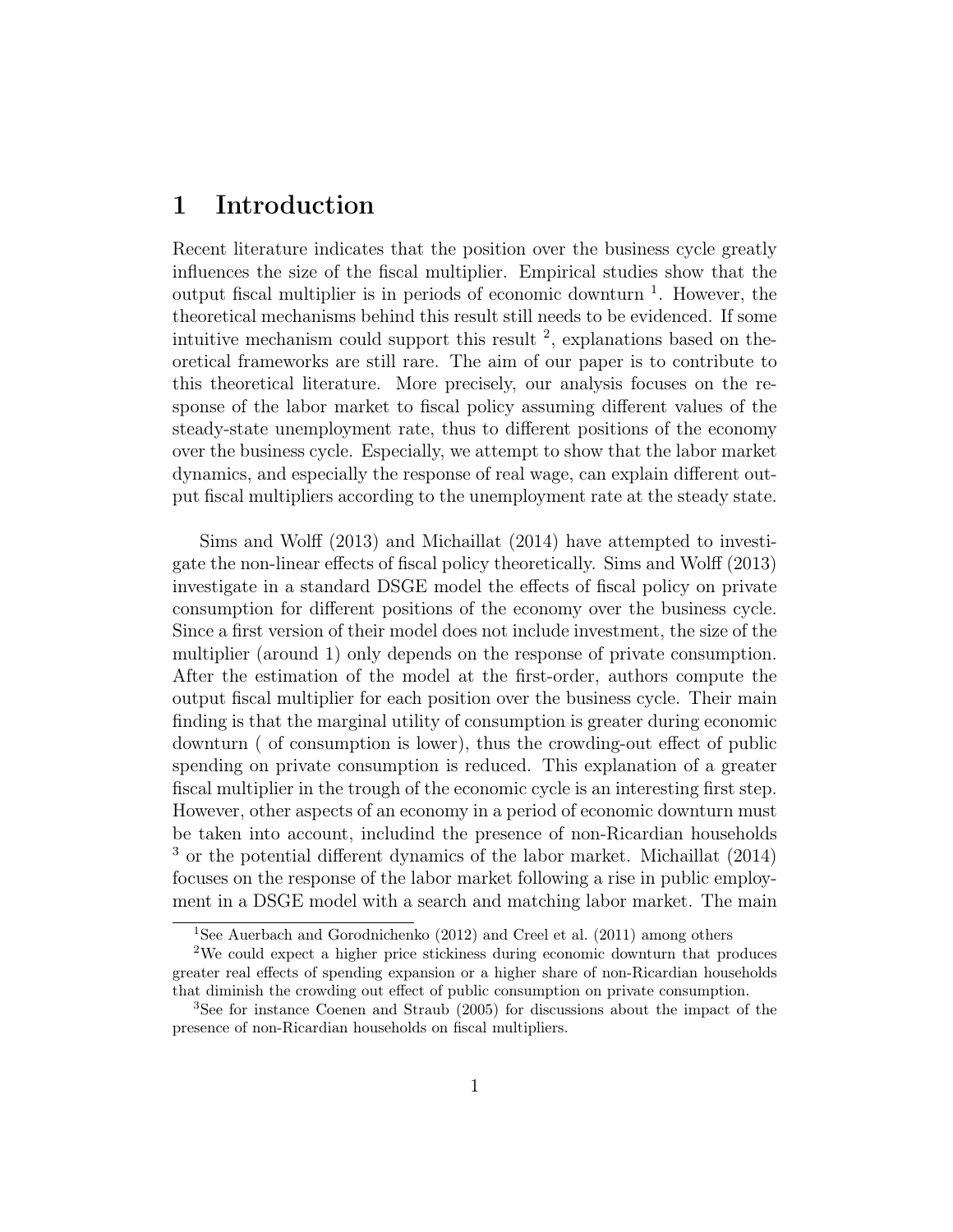result is that when the unemployment rate is high (8% in the paper), a rise in public employment has a greater effect on total employment than in the case of a low unemployment rate (4%). By construction the model produces a crowding-out effect of public employment on private employment, as has been shown in empirical studies and notably in Ramey (2011). In Michaillat (2014), the crowding-out effect is based on a lower pool of unemployed searching for a job in the private sector following the rise in public vacancies. When the pool of job seekers is high at the steady state, this crowding out effect is then lower. However, the author does not consider the role of the wage channel since the real wage law of motion is assumed as exogenous.

Our work follows Michaillat (2014) by focusing on the effects of fiscal policy on the labor market according to the steady-state value of the unemployment rate. In comparison to this paper, we introduce a Nash efficient bargaining process that determines the law of motion of real wage. This is of first importance since our main result is based on the response of the real wage. Also, Michaillat (2014) introduces only non-Ricardian households while we introduce both optimizing and *hand-to-mouth* households. Moreover, we show that the introduction of Ricardian households is necessary to produce higher output fiscal multipliers.

In this paper we construct a new-Keynesian model with a search and matching framework for the labor market. Workers can find a job in both the private and the public sector. Our modelling of the dual labor market is close to other papers like Afonso and Gomes (2014) and Brückner and Pappa (2012). Four fiscal instruments are introduced: a labor income tax, a social protection tax paid by firms, the public wage and finally the public vacancies. The first part of the paper is dedicated to analyzing the effects of these four fiscal instruments on the labor market. To achieve this investigation, we use a first-order approximation of the model. A main result is that the four fiscal expansions generate a drop in unemployment and a drop in private real wage, expect for the cut in social protection tax. We disentangle the different transmission channels specific to each fiscal instrument.

The main contribution of the paper is to solve the model at the secondorder in order to analyze the non-linear effects of fiscal policy according to two different steady-state levels of unemployment, in the spirit of Michaillat (2014). A first result is that the four fiscal instruments triggers a larger rise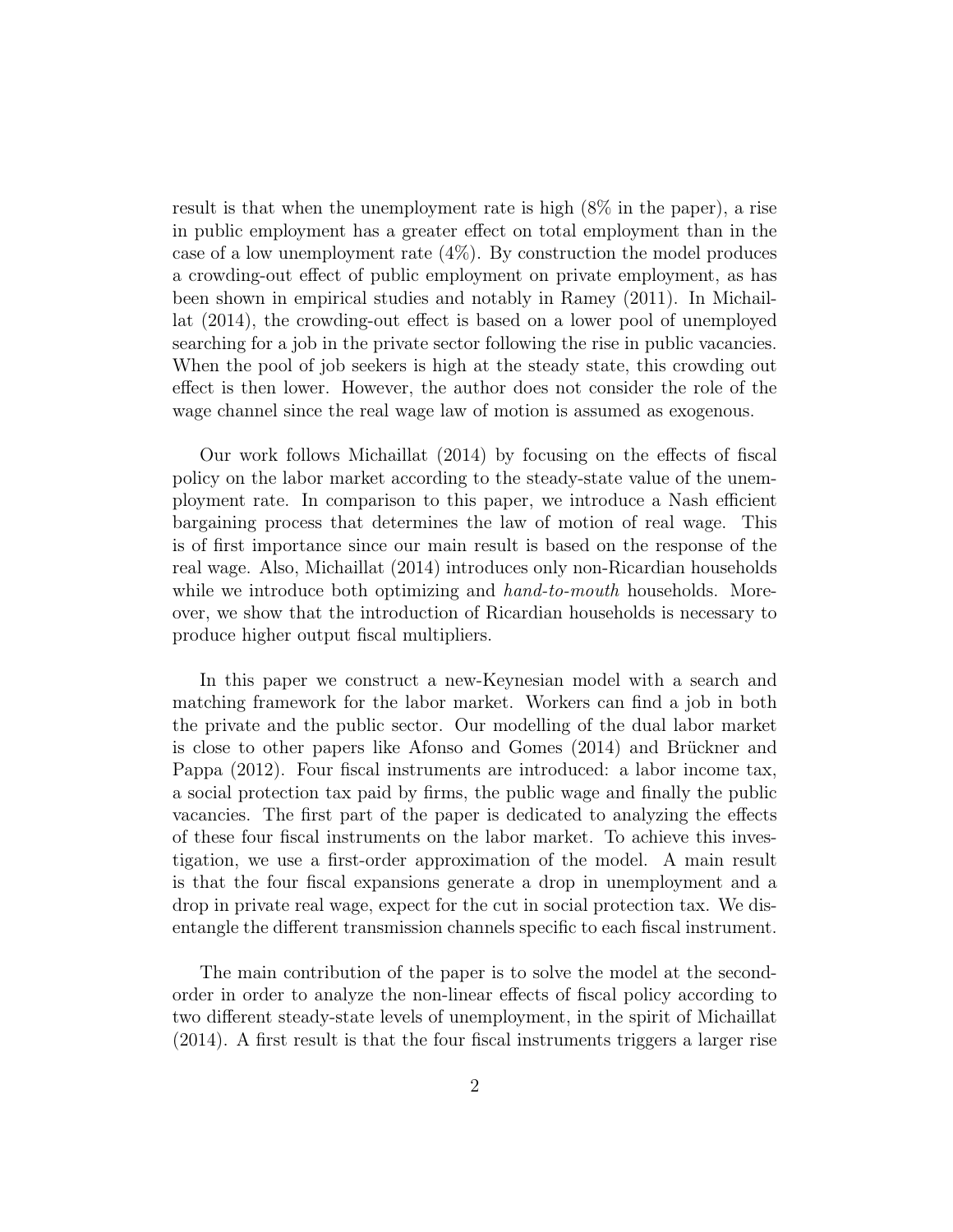in employment in the case of a high steady-state unemployment rate  $(12\%$ in our paper, in comparison with a lower unemployment rate of 6%). The explanation for this result is close to the one highlighted in Michaillat (2014). A larger pool of job seekers at the steady state generates more job creations following the fiscal shocks.

This higher rise in private employment is the starting point for explaining a larger output fiscal multiplier during economic downturn. This stronger effect on employment when unemployment is high engenders a larger degradation of marginal productivity of labor and then a larger degradation of real wage. The greater drop in real wage implies a lower consumption for the non-Ricardians. However it also implies a lower marginal cost, inflation and a lower rise in interest rates. In this case, consumption of Ricardian households is less reduced than in the case of a low unemployment rate at the steady state. The total effect on aggregate demand depends on the relative strength of these two opposite effects on private consumption. Under our standard calibration, the higher consumption of Ricardian households prevails over the lower consumption of non-Ricardian households. It finally induces a larger output fiscal multiplier in the case of a high steady-state unemployment rate.

Thus, this paper attempts to offer a new theoritical explanation for variations of the output fiscal multiplier over the business cycle. Sims and Wolff (2013) argue for a larger output fiscal multiplier during economic downturn due to a larger marginal utility of consumption. It is important to note that our model does not include this transmission channel. On the contrary, the definition of steady-state values for both types of consumption implies a lower marginal utility of consumption for the Ricardian households during economic downturn. The wage channel we highlight in this paper is not in contradiction with the explanation found in Sims and Wolff (2013). However, the coexistence of these two effects could partly explain the sizeable difference found in the literature about the size of the output fiscal multiplier according to the position of the economy over the business cycle.

The rest of the paper is organized as follows: section 2 presents the model, section 3 presents the calibration, the steady-state calculations and the second-order solution of the model. Section 4 highlights the main results of the paper and section 5 concludes.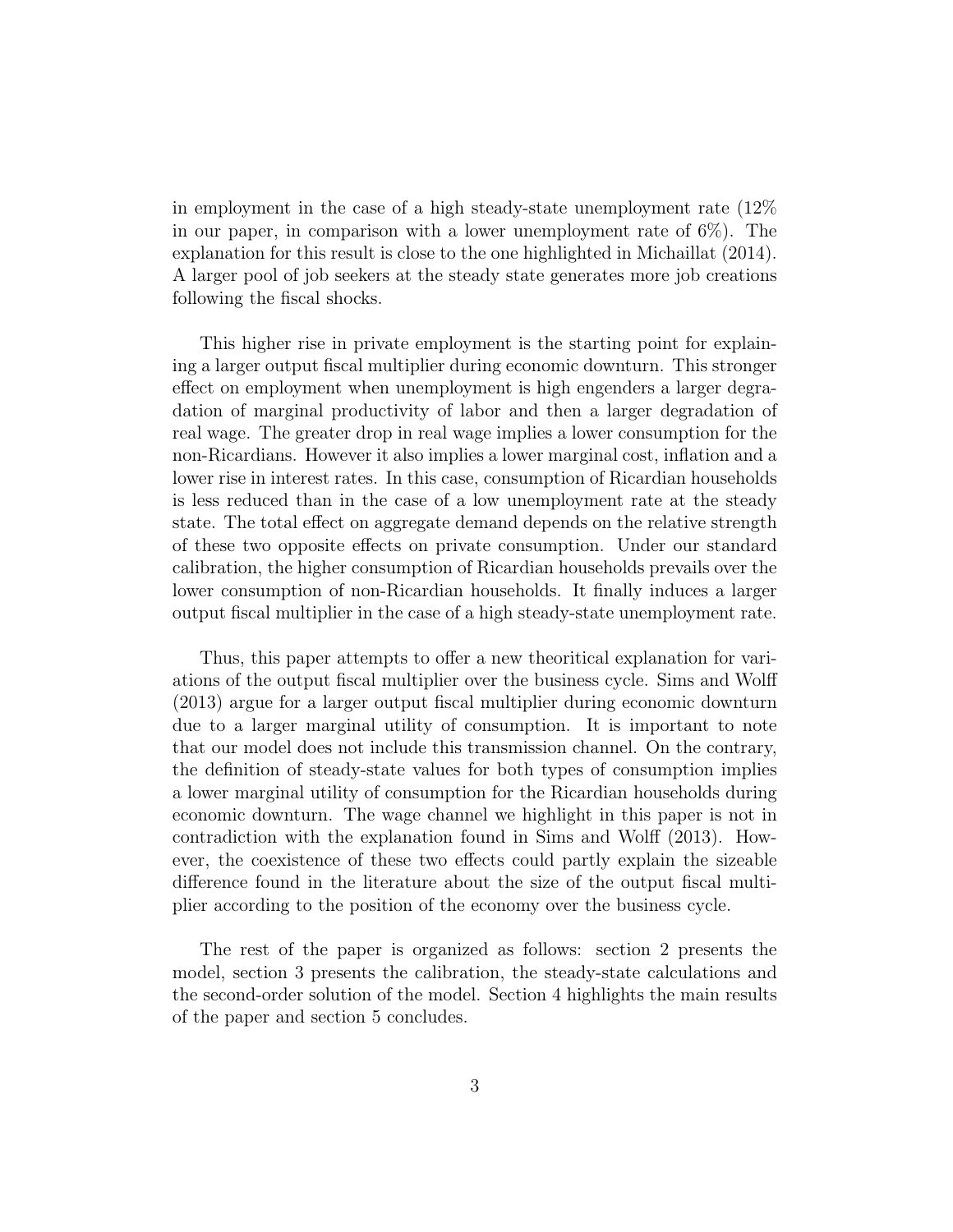# 2 Model

The model used in this paper features nominal rigidity on prices and matching frictions on the labor market. Since the focus is on the effects of the public sector on the economy, two sectors coexist on the labor market, namely a public and a private sector. We make explicit the choice to work in the private sector or in the public sector. Also, we introduce an efficient Nash wage bargaining in which the public wage directly affects the determination of the private wage and thus employment in both sectors.

The model features also a rich fiscal side, with several types of expenditure/taxes in order to investigate the second-order effects of fiscal policy on the labor market according to the fiscal tool considered. On the expenditures side, we consider the effects of a rise of the public wage and of the public vacancies. On the taxes side, we investigate the effects of a labor revenue tax cut and a social protection tax cut.

# 2.1 Definitions and the matching process

Let us first define the non-employed pool  $1 - (1 - \rho)E_t^{tot}$  such as:

$$
1 - (1 - \rho)E_t^{tot} = U_t + \rho E_t^{tot}, \qquad (2.1)
$$

where  $E_t^{tot}$  denotes the employed workers and  $U_t$  the pool of unemployed workers. The destruction rate  $\rho$  is assumed to be exogenous.

Moreover, the pool of job seekers  $S_t$  is expressed as

$$
S_t = U_t + \rho E_t^{tot}.\tag{2.2}
$$

Also, in the spirit of Trigari (2006), assuming that a new job becomes productive only in the following period and assuming that a match can be instantaneously broken, employment in a particular sector  $E_t^i$  can be expressed as:

$$
E_t^i = (1 - \rho)E_{t-1}^i + p_{t-1}^i (1 - \rho)S_{t-1},
$$
\n(2.3)

with  $i = p, g$  that denotes both the public and private sectors. These definitions are common to both sectors. The job-finding probability in the sector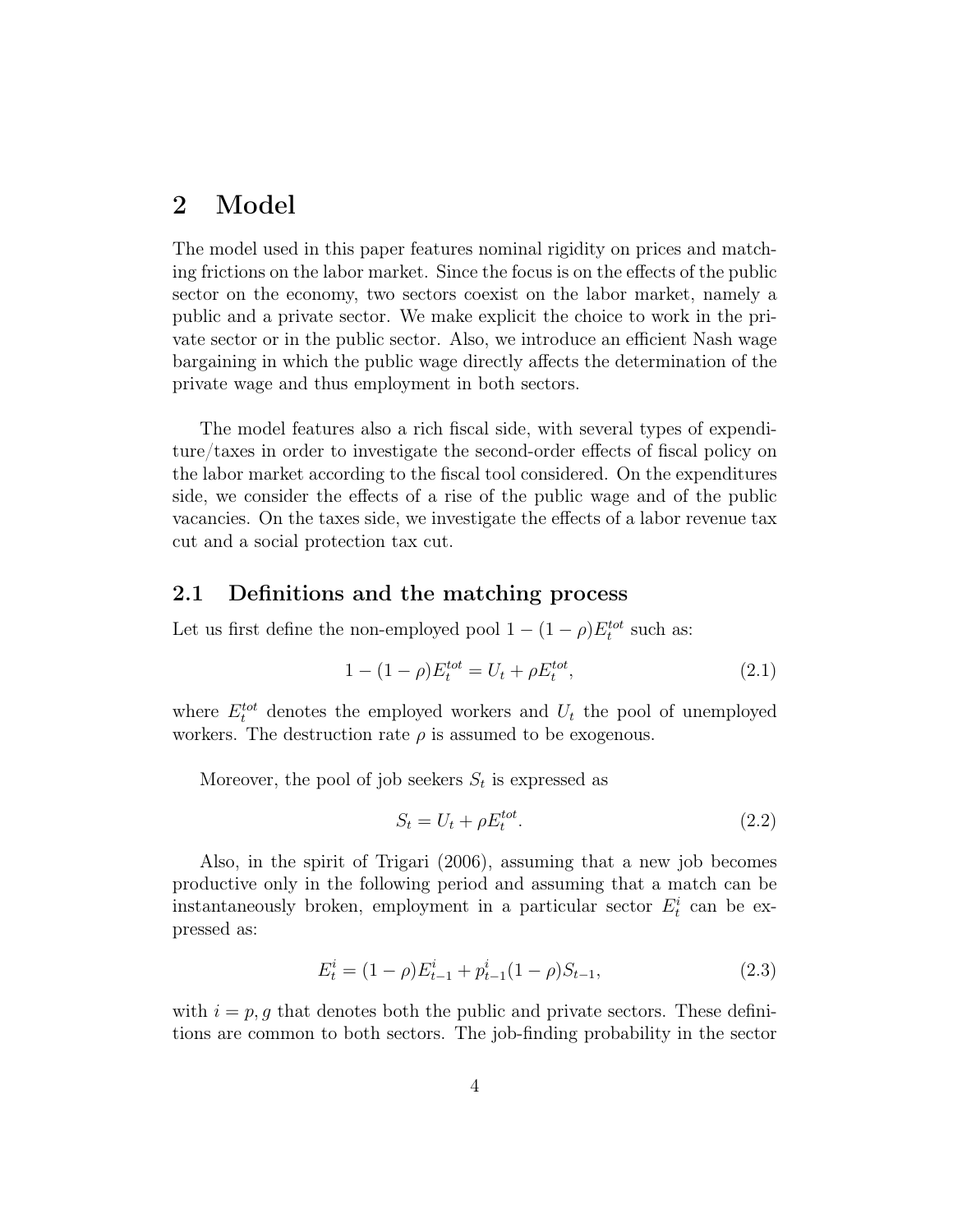$i, p_t^i$ , is defined later on. With these definitions, it is important to note that total employment is a predetermined variable.

Finally, the dynamic of job seekers is given by

$$
S_t = (1 - p_{t-1}^p - p_{t-1}^g)S_{t-1} + \rho(p_{t-1}^p + p_{t-1}^g)S_{t-1} + \rho(E_{t-1}^p + E_{t-1}^g). \tag{2.4}
$$

According to equation (2.4), the number of job seekers in the current period is equal to the number of job seekers who did not find a job either in the private sector or in the public sector in the previous period plus the number of job seekers is increased by the number of jobs which are destroyed in the previous period. Finally, we assume that there is a kind of trial period: a worker can match a firm in the beginning of the period but the relationship can be broken at the end of the period exogenously.

Let us now define the matching process occurring on a specific labor market, such as:

$$
M_t^i = \kappa_e^i (S_t)^{\varphi^i} (V_t^i)^{(1-\varphi^i)}, \tag{2.5}
$$

where  $\kappa_e^i$  denotes the matching technology in a particular sector while  $\varphi_i$  denotes the elasticity of employment for a supplementary unemployed worker.  $V_t^i$  is the number of vacancies in the sector *i*.

We can therefore set the following usual definitions:

$$
p_t^i = \frac{M_t^i}{S_t},\tag{2.6}
$$

and 
$$
q_t^i = \frac{M_t^i}{V_t^i}
$$
 (2.7)

with  $p_t^i$  the job finding probability in the sector i as previously introduced;  $q_t^i$  is the probability for a firm to fill the posted vacancy.

The labor market tightness (LMT thereafter) can be defined as

$$
\theta_t^i = \frac{V_t^i}{S_t} = \frac{p_t^i}{q_t^i}.\tag{2.8}
$$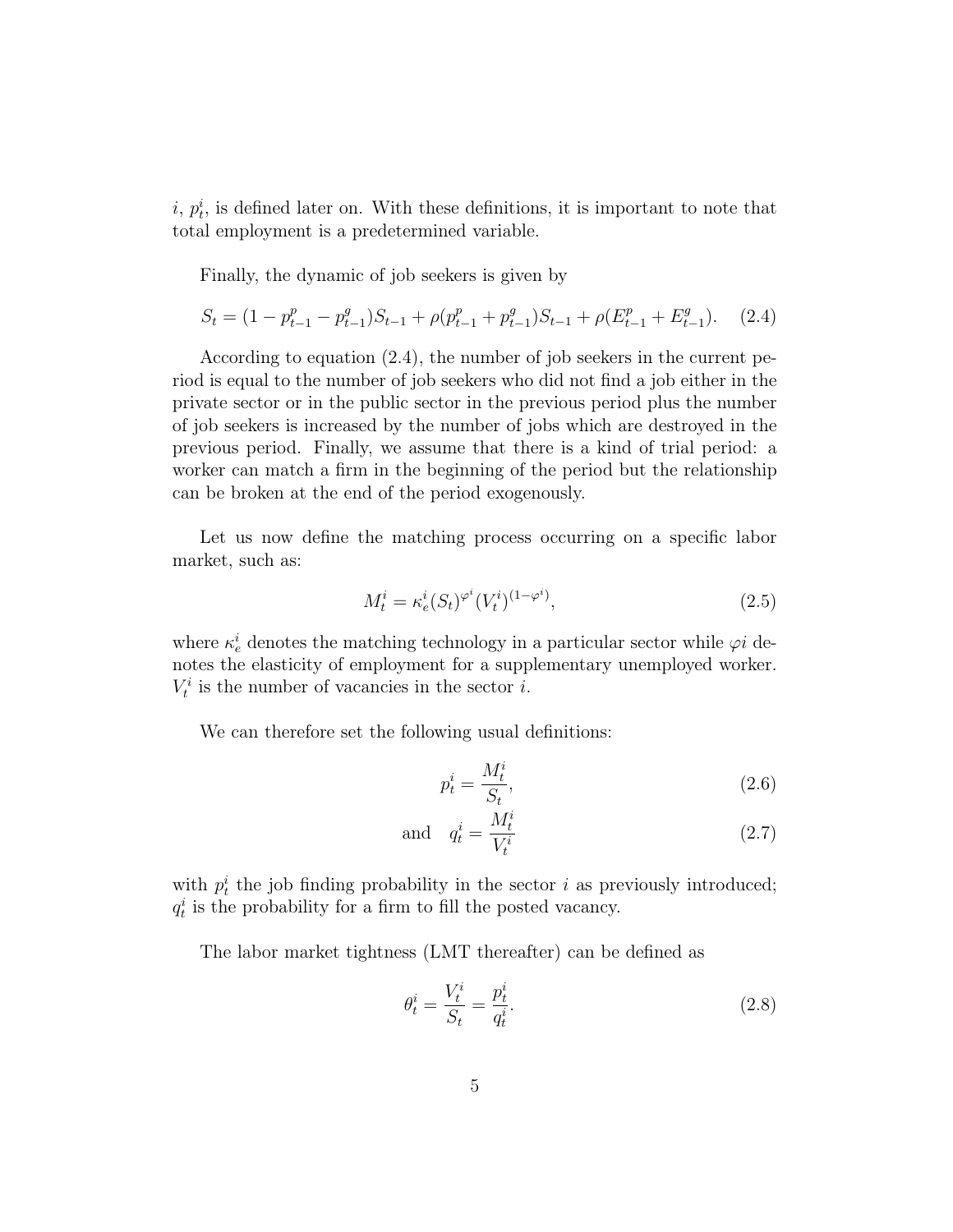# 2.2 Households' decisions

In this model two different types of agents are introduced. We assume a share  $\mu$  of non-Ricardian (hand-to-mouth) households and a share  $(1 - \mu)$  of Ricardian households. The difference between both types of households is their ability to participate in financial markets. Non-Ricardian can neither loan nor save so that they simply consume their disposable income in each period. On the contrary, Ricardian households can hold a riskless asset that allows them to optimize their consumption inter-temporally. Also, Ricardian households invest in physical capital that they then loan to firms. Both types of households formulate similar labor market decisions.

## 2.2.1 Ricardian households

A representative Ricardian household maximizes its lifetime utility and its utility function is defined as:

$$
u(C_t^o, C_{t-1}^o, G_t, e_{it}) = \frac{(C_t^o - HC_{t-1}^o)^{1-\sigma_c} - 1}{1 - \sigma_c} + M^o(e_{jt})
$$
(2.9)

where  $C_t^o$  denotes consumption of Ricardian households. Additively separable preferences of consumption and labor are introduced in an usual manner with  $\sigma_c$  the inter-temporal elasticity of substitution for consumption. The consumption decision is subject to a degree  $H$  of habit formation. The function  $M^o(e_{jt})$  represents the amount of leisure in terms of utility with regard to the presence of the household member on the labor market.

Following Ravn (2005, 2008),  $e_{it}$  with  $j = n, u, l$  denoting the level of leisure according to the status of the household on the labor market *i.e.*  $e_{nt}$ for an employed worker,  $e_{ut}$  for an unemployed worker and  $e_{lt}$  for an inactive household such as:

$$
e_{nt} = 1 - h - s,\t\t(2.10)
$$

$$
e_{ut} = 1 - s,\t\t(2.11)
$$

$$
e_{lt} = 1,\tag{2.12}
$$

where h denotes hours worked that we assume as exogenous and s a fixed cost in the participate to labor market.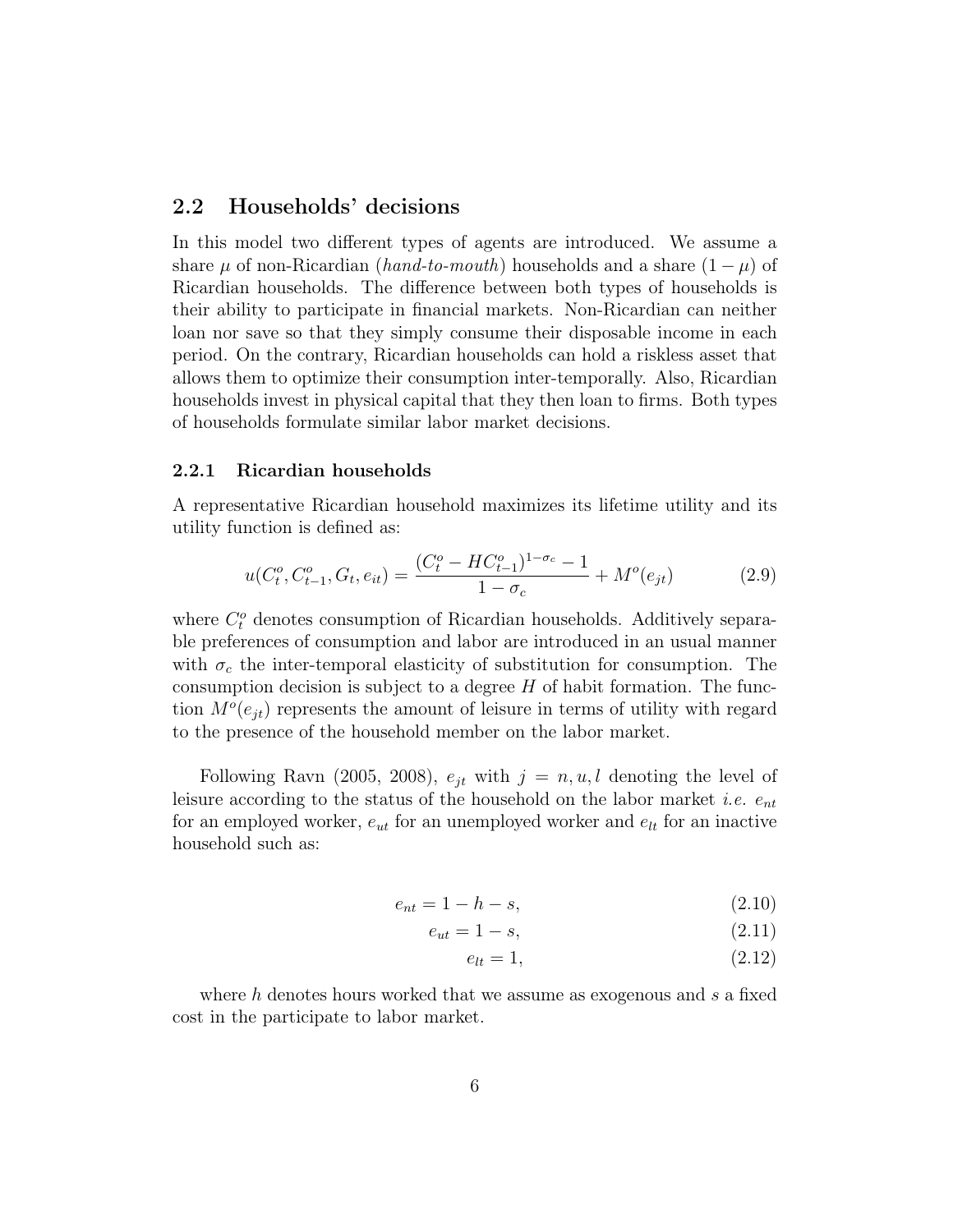We consider the case of a representative worker in the spirit of Merz (1995), so that the function  $M^o(e_{it})$  contains the different possible statuses of a worker on the labor market, such as:

$$
M^{o}(e_{it}) = \frac{\left[ (E_t^{op} + E_t^{og})(1 - h - s)^{1 - \zeta} + S_t^{o}(1 - s)^{1 - \zeta} + (1 - (E_t^{op} + E_t^{og}) - S_t^{o}) \right]}{1 - \zeta}
$$
\n(2.13)

where  $-1/\zeta$  defines the Frisch elasticity of labor supply and  $S_t^o$  is the share of Ricardians seeking employments in period t.  $E_t^{op}$  denotes employment of Ricardian households in the private sector while  $E_t^{og}$  denotes employment of Ricardian households in the public sector.

The optimization problem for the representative Ricardian household is expressed as:

$$
\max_{C_t^o, K_t^o, B_t, E_t^o, S_t^o, I_t^o} E_t \sum_{s=t}^{\infty} \beta^s u(C_{t+s}^o, C_{t-1+s}^o, G_{t+s}, e_{t+s}).
$$
\n(2.14)

subject to

$$
(1+\tau^c)C_t^o + \frac{B_t}{P_t} + I_t^o \le R_{t-1}^k K_{t-1} + \frac{R_{t-1}B_{t-1}}{P_t} + b(S_t^o)
$$

$$
+ (1-\tau_t^w)[W_t^g h E_t^{og} + W_t^p h E_t^{op}] \quad (2.15)
$$

$$
K_t^o = (1-\delta^k)K_{t-1}^o + [1-A(I_t^o/I_{t-1}^o)]I_t^o \quad (2.16)
$$

$$
E_t^{op} = (1-\rho)E_{t-1}^{op} + p_{t-1}^p(1-\rho)S_{t-1}^o \quad (2.17)
$$

$$
E_t^{og} = (1-\rho)E_{t-1}^{og} + p_{t-1}^g(1-\rho)S_{t-1}^o \quad (2.18)
$$

$$
S_t^o = (1-p_{t-1}^p - p_{t-1}^g)S_{t-1}^o + \rho(p_{t-1}^p + p_{t-1}^g)S_{t-1}^o + \rho(E_{t-1}^{op} + E_{t-1}^{og}) \quad (2.19)
$$

that can be reduced to the following Bellman equation:

$$
\Omega_t^o(K_t^o, E_t^o, B_t, I_t^o) = \max_{C_t^o, K_t^o, S_t^o, n_t^o, B_t, I_t} \left\{ \frac{(C_t^o - HC_{t-1}^o)^{1-\sigma_c}}{1-\sigma_c} + \frac{\zeta_g g_t^{1-\sigma_c} - 1}{1-\sigma_c} + \frac{[(E_t^{op} + E_t^{og})(1-h-s)^{1-\zeta} + S_t^o(1-s)^{1-\zeta} + (1 - (E_t^{op} + E_t^{og}) - S_t^o)]}{1-\zeta} \right\}
$$
  
+ 
$$
\beta \Omega_{t+1}^o(K_{t+1}^o, E_{t+1}^o, B_t, I_t^o),
$$
\n(2.20)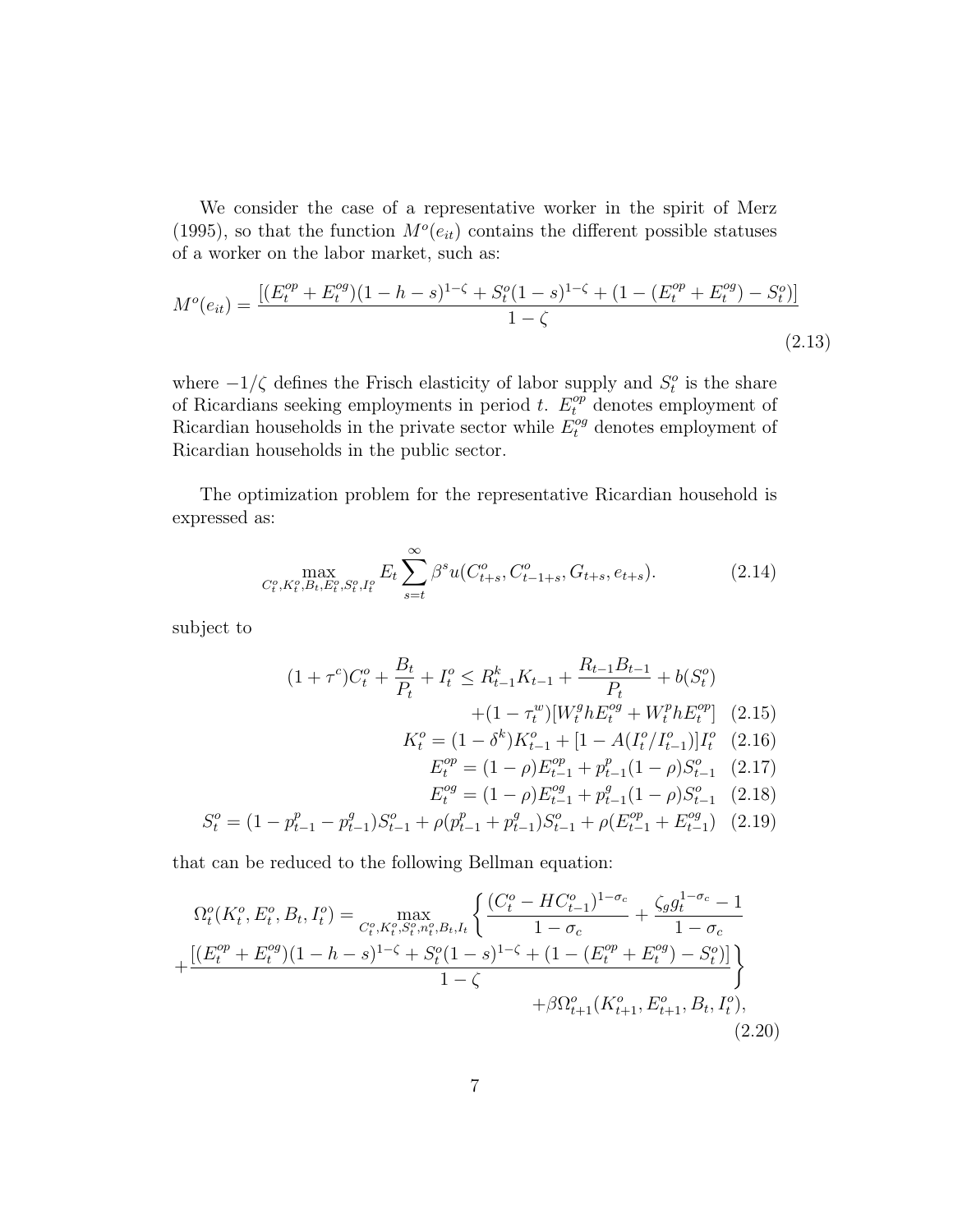subject to the previous set of constraints with  $\beta$  the discount factor. Equation (2.15) is the budget constraint for the household. The optimizing household has access to perfect financial markets and can thus hold a riskless asset  $B_t$ . Furthermore, the household invests  $I_t^o$  in physical capital  $K_t^o$  and loan it to the firms at a rate  $R_t^k$ .  $\delta^k$  defines the depreciation rate of capital,  $R_t$ the nominal interest rate equals to  $\frac{1}{\beta}$  at the steady state and b the unemployment benefits.  $W_t^g$  and  $W_t^p$  are the real wages respectively in the public and the private sector.  $P_t$  defines the consumer price index (CPI thereafter). We note the appearance of two taxes, a constant VAT  $\tau^C$  and a labor revenue tax  $\tau_t^w$ . Equation (2.16) represents the law of motion of capital accumulation. We introduce an adjustment cost to investment changes with  $A(I_t^o/I_{t-1}^o) = \frac{\kappa}{2}(I_t^o/I_{t-1}^o - 1)^2$  similarly to Christiano et al. (2005) or Smets and Wouters (2007) among others with  $\kappa$  a constant cost associated to investment decisions.

First order conditions with respect to respectively  $C_t^o$ ,  $B_t$ ,  $I_t^o$ ,  $K_t^o$ ,  $E_t^{op}$  $_t^{op},$  $E_t^{og}$  and  $S_t^o$  yield:

$$
\lambda_t^{rio} = \frac{[C_t^o - HC_{t-1}^o]^{-\sigma_c} - \beta HE_t \{ [C_{t+1}^o - HC_t^o]^{-\sigma_c} \}}{1 + \tau^c}
$$
(2.21)

$$
\lambda_t^{rio} = r_t \beta E_t \left[ \frac{\lambda_{t+1}^{rio}}{\pi_{t+1}} \right], \tag{2.22}
$$

with  $\pi_{t+1} = p_{t+1}/p_t$  defining the CPI inflation rate.

$$
1 = Q_t[1 - A(I_t/I_{t-1})]
$$
\n(2.23)

$$
Q_t = \beta E_t \left[ \frac{\lambda_{t+1}^{rio}}{\lambda_t^{rio}} [(1 - \delta^k) Q_{t+1} + R_t^k] \right]
$$
 (2.24)

$$
\lambda_t^{E_{op}} = (1 - \tau_t^w) \lambda_t^{rio} W_t^p h - \frac{1 - (1 - h - s)^{1 - \zeta}}{1 - \zeta} + \beta E_t [(1 - \rho) (\lambda_{t+1}^{E_{op}} - \lambda_{t+1}^{S_o}) + \lambda_{t+1}^{S_o}]
$$
(2.25)

$$
\lambda_t^{E_{og}} = (1 - \tau_t^w) \lambda_t^{rio} W_t^g h - \frac{1 - (1 - h - s)^{1 - \zeta}}{1 - \zeta} + \beta E_t [(1 - \rho) (\lambda_{t+1}^{E_{og}} - \lambda_{t+1}^{S_o}) + \lambda_{t+1}^{S_o}]
$$
(2.26)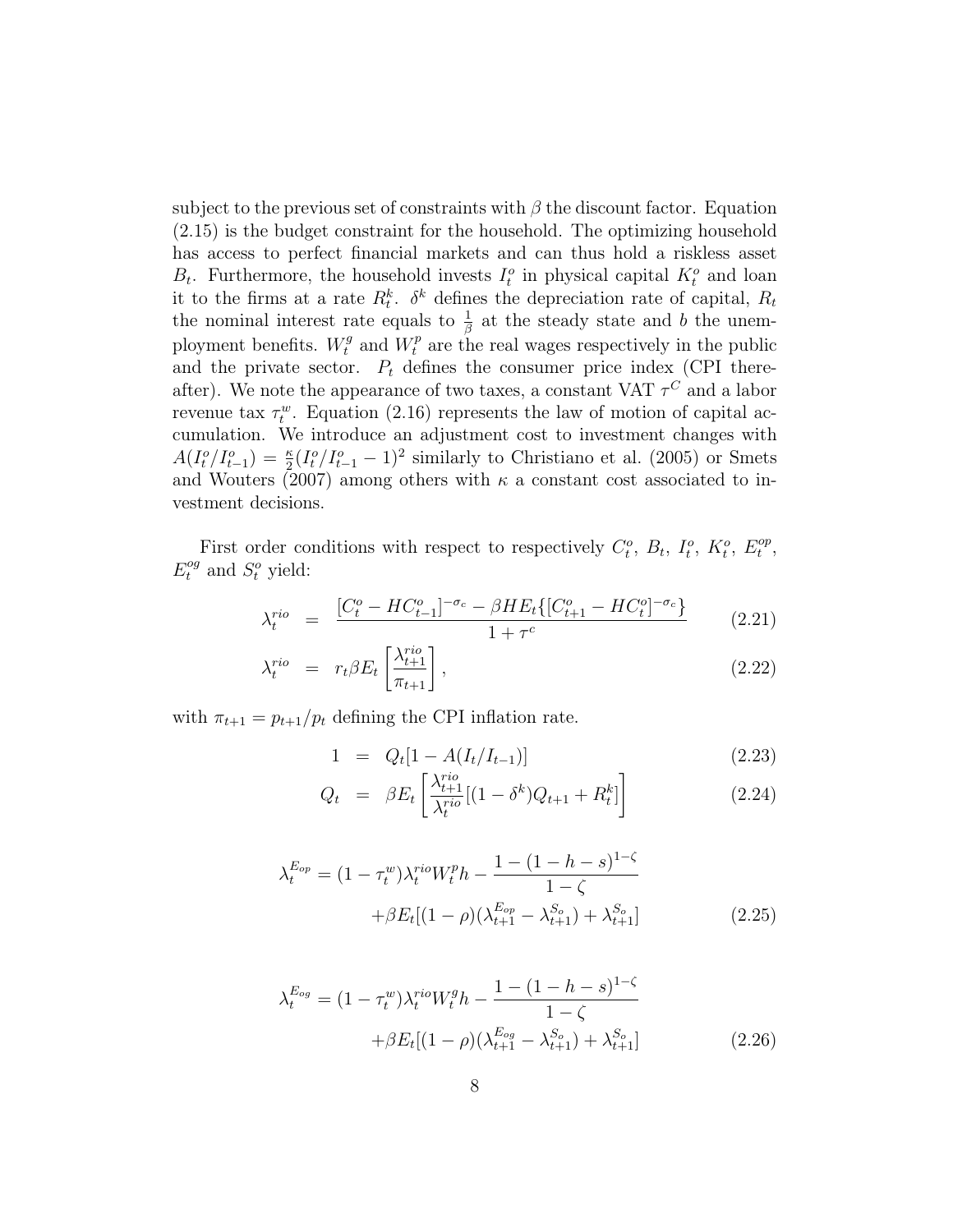$$
\lambda_t^{S_o} = b\lambda_t^{rio} - \frac{1 - (1 - s)^{1 - \zeta}}{1 - \zeta}
$$

$$
+ (1 - p_t^p - p_t^q)\beta E_t[\lambda_{t+1}^{S_o}] + \rho(p_t^p + p_t^q)\beta E_t[\lambda_{t+1}^{S_o}]
$$

$$
+ (1 - \rho)\beta E_t[p_t^p \lambda_{t+1}^{E_{op}} + p_t^q \lambda_{t+1}^{E_{og}}]
$$
(2.27)

with  $\lambda_t^{rio}$  the marginal utility of consumption for Ricardians,  $\lambda_t^{E_{op}}$  $t^{L_{op}}$  the marginal utility of working in the private sector,  $\lambda_t^{E_{op}}$  $t^{L_{op}}$  the marginal utility of working in the public sector and  $\lambda_t^{S_o}$  the marginal utility to be currently a job seeker.

Equation (2.25) defines the value of a job for a Ricardian household in the private sector while equation (2.26) determines the value of a job in the public sector. Also, equation (2.27) determines the decision for a Ricardian worker to participate in the labor market.

#### 2.2.2 Hand-to-mouth consumers

Non-Ricardian households do not maximize consumption inter-temporally and then simply consume their disposable income in each period. For a representative non-Ricardian household, net VAT consumption is given by:

$$
(1 + \tau^c)C_t^r = (1 - \tau_t^w)[W_t^g h E_t^g + W_t^p h E_t^p] + bS_t^r
$$
\n(2.28)

with  $C_t^r$  the consumption level for non-Ricardians. The choices made by this class of households concerning the labor market is similar to the Ricardian case.

Similarly to Ricardian households, the utility function for this class of households is expressed as:

$$
u(C_t^r, C_{t-1}^r, G_t, e_{it}) = \frac{(C_t^r - HC_{t-1}^r)^{1-\sigma_c} - 1}{1-\sigma_c} + \frac{\zeta_g G_t^{1-\sigma_c}}{1-\sigma_c} + M^r(e_{jt}) \tag{2.29}
$$

with

$$
M^{r}(e_{it}) = \frac{\left[ (E_t^{rp} + E_t^{rg})(1 - h - s)^{1 - \zeta} + S_t^{r}(1 - s)^{1 - \zeta} + (1 - (E_t^{op} + E_t^{rg}) - S_t^{r}) \right]}{1 - \zeta}
$$
\n(2.30)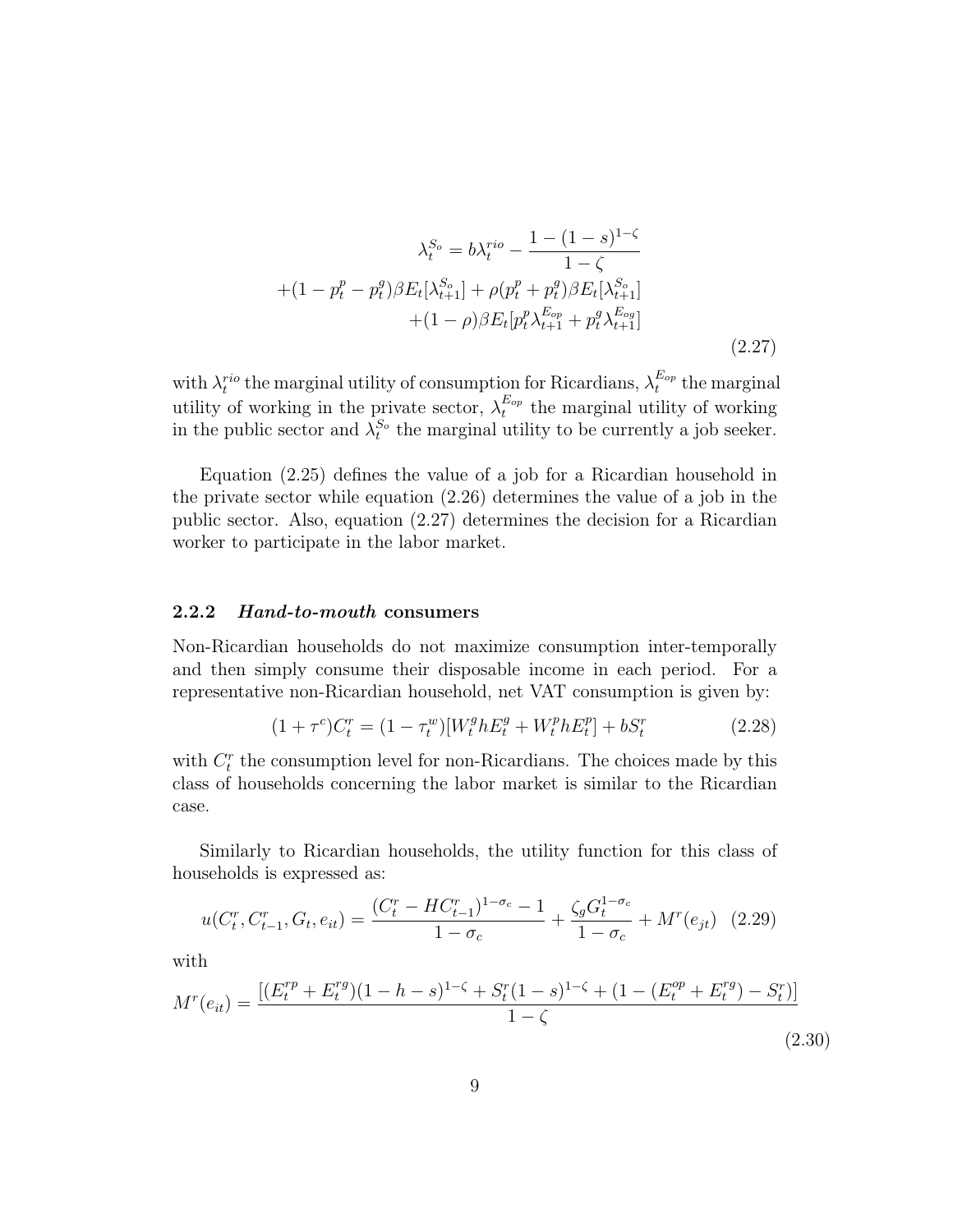The corresponding Bellmann equation and constraints for this optimization program is therefore:

$$
\Omega_t^r = \max_{S_t^r, E_t^r, E_t^g} \left\{ \frac{(C_t^r - HC_{t-1})^{1-\sigma_c}}{1-\sigma_c} + \frac{[(E_t^{rp} + E_t^{r,g})(1-h-s)^{1-\zeta} + S_t^r(1-s)^{1-\zeta} + (1 - (E_t^{rp} + E_t^{r,g}) - S_t^r))]}{1-\zeta} \right\}
$$
  
+  $\beta \Omega_{t+1}^r$  (2.31)

s.t.

$$
(1 + \tau^c)C_t^r \le (1 - \tau_t^w)[W_t^g h E_t^{rg} + W_t^p h E_t^{rp}] + bS_t^r \quad (2.32)
$$

$$
E_t^{rp} = (1 - \rho)E_{t-1}^{rp} + p_{t-1}^p (1 - \rho)S_{t-1}^r \quad (2.33)
$$

$$
E_t^{rg} = (1 - \rho)E_{t-1}^{rg} + p_{t-1}^g (1 - \rho)S_{t-1}^r \quad (2.34)
$$

$$
S_t^r = (1 - p_{t-1}^p - p_{t-1}^g)S_{t-1}^r + \rho(p_{t-1}^p + p_{t-1}^g)S_{t-1}^r + \rho(E_{t-1}^{rp} + E_{t-1}^{rg}) \quad (2.35)
$$

First order conditions with rapport to  $E_t^{rp}$  $t^{rp}$ ,  $E_t^{rg}$  and  $S_t$  yield:

$$
\lambda_t^{E_{rp}} = (1 - \tau_t^w) \lambda_t^{vir} W_t^p h - \frac{1 - (1 - h - s)^{1 - \zeta}}{1 - \zeta} + \beta E_t [(1 - \rho) (\lambda_{t+1}^{E_{rp}} - \lambda_{t+1}^{S_r}) + \lambda_{t+1}^{S_r}]
$$
(2.36)

$$
\lambda_t^{E_{rg}} = (1 - \tau_t^w) \lambda_t^{rir} W_t^g h - \frac{1 - (1 - h - s)^{1 - \zeta}}{1 - \zeta} + \beta E_t [(1 - \rho) (\lambda_{t+1}^{E_{rg}} - \lambda_{t+1}^{S_r}) + \lambda_{t+1}^{S_r}]
$$
(2.37)

$$
\lambda_t^{S_r} = b\lambda_t^{rir} - \frac{1 - (1 - s)^{1 - \zeta}}{1 - \zeta}
$$

$$
+ (1 - p_t^p - p_t^q)\beta E_t[\lambda_{t+1}^{S_r}] + \rho(p_t^p + p_t^q)\beta E_t[\lambda_{t+1}^{S_r}]
$$

$$
+ (1 - \rho)\beta E_t[p_t^p \lambda_{t+1}^{E_{rp}} + p_t^q \lambda_{t+1}^{E_{rg}}]
$$

(2.38)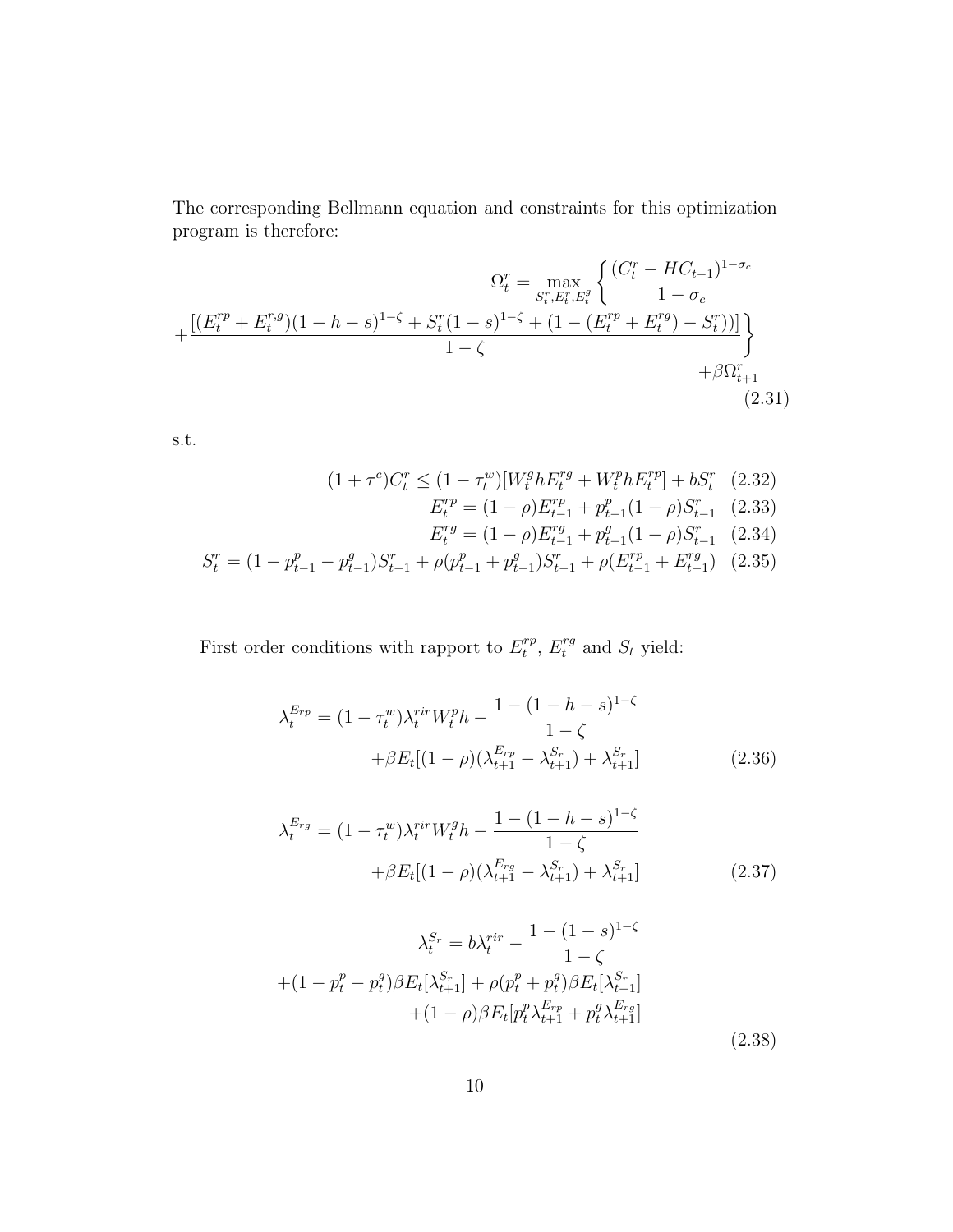with  $\lambda_t^{E_{rp}}$  $t_t^{E_{rp}}$  the marginal utility of working in the private sector for a non-Ricardian household,  $\lambda_t^{E_{rg}}$  $t^{E_{rg}}$  similarly in the public sector and  $\lambda_t^{S_r}$  the marginal utility for a non-Ricardian to seek employment on the labor market.

Equation (2.36) defines the value of a job in the private sector for a non-Ricardian household while (2.37) defines the value of a job in the public sector. Also, equation (2.38) relates to the decision of a non-Ricardian worker to seek a job.

Even if non-Ricardian households do not maximize consumption intertemporally, maximization of  $(2.31)$  with rapport to  $C_t^r$  allows to obtain their marginal utility of consumption such as:

$$
\lambda_t^{rir} = \frac{(C_t^r - HC_{t-1}^r)^{\sigma_c} - \beta E_t [H(C_{t+1}^r - HC_t^r)^{\sigma_c}]}{1 + \tau^c}
$$
(2.39)

# 2.3 Firms

For the purposes of the model, we need to introduce three kinds of firms as in Trigari (2006). First, some firms we refer as "producers" produce goods with labor and private capital in a competitive environment. The producers then sell their aggregate goods to "intermediate firms", transforming the aggregate good on a continuum of differentiated goods in a monopolistic competition environment. The intermediate firms are the price-setters and set their optimal price subject to nominal rigidity as in Calvo (1983). Finally, a continuum of "final goods firms" in a competitive environment purchase the differentiated intermediate goods and package them to sell it to consumers. This dissociation between producers and intermediate firms is necessary because introducing the price-setting at the producers level would greatly complicate the decision of these firms on the labor market. However, this simplifying assumption has no important consequences either on the price dynamic or on the labor market dynamics<sup>4</sup>.

<sup>4</sup>For more details, Christoffel et al. (2009a) made a survey on the implication of this assumption. In the spirit of Kuester (2010), Sveen and Weinke (2007) and Thomas (2011), Christoffel et al. (2009b) demonstrate that the dissociation assumption not only has no spurious consequences but also helps the standard Keynesian model to match stylized facts in terms of inflation reactions to monetary shocks.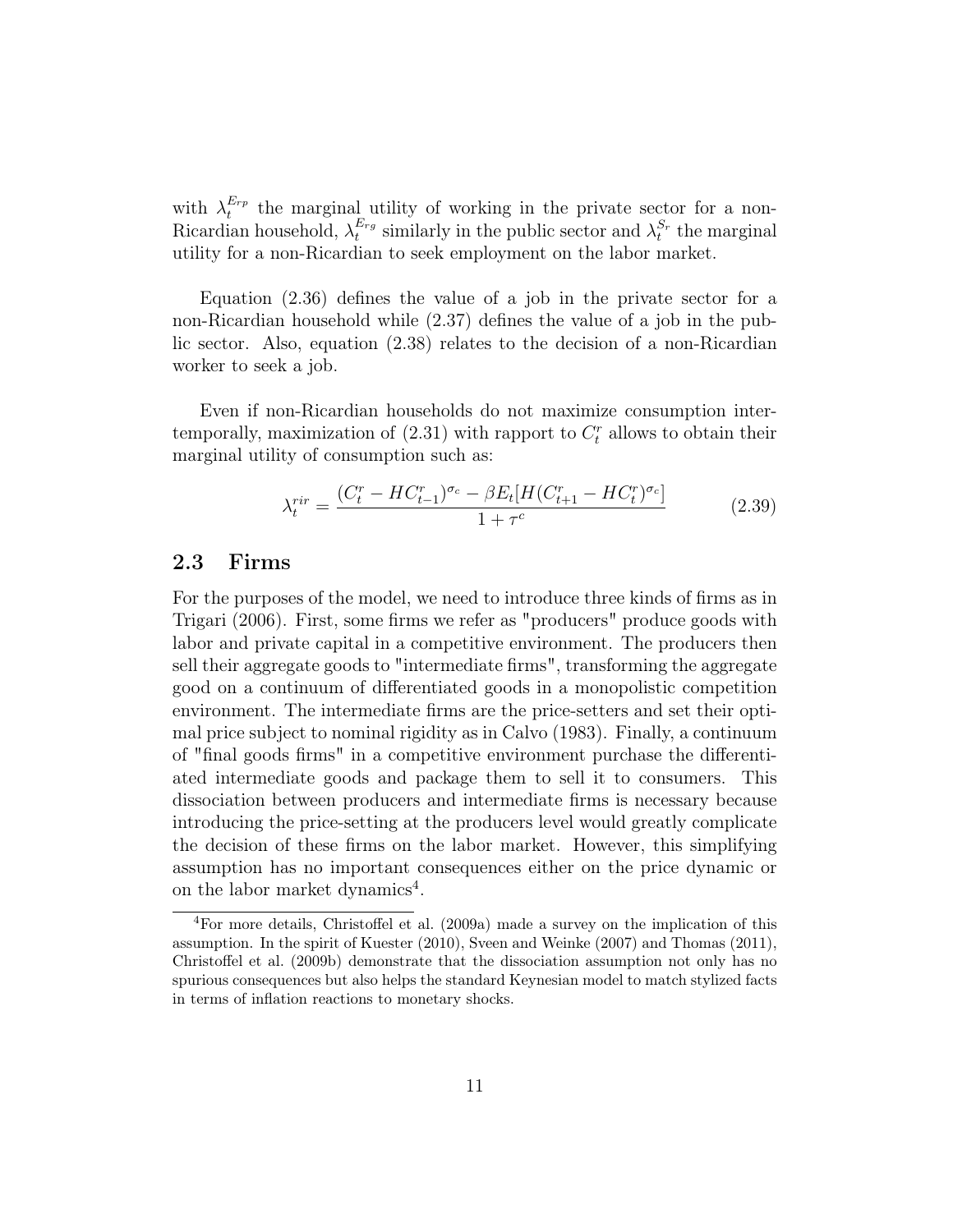#### 2.3.1 The producers

Since the producers evolve in a competitive environment, they all behave similarly and we can consider the following optimization program with a representative firm, such as:

$$
\max_{\tilde{K}_t, E_t^p, V_t} E_0 \sum_{t=0}^{\infty} \beta_{t,t+1} \{ Y_t - R_t^k \tilde{K}_t - (1 + \tau_t^{sp}) W_t^p E_t^p h - \kappa^v V_t \} \tag{2.40}
$$

s.t.

$$
Y_t = \epsilon_t^A (K_{t-1}^g)^{\alpha^g} [\tilde{K}_t]^{\alpha} [E_t^p h]^{1-\alpha}
$$
 (2.41)

$$
E_t^p = (1 - \rho)E_{t-1}^p + q_{t-1}^p V_{t-1}^p \tag{2.42}
$$

where  $\tau_t^{sp}$  $t_t^{sp}$  in equation (2.40) denotes a tax on labor paid by the firms for security protection purposes. The discount factor is  $\beta_{t,t+1} = \beta$  $\lambda_{t+1}^{rio}$  $\frac{\gamma_{t+1}}{\lambda_t^{rio}}$ . Moreover, the producers take the probability of filling a vacancy  $q_t^p$  as given.  $V_t$ denotes the vacancies posted by the producers and  $\kappa^v$  the unitary cost of vacancy posting. We assume that the accumulated capital becomes effective for production after one quarter  $\tilde{K}_t = K_{t-1}$ . The Total-Factor Productivity (TFP thereafter)  $\epsilon_t^A$  is driven by the following AR(1) process

$$
\left(\frac{\epsilon_t^A}{\epsilon_s^A}\right)=\left(\frac{\epsilon_{t-1}^A}{\epsilon_s^A}\right)^{\rho_\epsilon} \exp(\varepsilon_t^a),
$$

where  $\epsilon_s^A$  stands for the TFP at the steady-state,  $exp(\epsilon_t^a)$  is a *iid* exogenous disturbance and  $\rho_{\epsilon}$  the duration of the shock.

Equation (2.41) represents the production function of the representative producer. Equation (2.42) represents the dynamic of employment in the producers' point of view.

The problem (2.40) can be represented as a Bellman equation such as:

$$
V(\Omega_t) = \max_{k_t, E_t^p, V_t} \{ Y_t - R_t^k k_t - (1 + \tau_t^{sp}) W_t^p E_t^p h - \kappa^v V_t + \beta \frac{\lambda_{t+1}^{rio}}{\lambda_t^{rio}} V(\Omega_{t+1}) \}
$$
(2.43)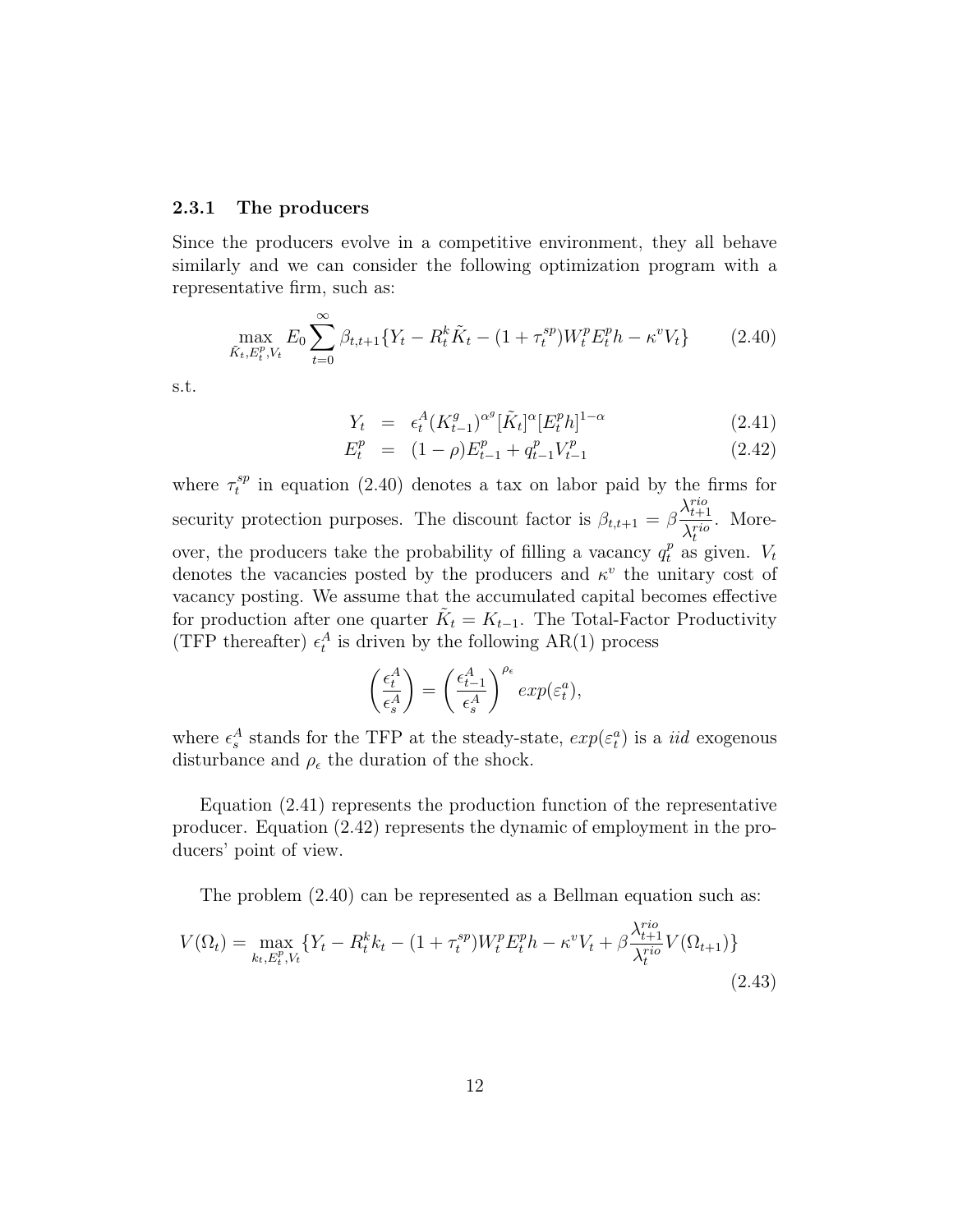Under the free entry condition, the first order conditions with respect to vacancy posting and employment yield:

$$
\frac{\kappa^v}{q_t^p} = \beta_{t,t+1} \frac{\lambda_{t+1}^{rio}}{\lambda_t^{rio}} \lambda_{t+1}^{E_f} \tag{2.44}
$$

$$
\lambda_t^{E_f} = (1 - \alpha) \frac{Y_t}{E_t^p} - (1 + \tau_t^{sp}) W_t^p h + (1 - \rho) \beta_{t, t+1} \frac{\lambda_{t+1}^{rio}}{\lambda_t^{rio}} \lambda_{t+1}^{E_f} \quad (2.45)
$$

Equation (2.44) defines the value of a posted vacancy and (2.45) the value of a job for a producer.

Cost minimization subject to equation (2.41) implies the following factor demand conditions,

$$
R_t^k = \frac{\alpha Y_t}{K_t} m c_t \tag{2.46}
$$

$$
x_t = (1 - \alpha)mc_t \frac{Y_t}{E_t^p h} - (1 + \tau_t^{sp})W_t^p h, \qquad (2.47)
$$

where  $mc_t$  represents the level of producers' marginal costs. Equation (2.46) characterizes the demand of capital by the producers and equation (2.47) defines the marginal cost of labor  $x_t$ .

### 2.3.2 Intermediate firms, final goods firms and Calvo price-setting

There is a continuum  $j$  of intermediate firms that purchase the homogeneous goods from the producers at their marginal cost since the producers are in a competitive environment. The intermediate firms then transform the homogeneous goods on a continuum  $j$  of differentiated goods and sell them at the final goods firms.

Final goods firms produce a package of the intermediate differentiated goods according to:

$$
Y_t = \left[ \int_0^1 Y_{jt} \frac{\varepsilon - 1}{\varepsilon} dj \right] \frac{\varepsilon}{\varepsilon - 1},\tag{2.48}
$$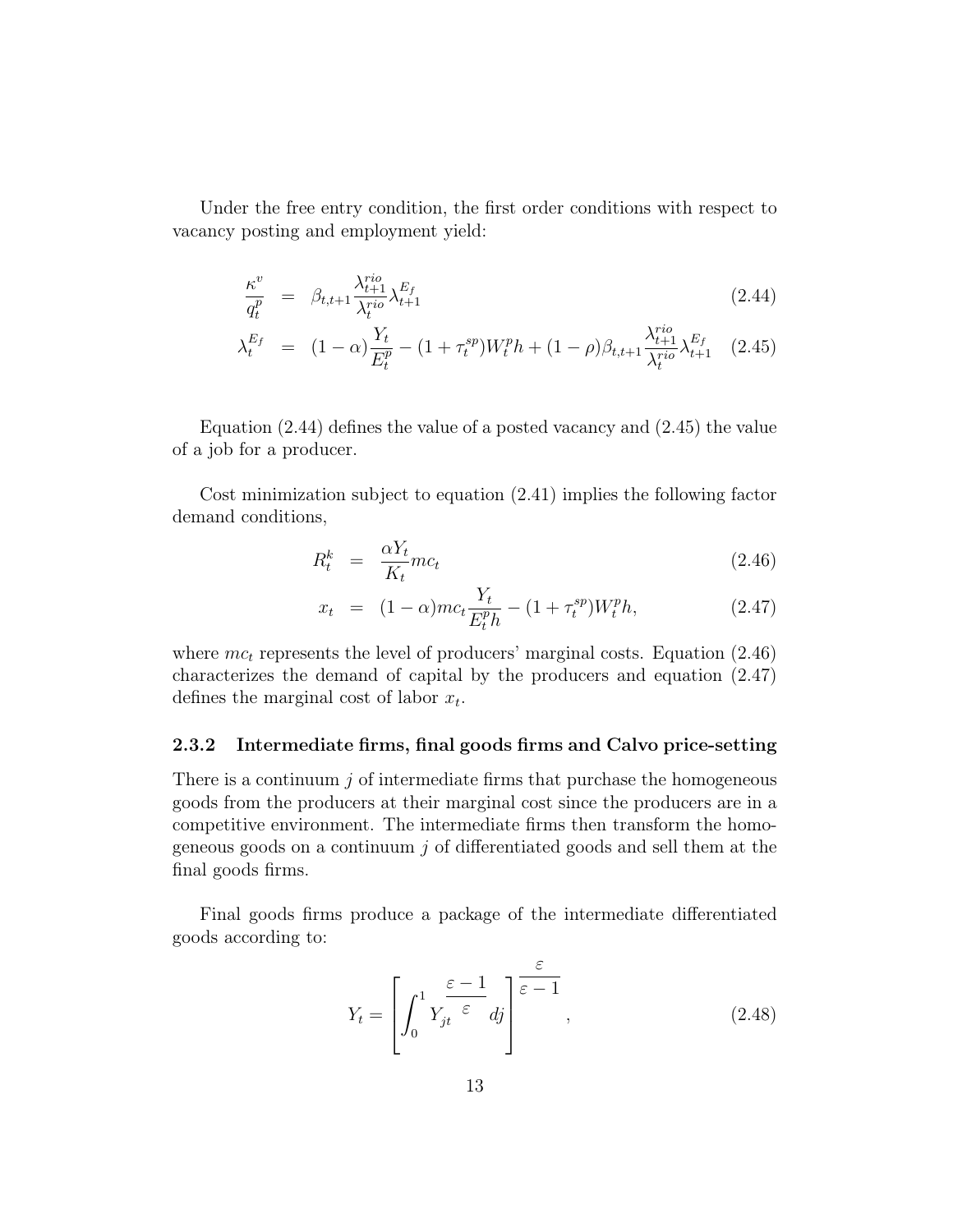where  $\varepsilon$  is the elasticity of substitution across intermediate goods. Demand for each intermediate good is of the form:

$$
Y_{jt} = \left(\frac{P_{jt}}{P_t}\right)^{-\varepsilon} Y_t,\tag{2.49}
$$

with the following definition for the CPI  $P_t$ :

$$
P_t = \left[ \int_0^1 P_{jt}^{1-\varepsilon} dj \right]^{\frac{1}{1-\varepsilon}}, \qquad (2.50)
$$

and with  $P_{jt}$  the price of good j in the period t.

Following Calvo (1983), intermediate firms are allowed to re-optimize their price only with a probability  $\theta_p \in [0, 1)$  in each period. This probability is assumed to be independent from the re-optimization decision taken in the last period.

Intermediate firms seek to maximize their lifetime profit according to their own price level such as:

$$
E_t \sum_{k=0}^{\infty} (\beta \theta_p)^s \frac{\lambda_{t+s}^{rio}}{\lambda_t^{rio}} \left[ \frac{P_{j,t}}{P_{t+s}} - mc_{t+s} \right] Y_{j,t+s}, \tag{2.51}
$$

subject to the demand function expressed in the equation (2.49). The first order condition yields:

$$
P_{jt}^{*} = \frac{\varepsilon}{\varepsilon - 1} \frac{E_t \sum_{s=0}^{\infty} (\beta \theta_p)^s \frac{\lambda_{t+s}^{rio}}{\lambda_t^{rio}} [mc_{t+s} P_{t+s}^{\varepsilon} Y_{t+s}]}{E_t \sum_{s=0}^{\infty} (\beta \theta_p)^s \frac{\lambda_{t+s}^{rio}}{\lambda_t^{rio}} [P_{t+s}^{\varepsilon-1} Y_{t+s}]}
$$
(2.52)

where  $P_{jt}^*$  is the optimal price of the intermediate firm j and  $\frac{\varepsilon}{\varepsilon - 1}$ the desired (natural) mark-up. The law of motion for aggregate prices is given by

$$
P_t = [(1 - \theta_p)P_t^{*1 - \varepsilon} + \theta_p P_{t-1}^{1 - \varepsilon}]^{\frac{1}{1 - \varepsilon}}.
$$
\n(2.53)

Equations (2.52) and (2.53) yield the New-Keynesian Phillips Curve once log-linearized and after some mathematical rearrangements.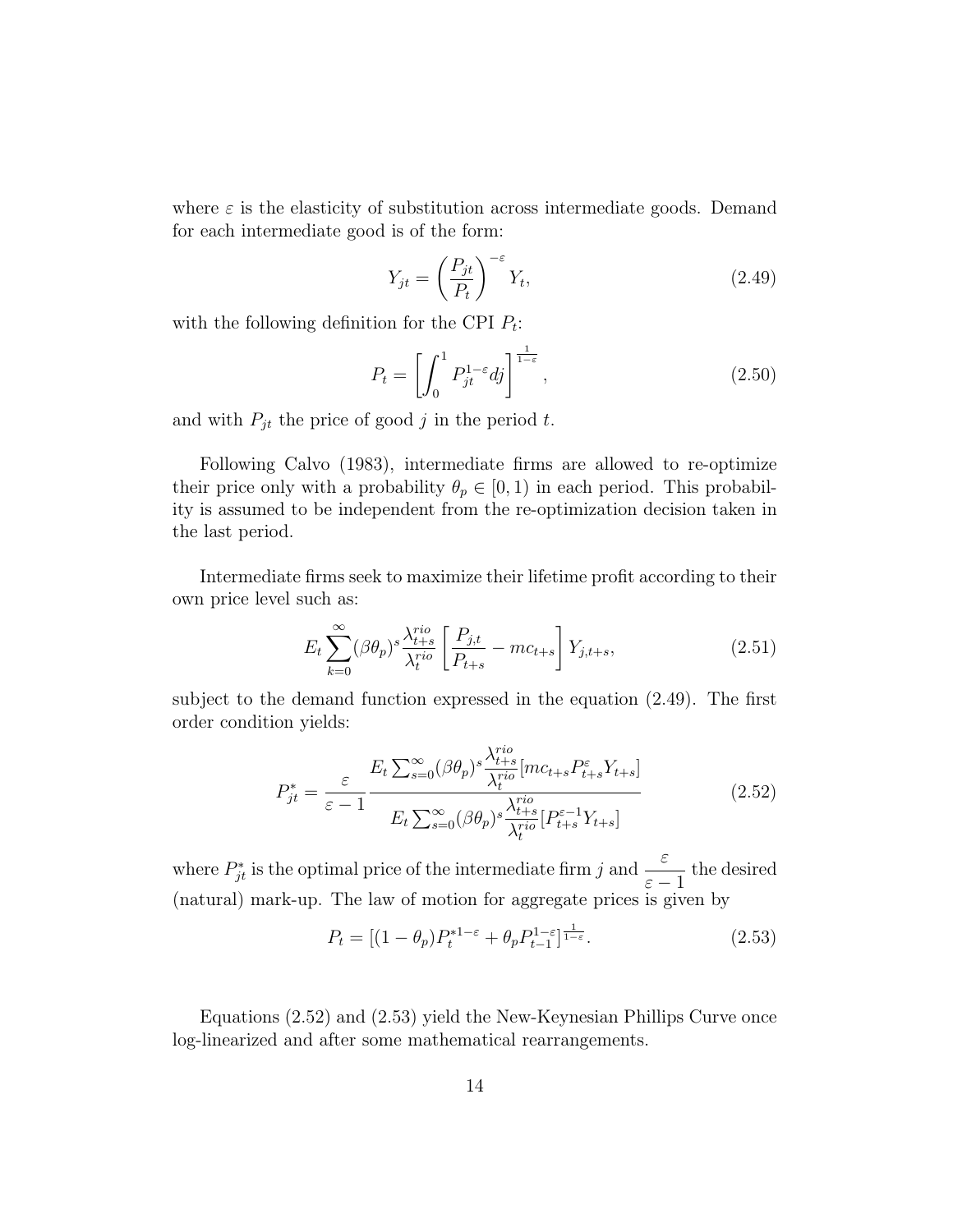# 2.4 Wage bargaining

Following Stähler and Thomas (2012) the union utility corresponds to the mean of the surplus on employment of all its members. With  $\mu$  the share of non-Ricardian households, let us express the union utility  $\Upsilon_t$  as:

$$
\Upsilon_t = (1 - \mu)[\lambda_t^{E_{op}} - \lambda_t^{S_o}] + \mu[\lambda_t^{E_{rp}} - \lambda_t^{S_r}]
$$
\n(2.54)

Let us now describe the surplus for both sorts of households. The surplus for a Ricardian household to stay employed and accept the wage level agreed during the wage bargaining rather than seek for a new job in both sectors is, after some re-arrangements and calculations:

$$
\lambda_t^{E_{op}} - \lambda_t^{S_o} = (1 - \tau_t^w) \lambda_t^{rio} W_t^p h - \lambda_t^{rio} b + \frac{(1 - h - s)^{1 - \zeta} - (1 - s)^{1 - \zeta}}{1 - \zeta}
$$

$$
+ \beta E_t [(1 - p_t)(1 - \rho) (\lambda_{t+1}^{E_{op}} - \lambda_{t+1}^{S_o}) - p_t^g (1 - \rho) (\lambda_{t+1}^{E_{og}} - \lambda_{t+1}^{S_o})] (2.55)
$$

and for the non-Ricardian workers:

$$
\lambda_t^{E_{rp}} - \lambda_t^{S_r} = (1 - \tau_t^w) \lambda_t^{rir} W_t^p h - \lambda_t^{rir} b + \frac{(1 - h - s)^{1 - \zeta} - (1 - s)^{1 - \zeta}}{1 - \zeta}
$$

$$
+ \beta E_t [(1 - p_t)(1 - \rho) (\lambda_{t+1}^{E_{rp}} - \lambda_{t+1}^{S_o}) - p_t^g (1 - \rho) (\lambda_{t+1}^{E_{rg}} - \lambda_{t+1}^{S_r})] (2.56)
$$

## 2.4.1 Nash product and efficient bargaining

Under the free entry condition, the Nash product can be expressed as:

$$
\mathcal{N}_t = \Upsilon_t^{\eta} [\lambda_t^{E_f}]^{1-\eta},\tag{2.57}
$$

with  $\eta$  the union bargaining power.

In the case of efficient bargaining, firms and union jointly determine the real wage but not the hours worked in our model since we assume them as exogenously fixed.

Maximization of the Nash product with respect to the private real wage leads to the following optimal rule for the surplus allocation:

$$
\eta \frac{\partial \Upsilon_t}{\partial W_t^p} \lambda_t^{E_f} = (1 - \eta) \frac{-\partial \lambda_t^{E_f}}{\partial W_t^p} \Upsilon_t
$$
\n(2.58)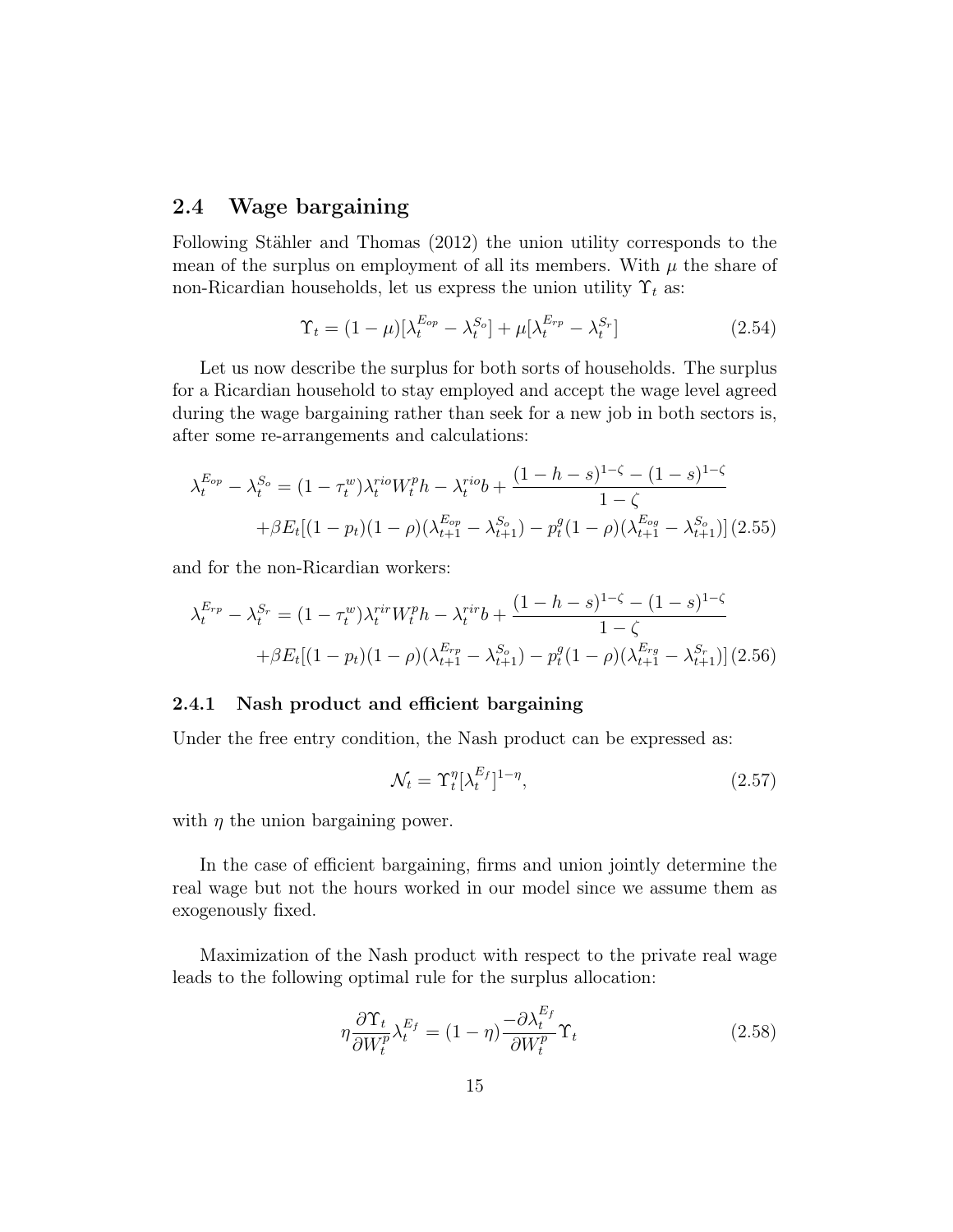After several calculation steps (fully described in appendix C.4.1), we finally obtain this rule for the private real hourly wage (net of the income tax):

$$
(1 - \tau_t^w)W_t^p h = \eta \frac{(1 - \alpha)(1 - \tau_t^w)}{(1 + \tau_t^{sp})} \frac{Y_t}{E_t^p}
$$

$$
+ (1 - \eta) \left[ b + \frac{(1 - s)^{1 - \zeta} - (1 - h - s)^{1 - \zeta}}{(1 - \zeta)(\mu \lambda_t^{rir} + (1 - \mu)\lambda_t^{rio})} \right]
$$

$$
+ \eta (1 - \rho) E_t \left\{ \beta_{t, t+1} \left[ 1 - (1 - p_t^p) \frac{(1 - \tau_{t+1}^w)}{(1 + \tau_{t+1}^{sp})} \tilde{\Lambda}_{t+1} \right] \lambda_{t+1}^{E_f} \right\}
$$

$$
+ (1 - \eta)(1 - \rho) p_t^g \beta E_t [\Lambda_t (\lambda_{t+1}^{E_{rg}} - \lambda_{t+1}^{S_r}) + (1 - \Lambda_t)(\lambda_{t+1}^{E_{rg}} - \lambda_{t+1}^{S_o})], \tag{2.59}
$$

with  $\Lambda_t =$  $\mu\lambda_t^{rir}$  $\mu\lambda_t^{rir} + (1-\mu)\lambda_t^{rio}$ the relative part of non-Ricardian consumers

in the consumer pool and  $\tilde{\Lambda}_t =$  $\mu\lambda_t^{rir} + (1-\mu)\lambda_t^{rio}$  $\mu\lambda_{t-1}^{rir} + (1-\mu)\lambda_{t-1}^{rio}$ .

# 2.5 Monetary and fiscal policies

In each period, the monetary authority set the nominal interest rate according to the following standard Taylor rule:

$$
\frac{R_t}{\bar{R}} = \left(\frac{R_{t-1}}{\bar{R}}\right)^{\alpha^r} \left(\frac{Y_t}{\bar{Y}}\right)^{\alpha^y} \left(\frac{\pi_t}{\bar{\pi}}\right)^{\alpha^{\pi}}
$$
\n(2.60)

with  $\alpha^r$  the degree of inertia of the nominal interest rate and  $\alpha^y$  and  $\alpha^{\pi}$ the relative weights given by the monetary authority to the stabilization of output and inflation.

The budget constraint in each period for the government equals to:

$$
\tau_t^c C_t + (\tau_t^w + \tau_t^{sp})(W_t^p E_t^p h) + D_t = W_t^g E_t^g h + C^g + I^g + bS_t \qquad (2.61)
$$

The government is allowed to create a deficit  $D_t$  to finance supplementary expenditure or deterioration of the tax bases.  $I<sup>g</sup>$  denotes public investment.

Public wage and public vacancies are considered as an AR(1) process such as: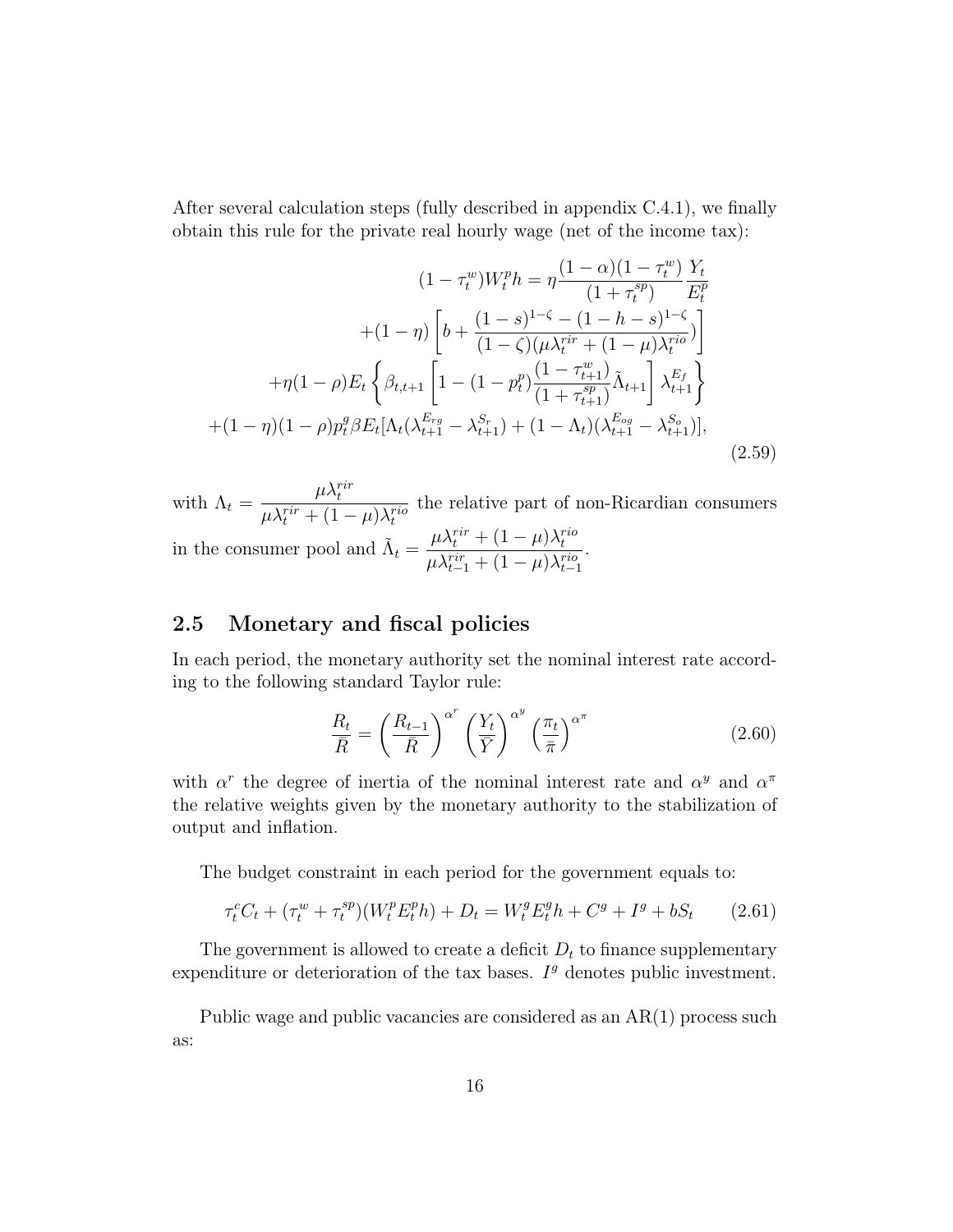$$
\frac{W_t^g}{\bar{W}^g} = \left(\frac{W_{t-1}^g}{\bar{W}^g}\right)^{\rho^g} \exp(\xi_t^{Wg})
$$
\n(2.62)

$$
\frac{V_t^g}{\bar{V}^g} = \left(\frac{V_{t-1}^g}{\bar{V}^g}\right)^{\rho^g} \exp(\xi_t^{Vg})
$$
\n(2.63)

where  $\rho^g$  denotes the duration of the shock. The term  $\xi_t$  is the white noises associated to the shock.

Each tax is also considered as an  $AR(1)$  process such as:

$$
\frac{\tau_t^w}{\tau_s^w} = \left(\frac{\tau_{t-1}^w}{\tau_s^w}\right)^{\rho^g} \exp(\xi^{\tau^w})
$$
\n(2.64)

$$
\frac{\tau_t^{sp}}{\tau_s^{sp}} = \left(\frac{\tau_{t-1}^{sp}}{\tau_s^{sp}}\right)^{\rho^g} \exp(\xi^{\tau sp})
$$
\n(2.65)

# 2.6 Aggregation and market clearing

In order to clear the model, total demand addressed by both government and households to firms is expressed as:

$$
Y_t = C_t + I_t + C^g + I^g \tag{2.66}
$$

Given the previous description, aggregation yields

$$
E_t^{tot} = E_t^p + E_t^g, \qquad (2.67)
$$

$$
E_t^g = (1 - \mu)E_t^{og} + \mu E_t^{rg}, \qquad (2.68)
$$

$$
E_t^p = (1 - \mu)E_t^{op} + \mu E_t^{rp}, \qquad (2.69)
$$

$$
S_t = S_t^o + S_t^r \tag{2.70}
$$

$$
\theta_t = \theta_t^p + \theta_t^g \tag{2.71}
$$

# 3 Calibration, steady-state calculations and secondorder solution

We calibrate our model to a quarterly frequency. Some parameters are chosen so that long-run targeted values are reproduced. Table (1) presents the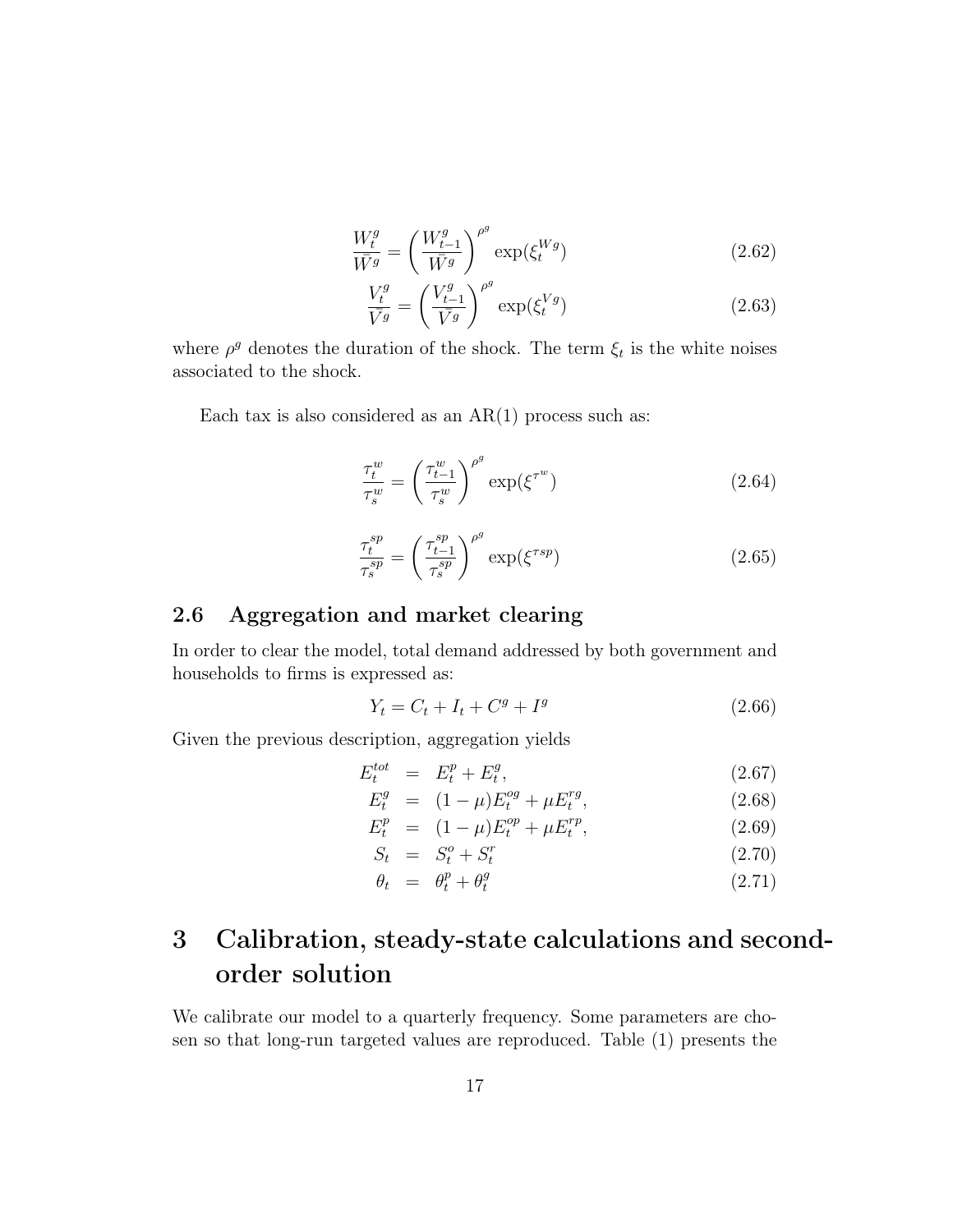baseline calibration for the households' preferences and for the firms' production function. Table 2 presents the baseline calibration for the fiscal and monetary policies and for the labor market.

The time-discount factor  $\beta$  is set to 0.997 in order to match an average annual real rate of 3%. According to Chetty et al. (2013) and to Peterman (2012), we set  $-\zeta$  to 1/3 in order to match the macro estimates of the Frisch elasticity. This parameter is slightly higher than the calibration chosen by Smets and Wouters (2007) which is around 2. Following Smets and Wouters (2003) and Stähler and Thomas (2012), we set the value of the risk aversion coefficient to  $\sigma_c = 2$ . Knowing that we set  $h = 0.33$ , we set the value of the fixed cost of participating in the labor market to  $s = 7.5\%$  of the time endowment. This value is halfway between Burnside and Eichenbaum (1996)'s value and Ravn (2005)'s value which are respectively equal to 5% and 9.9% of the time endowment. Following Smets and Wouters (2003) and Stähler and Thomas (2012), we set  $H = 0.85$ . Finally, we set  $\mu = 0.3$  which is quite similar to the choice made by Coenen and Straub (2005).

Regarding the monetary policy's parameters, we set the coefficient response to the output gap and to inflation to the respective values  $\alpha^y = 0.5$ and  $\alpha^{\pi} = 1.5$  as in Clarida et al. (2000) and Trigari (2006). The nominal interest rate smoothing coefficient is set to  $\alpha^r = 0.8$  as in Christoffel et al. (2009a).

Following Stähler and Thomas (2012), we set the public sector capital influence in the private production  $\alpha^g = 0.015$ , the adjustment cost parameter  $\kappa = 2.48$ . The share of the public sector in the whole economy is equal to fracpub = 0.19. Following Afonso and Gomes (2014) and Stähler and Thomas (2012), we set the elasticity of matches to unemployment in the public sector  $\varphi^g = 0.3$  in order to give greater importance to vacancies in the public sector. However, the elasticity of matches to unemployment in the private sector is equal to  $\varphi^p = 0.5$ . Finally, in order to satisfy the Hosios (1990) condition, we set the bargaining power as equal to the elasticity of matches to unemployment in the private sector.

Regarding the production side, we set the elasticity of substitution between differentiated goods at  $\varepsilon = 7$  in order to obtain an optimal markup of around 17%. The depreciation rate of capital is set to  $\delta^k = 0.025$  just as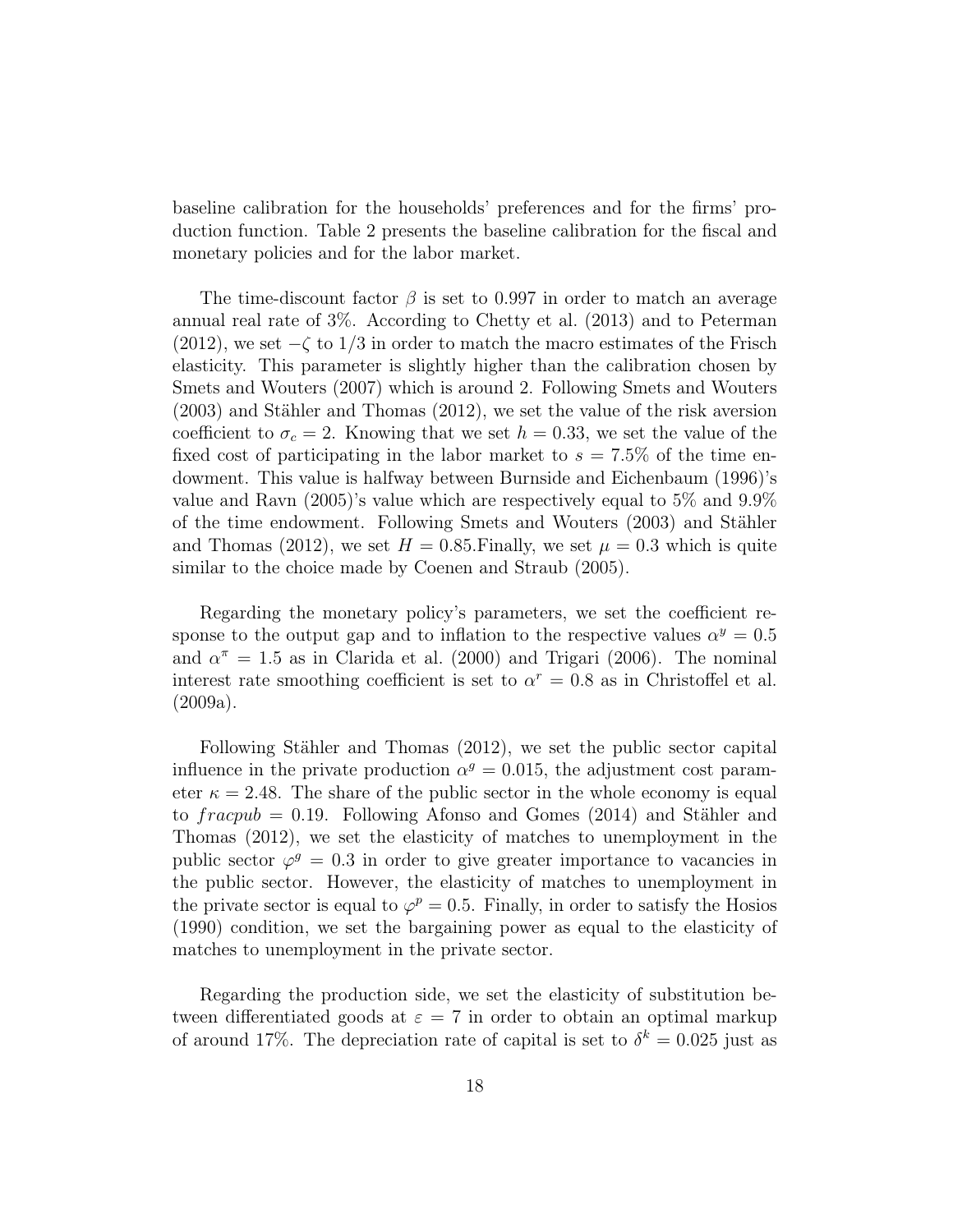in Moyen and Stähler (2010) and Stähler and Thomas (2012). The private sector capital influence coefficient follows the choice of Moyen and Stähler (2010) and it is set to  $\alpha = 0.3$ .

| Preferences       |                   |                                     |
|-------------------|-------------------|-------------------------------------|
|                   |                   |                                     |
|                   |                   |                                     |
| β                 | 0.997             | Time-discount factor                |
|                   | 1/3               | Reverse of Frisch elasticity        |
| $\sigma^c$        | $\overline{2}$    | Risk aversion                       |
| h                 | 0.33              | Worked hours                        |
| $\mathcal{S}_{0}$ | $0.075\mathrm{h}$ | Fixed cost of participating         |
|                   |                   | in the labor market                 |
| H                 | 0.85              | Degree of Consumption habits        |
| $\mu$             | 0.3               | Share of non-Ricardian workers      |
|                   |                   | in the economy                      |
|                   |                   |                                     |
| Production        |                   |                                     |
| $\epsilon$        | 7                 | Elasticity of substitution of goods |
| $\delta^k$        | 0.025             | Depreciation rate of capital        |
| $\alpha$          | $0.3\,$           | Private sector capital influence    |
| $\kappa^v$        | $0.2^{\circ}$     | Vacancies posting costs             |

Table 1: Parameters and their calibrated values I

Regarding the long-run targeted values table 3 presents the different choices.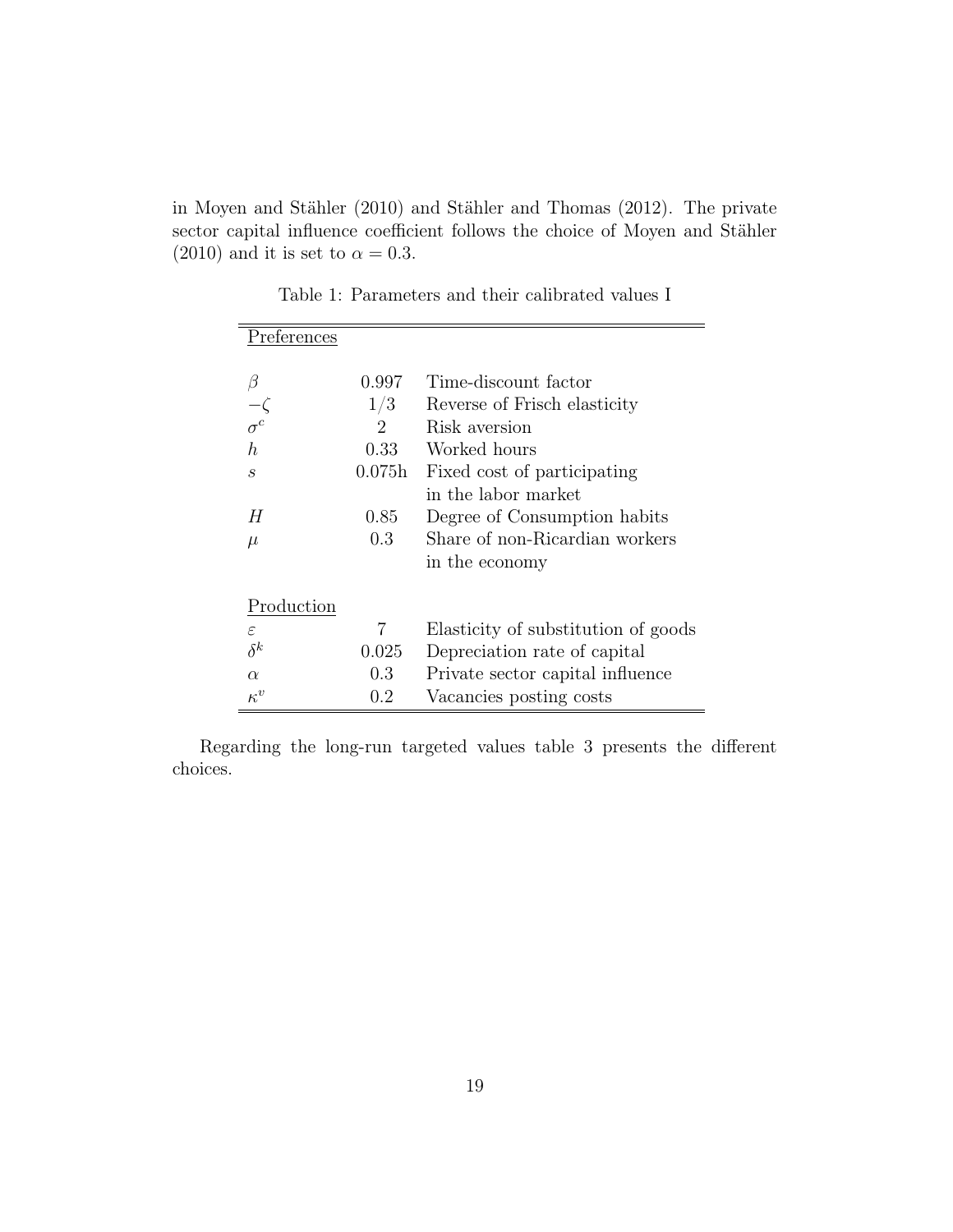| Monetary Policy                  |      |                                        |
|----------------------------------|------|----------------------------------------|
| $\alpha^r$                       | 0.8  | Interest rate smoothing                |
| $\alpha^y$                       | 0.5  | Response coefficient to the output gap |
| $\alpha^{\pi}$                   | 1.5  | Response coefficient to inflation      |
| Fiscal Policy                    |      |                                        |
| $\rho^g$                         | 0.6  | Duration of the fiscal policy shock    |
| Labor market and wage bargaining |      |                                        |
|                                  |      |                                        |
| $\kappa$                         | 2.48 | Adjustment cost parameter              |
| $\eta$                           | 0.5  | Workers' bargaining power              |
|                                  | 0.06 | Job destruction                        |
| $\varphi^p$                      | 0.5  | Elasticity of matches to unemployment  |
|                                  |      | in the private sector                  |
| $\varphi^g$                      | 0.3  | Elasticity of matches to unemployment  |
|                                  |      | in the public sector                   |
| fracp                            | 0.19 | Share of the public sector             |
|                                  |      | in the whole e conomy                  |

Table 2: Parameters and their calibrated values II

Table 3: Targeted Values

| $\pi_s$        |          | Inflation                                 |
|----------------|----------|-------------------------------------------|
| $p_s$          |          | Prices                                    |
| $Y_s$          |          | Output                                    |
| C <sup>g</sup> | 0.2      | Public Consumption                        |
| $I^g$          | 0.03     | Public Invesment                          |
| b              | $0.3Y_s$ | Unemployement benefit                     |
| $\tau^c$       | 0.20     | VAT                                       |
| $\tau_s^w$     | 0.16     | Income tax                                |
| $\tau_s^{sp}$  | 0.16     | Social Protection tax                     |
| $U_s$          | 0.08     | Unemployment                              |
| $q_s^p$        | 0.7      | Job filling probability in private sector |
| $q_s^g$        | 0.8      | Job filling probability in public sector  |

# 4 The effects of fiscal policy on the labor market and output

We simulate the model with all fiscal shocks in turn. We begin by using a first-order approximation of the model  $\mathbb{R}$  order to emphasize the transmission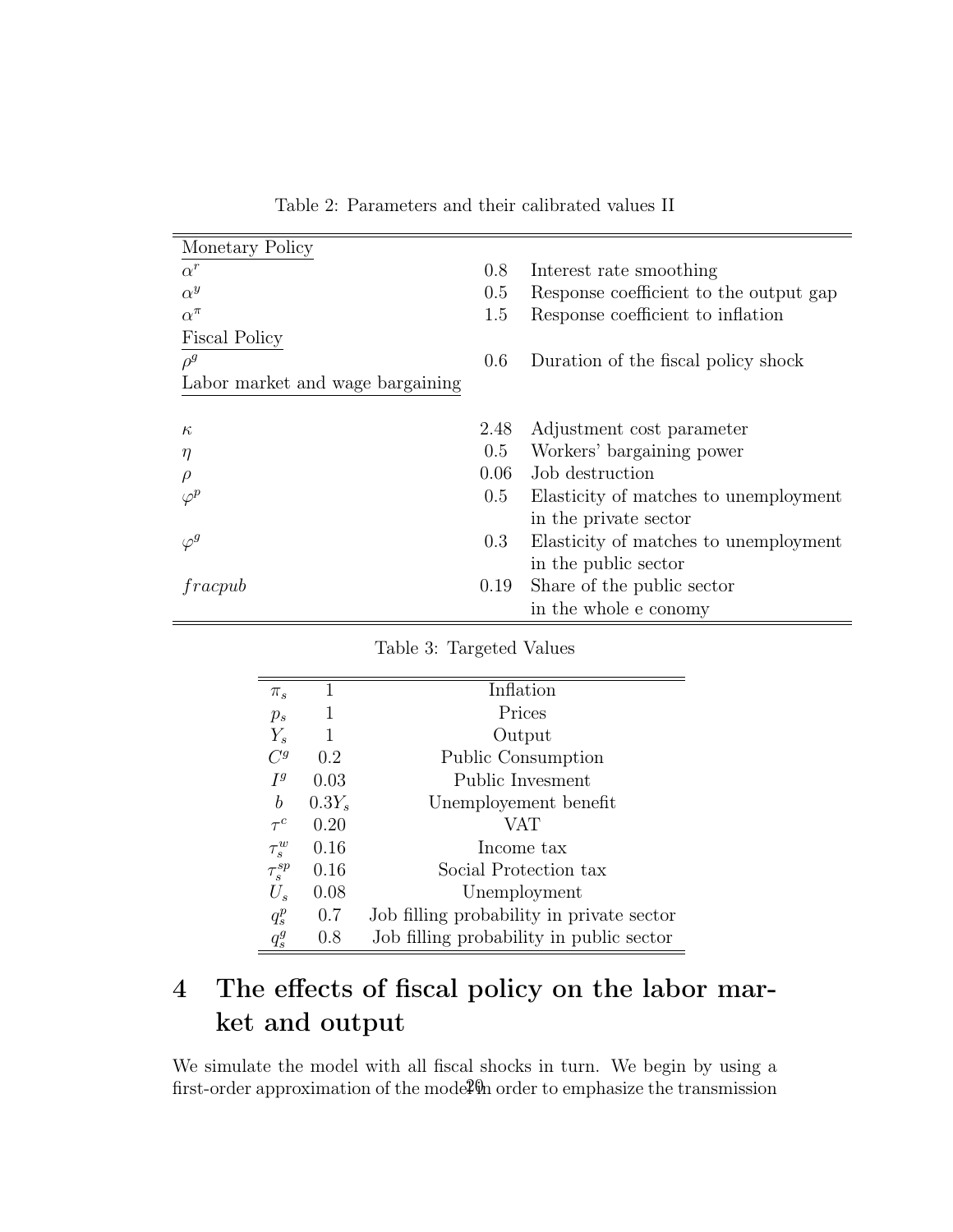channels of the different fiscal instruments. Also, in the case of the public wage, we compare our results with those of Afonso and Gomes (2014). Then, the model is solved at the second-order in order to analyze the effects of the different fiscal shocks according to two steady-states for the unemployment rate. The low unemployment rate state consists in  $U_s = 6\%$  while the labor market in bad times is represented by  $U_s = 12\%$ .

## 4.1 Effects in normal time

The IRFs of the first order are presented in appendix A and B.

#### 4.1.1 Public wage expansion financed by debt

A rise in  $W_t^g$  has a direct positive impact on consumption of non-Ricardian households. This effect is amplified by a rise in employment. On the other hand, we observe a drop in private real wage that produces downward pressures on non-Ricardian consumption. However, total response is unambiguously positive.

Output thus increases right at the moment of the shock. However, the rise in prices generates higher interest rates that progressively crowds out Ricardian consumption and investment. This crowding-out effect on private activity produces a negative response of output in the mid-term, as shown in the IRFs.

In contrast with Afonso and Gomes (2014), a rise in public wage produces a drop in private real wage and a rise in employment. In Afonso and Gomes (2014), authors explain higher private real wage through three different channels. First, a higher public wage increases the value of being unemployed, and we also share this channel. Secondly, their model generates a rise in marginal productivity of labor which creates upward pressures on private real wage. In our model, marginal productivity of labor clearly decreases due to a negative total effect on output and a clear rise in employment. This important aspect partly explains the different dynamics of private real wage produced by our model following a rise in public wage. Thirdly, Afonso and Gomes (2014) assume that the wage bill is entirely financed by a rise in labor income tax. The authors argue that this rise in the labor income tax has contradictory effects on real wage. In this simulation, we assume that the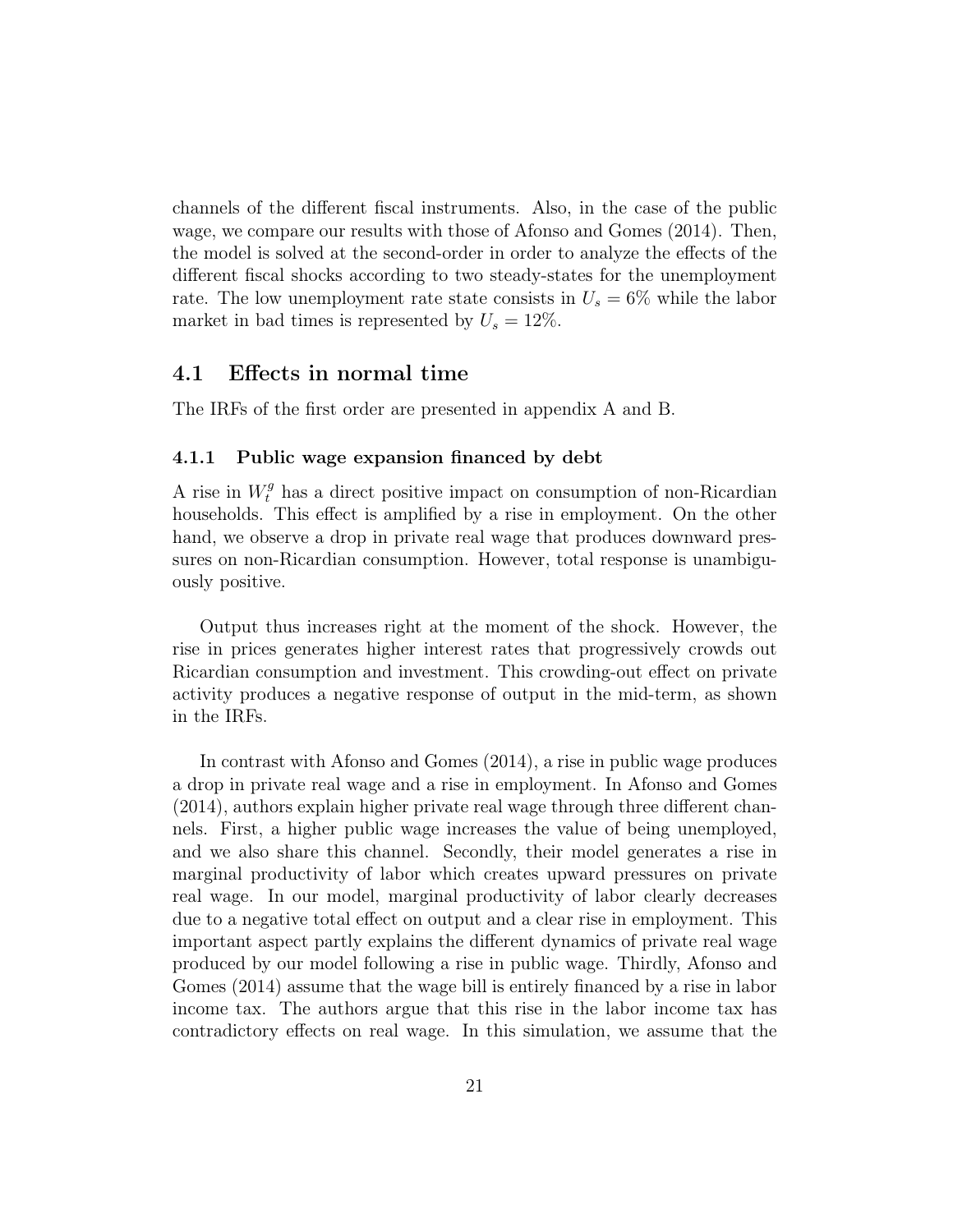supplementary spending is financed by debt. Indeed, in our model, all things being equal, an increase in the labor income tax triggers a raise in private real wage. Thus, introducing the labor income tax as financing the wage bill puts upward pressures on private real wage. For comparison purposes, we simulate a scenario similar to the one in Afonso and Gomes (2014) by replacing equation (2.64) by:

$$
\tau^{c}(C_{t}^{o} + C_{t}^{r}) + \tau_{t}^{w}W_{t}^{p}E_{t}^{p}h + \tau^{sp}E_{t}^{p}W_{t}^{p}h = C^{g} + I^{g} + (1 - \tau_{t}^{w})(W_{t}^{g}E_{t}^{g}h) + bS_{t}
$$
\n(4.1)

In equation (4.1), we assume that  $\tau^c$  and  $\tau^{sp}$  are constant. In this case, the degradation of the public deficit is totaly counterbalanced by a raise in the labor income tax.

As shown in appendix A, our model reproduces similar results in this case. Employment falls, unemployment rises and private real wage increases. We conclude that the rise in private real wage following a rise in public real wage strongly depends on the assumption made about the financing. As shown before, in case of a debt-based public wage expansion, our model produces a clear decrease in private real wage.

#### 4.1.2 Public vacancies expansion

Following Michaillat (2014), a rise in public vacancies triggers a positive effect on total employment despite a crowding-out effect on private employment. The hiring of job seekers by the public sector increases the labor market tightness and thus triggers less job creation in the private sector. Since in our model a rise in public vacancies is wasteful (the public sector is unproductive), the effect on output is clearly negative because of a crowding-out effect on Ricardian households' consumption since real interest rate increases. Consumption of non-Ricardian households increases with the rise in total employment despite the decrease in real wage. For the first few periods, the response of output is positive, thanks to a rise in private investment. This rise in aggregate demand triggers a rise in private employment. However, after few periods the crowding-out effect of public employment on private employment prevails over the positive effect induced by the aggregate demand.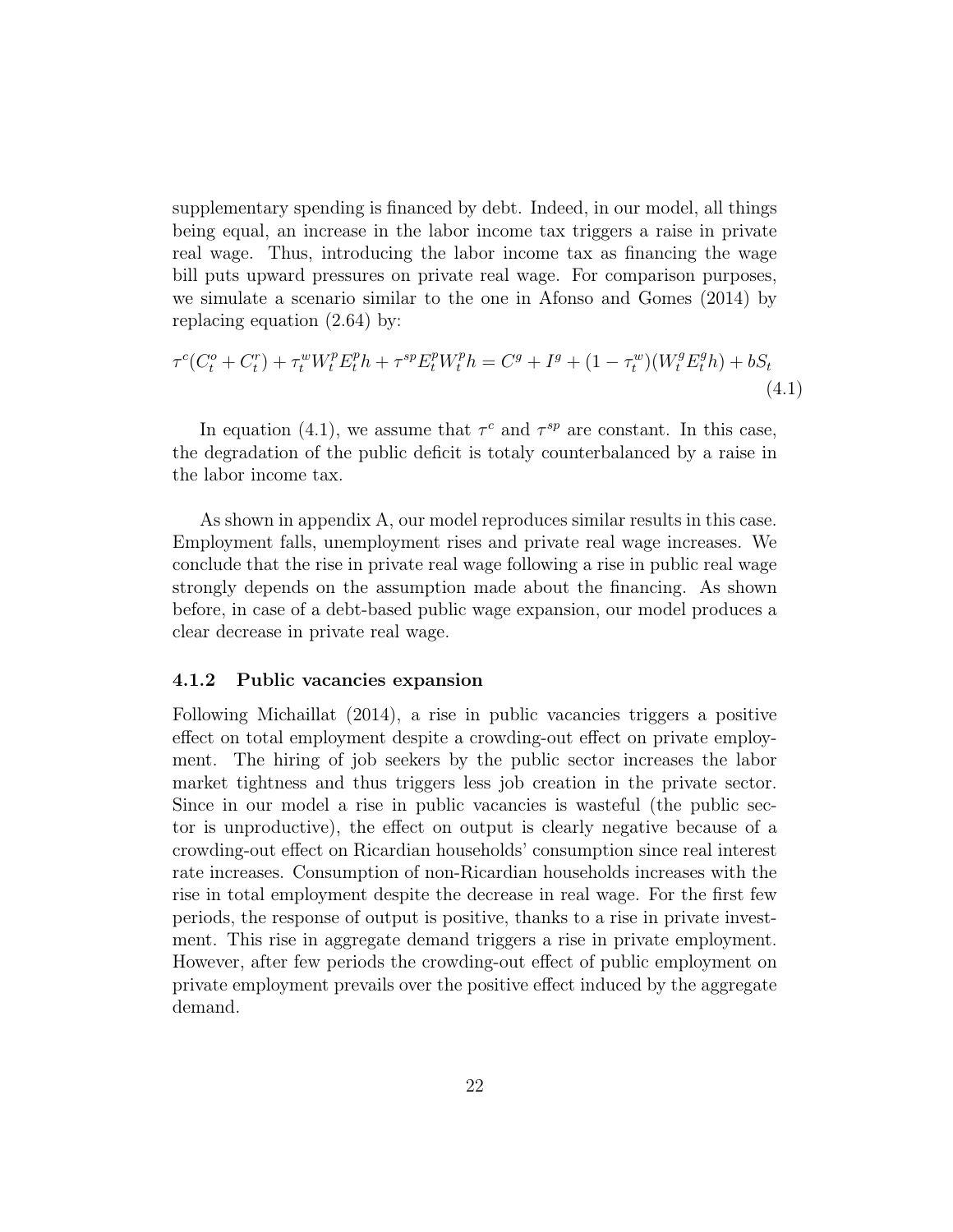### 4.1.3 Labor income tax cut

First, the cut in the labor income tax yields a drop in private real wage. This drop can be explained thanks to a direct impact of the labor income tax on the wage dynamic. Indeed, the drop in the labor income tax increases the match surplus going to the worker. In the bargaining process, it puts a downward pressure on private sector wage. It induces a raise in private sector employment. Also, marginal productivity of labor is reduced, which causes additional downward pressures on private sector wage.

Following the increase in private employment and despite the drop in private sector wage, consumption of non-Ricardian households increases. With a rise in inflation and interest rates, Ricardian consumption drops and this crowding-out effect triggers a drop in output at the mid-term.

#### 4.1.4 Social protection tax cut

Following the cut in social protection tax, the match surplus going to the firm hikes which induces an upward pressure on the private sector wage. As a consequence, consumption of non-Ricardians rises. There is a limited crowding-out effect on Ricardians consumption. On the labor market, the decrease in  $\tau_t^{sp}$  $t_t^{sp}$  rises directly the present and future value of a job for firms. The marginal productivity of labor decreases slightly but the response of private real wages remains unambiguously positive. Employment in the private sector increases while in the public sector the rise in private real wages and the drop in unemployment reduce employment. However, total employment increases strongly.

# 4.2 What impact over the business cycle?

For all simulations in this paper we use the Dynare program created by the CEPREMAP team. The algorithm used by Dynare for the second order approximation of our model is very close to the one developed in Schmitt-Grohé and Uribe (2004). In addition, the simulations are done by using the pruning method<sup>5</sup> , in order to avoid triggering polynomials of increasing degrees when simulating the model. The IRFs of the second order simulations are

<sup>5</sup>See for instance Lombardo and Uhlig (2014) for a presentation of the pruning method.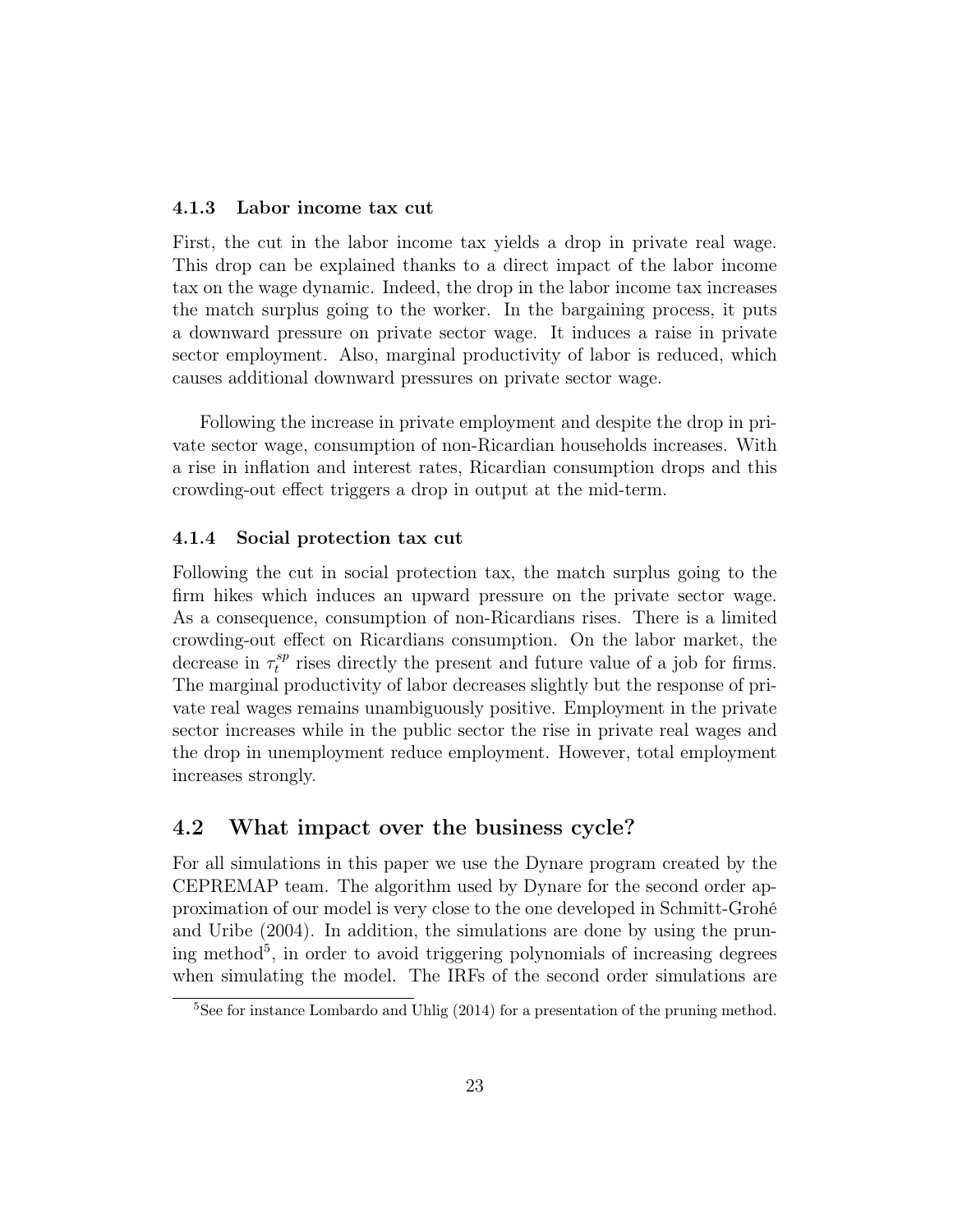presented in appendix C.

For all the fiscal shocks considered, we find a similar result: fiscal policies have a greater effect on employment, unemployment and output in the case of the high steady-state value for the unemployment rate. As we will see throughout this section, these results are driven by two main elements: a wider pool of job seekers and the crucial role of the wage channel.

The wage channel: The starting point is that with a higher unemployment rate  $(U_s = 12\%)$ , the pool of job seekers is wider at the steady state. In the case of expansionary fiscal shocks, the rise in private vacancies generates more matches when the initial pool of job seekers is wider. This channel is very close to the result expounded by Michaillat (2014).

From then on, since employment increases more when  $U_s = 12\%$ , all things being equal, marginal productivity of labor also decreases more sharply. Indeed, even if the better response of output when  $U_s = 12\%$  eases this channel, the response of marginal productivity of labor remains stronger when unemployment is high. It causes larger downward pressures on real wage, as shown in the IRFs.

Effects on output fiscal multipliers: Moreover, the wage channel is a crucial element for understanding and comparing the response of output according to different steady-state unemployment rates. We now explore the conditions under which we obtain a better response of output in the case of a high unemployment rate, thanks to a higher degradation of real wage .

First, except for the social protection tax shock, the greater degradation of real wage when  $U_s = 12\%$ , principally driven by the decrease in productivity, has a direct negative effect on consumption of the non-Ricardians. Indeed, non-Ricardian households' consumption increases more when  $U_s = 6\%$  than when  $U_s = 12\%$ . The case for the social protection tax shock is different in the sense that a decrease in the social protection tax produces a positive response of private wage. However, this positive response is larger when unemployment is low than when unemployment is high so the non-Ricardian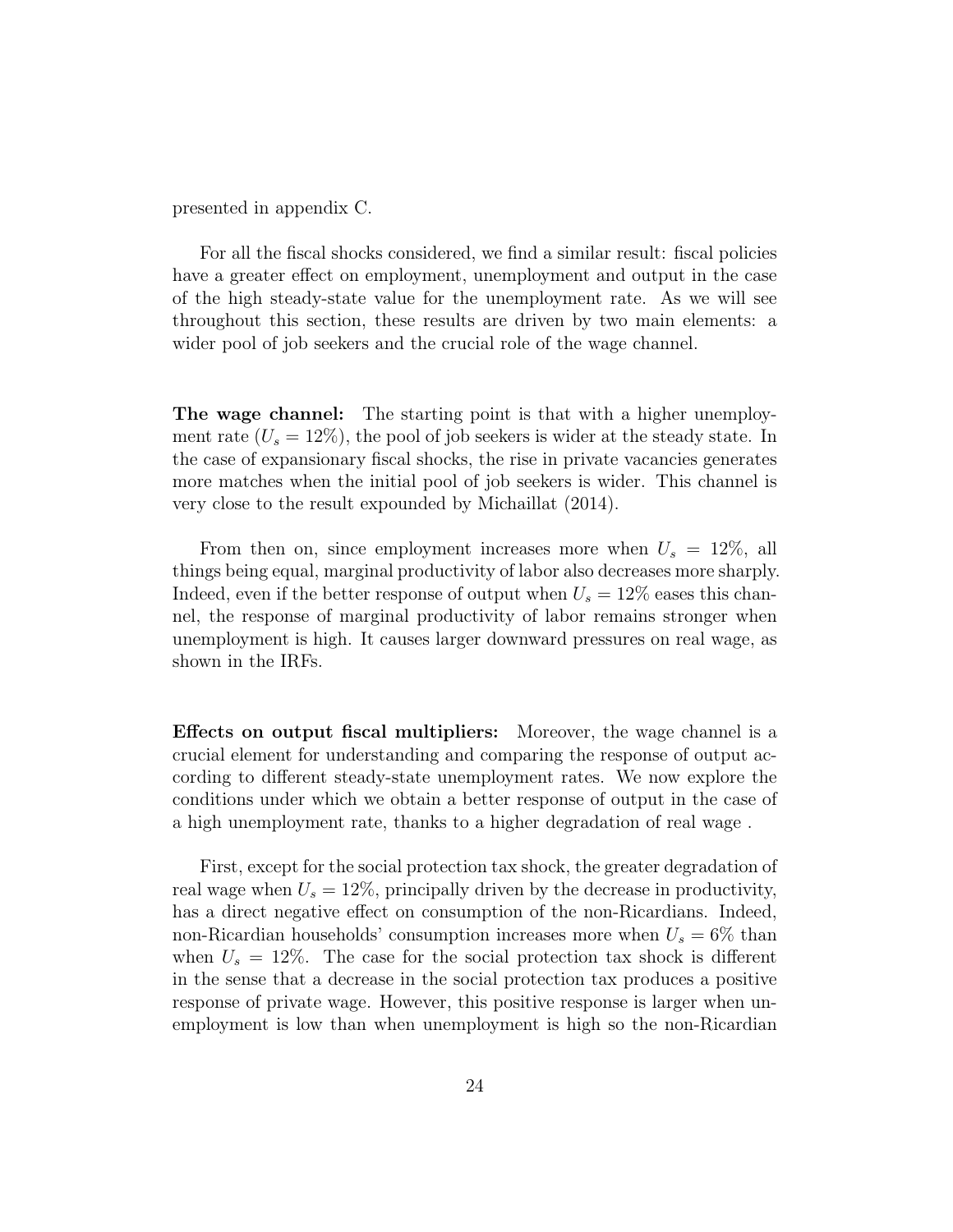households' consumption reacts in the same way as previously.

The consequence of the previous result is the following: if our economy were composed only of non-Ricardian households, like in Michaillat (2014) for instance, our model would produce higher output fiscal multipliers with the low steady-state unemployment rate. In that sense, we need to introduce Ricardian households to produce higher output multipliers at the bad state of the economy. As observed in the IRFs, consumption of the Ricardians is higher when the unemployment rate is high, which produces better output fiscal multipliers. This is due to the greater degradation of real wage, causing lower inflation pressures for the firms and thus, a lower rise of the interest rate in the medium and long term.

Thus, when  $U_s = 12\%$  the larger negative response of real wage produces a higher response of Ricardians' consumption but a lower non-Ricardians' consumption, in comparison with the simulations when  $U_s = 6\%$ . Total response of aggregate consumption and output depends on the strength of these two opposite effects and of the relative share of both types of households in the economy. With a share of non-Ricardians in line with previous estimates<sup>6</sup>, that is  $\mu = 0.3$ , the response of aggregate demand is better when the unemployment rate is high. With this model calibration, the positive effect of a lower inflation on Ricardians' consumption when the unemployment rate is high prevails over the weaker response of non-Ricardian's consumption due to a greater degradation of real wage.

It is important to notice that the more positive response of consumption of the Ricardians is not due in our model to a higher marginal utility of consumption in economic downturns, as this is the case in Sims and Wolff (2013). The authors highlight this transmission channel for explaining different output fiscal multipliers over the business cycle. This is not the case in our model according to the definition of the steady-states. The value of Ricardian consumption at the steady state is obtained residually with the steady-state value of non-Ricardian consumption such as:

$$
C_s^o = \frac{C_s - \mu C_s^r}{1 - \mu},\tag{4.2}
$$

 ${}^{6}$ See for instance Coenen and Straub (2005)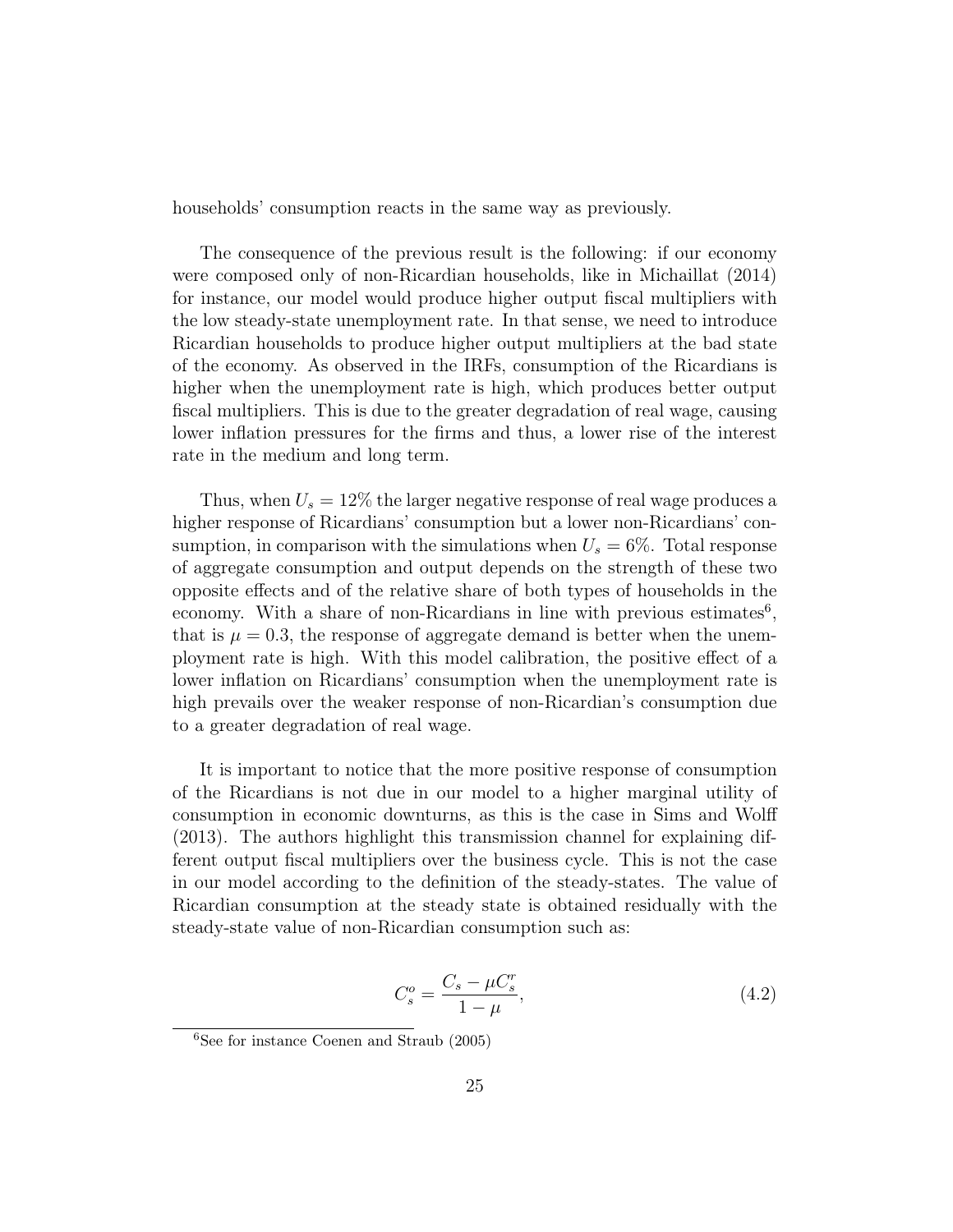whith  $C_s^o$ ,  $C_s^r$  and  $C_s$  respectively the steady-state value of  $C_t^o$ ,  $C_t^r$  and  $C_t$ .

The steady-state value of non-Ricardian consumption is larger with  $U_s =$ 12% since real wage is larger than unemployment benefits at the steady state. It triggers a higher marginal utility of consumption for this class of households but it has no impact on their consumption behavior since they simply consume their disposable income. However, a lower level of consumption at the steady state for the non-Ricardian households implies a higher consumption for the Ricardians.

# 5 Conclusion

This paper attempts to investigate the non-linear effects of fiscal policy over the business cycle with a focus on the labor market. A first part of the results section is dedicated to the analysis of the effects of different fiscal instruments on the labor market and on output. We use a first-order approximation of the model in order to disentangle the main transmission channels at work. The main result is that all fiscal instruments increase employment and decrease unemployment. Also, response of output is positive in the short term but negative in the medium term because of a strong and permanent crowdingout effect on Ricardian consumption.

Using a second-order approximation of the model, we show that all fiscal shocks are more effective when the steady-state unemployment rate is high: both employment and output increase more. Following Michaillat (2014), the stronger effect on employment is due to a larger pool of job seekers when the shocks occur. We then investigate the assumptions needed to produce a better response of output. In our model, if we introduced only non-Ricardian households, the output fiscal multiplier would be lower when the unemployment rate is at 12%.

The introduction of Ricardian households is necessary to produce a higher output fiscal multipliers as explained in the results section. However, the transmission channel is very different from the one in Sims and Wolff (2013). In our model, it is the wage channel and a lower rise in interest rates that produce the larger output fiscal multiplier during economic downturn while it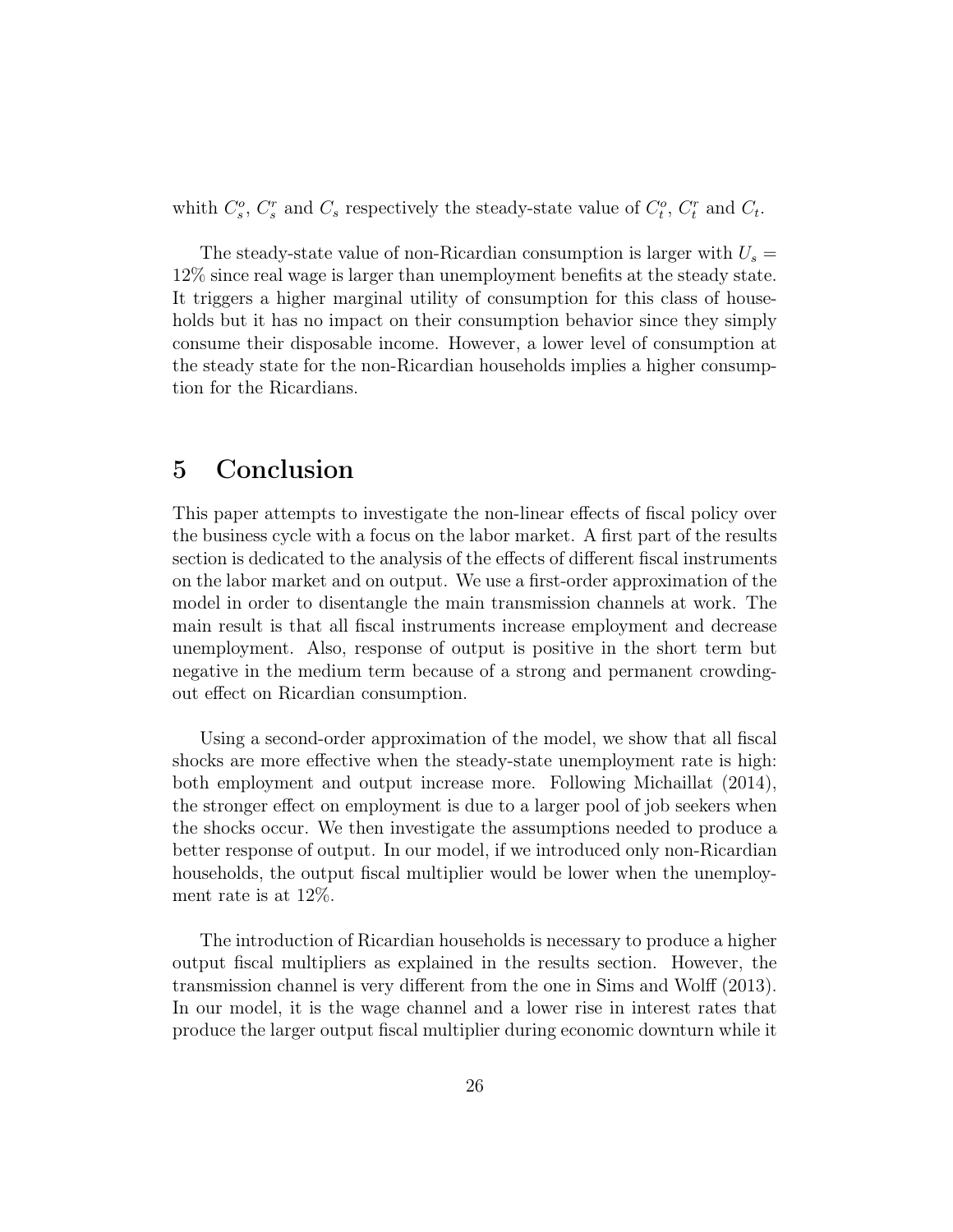is a higher marginal utility of consumption during bad times that mitigates the degradation of consumption of the Ricardian households in Sims and Wolff (2013). On the contrary, our definition of the steady states triggers a lower marginal utility of consumption for the Ricardians when the unemployment rate is high. We can expect that when introducing a higher marginal utility of consumption for the Ricardians during economic downturn at the steady-state, this result would be amplified.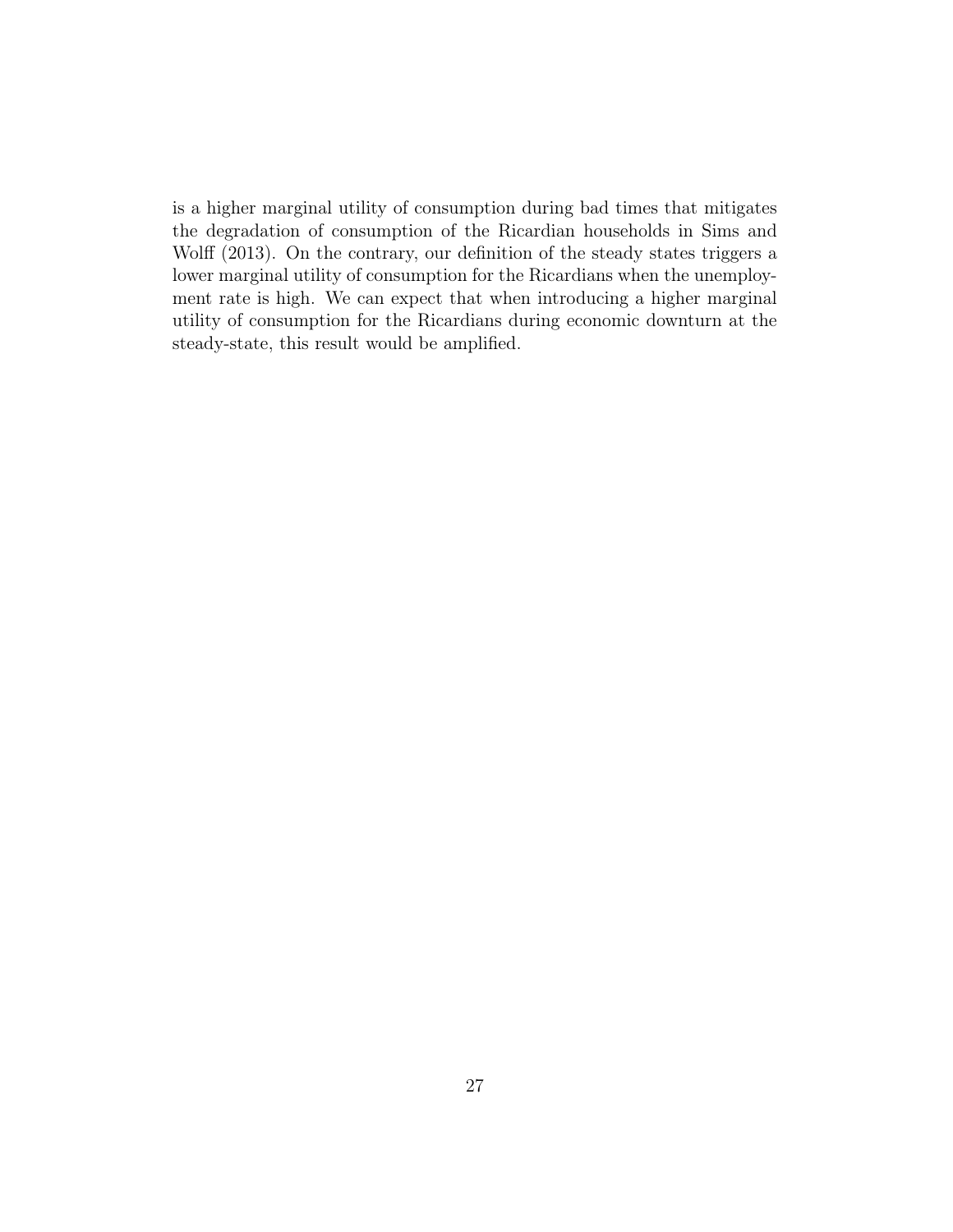# Bibliography

- Afonso, António and Pedro Gomes, "Interactions between private and public sector wages," Journal of Macroeconomics, March 2014, 39, 97–112.
- Auerbach, Alan J. and Yuriy Gorodnichenko, "Fiscal Multipliers in Recession and Expansion," NBER Chapters, National Bureau of Economic Research, Inc 2012.
- Brückner, Markus and Evi Pappa, "Fiscal Expansions, Unemployment, And Labor Force Participation: Theory And Evidence," International Economic Review, 2012, 53 (4), 1205–1228.
- Burnside, Craig and Martin Eichenbaum, "Factor-Hoarding and the Propagation of Business-Cycle Shocks," American Economic Review, December 1996, 86 (5), 1154–1174.
- Calvo, Guillermo A., "Staggered prices in a utility-maximizing framework," Journal of monetary Economics, 1983, 12 (3), 383–398.
- Chetty, Raj, Adam Guren, Day Manoli, and Andrea Weber, "Does Indivisible Labor Explain the Difference between Micro and Macro Elasticities? A Meta-Analysis of Extensive Margin Elasticities," NBER Macroeconomics Annual, 2013,  $27(1)$ ,  $1 - 56$ .
- Christiano, Lawrence J., Martin Eichenbaum, and Charles L. Evans, "Nominal rigidities and the dynamic effects of a shock to monetary policy," Journal of political Economy, 2005, 113 (1), 1–45.
- Christoffel, Kai, James Costain, Gregory de Walque, Keith Kuester, Tobias Linzert, Stephen Millard, and Olivier Pierrard, "Inflation dynamics with labour market matching: assessing alternative specifications," Working Paper 09-6, Federal Reserve Bank of Philadelphia 2009.
- $\overline{\phantom{a}}$ , Keith Kuester, and Tobias Linzert, "The role of labor markets for euro area monetary policy," European Economic Review, November 2009, 53 (8), 908–936.
- Clarida, Richard, Jordi Gali, and Mark Gertler, "Monetary policy rules and macroeconomic stability: evidence and some theory," The Quarterly Journal of Economics, 2000, 115 (1), 147–180.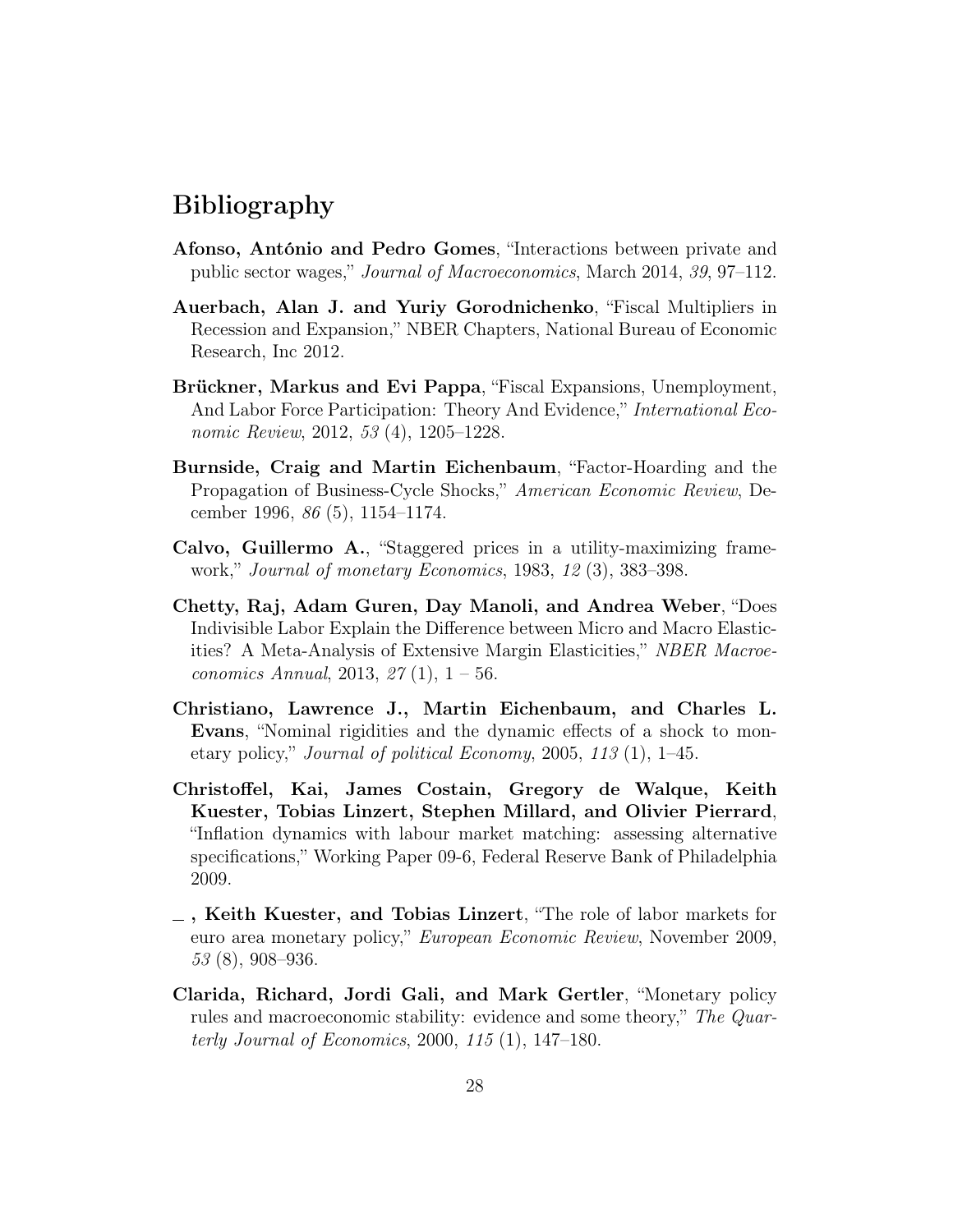- Coenen, Günter and Roland Straub, "Does Government Spending Crowd in Private Consumption? Theory and Empirical Evidence for the Euro Area," International Finance, 2005, 8 (3), 435–470.
- Creel, Jérôme, Éric Heyer, and Mathieu Plane, "Petit précis de politique budgétaire par tous les temps," Revue de l'OFCE, 2011, (1), 61–88.
- Hosios, Arthur J., "On the Efficiency of Matching and Related Models of Search and Unemployment," The Review of Economic Studies, April 1990, 57 (2), 279–298. ArticleType: research-article / Full publication date: Apr., 1990 / Copyright © 1990 The Review of Economic Studies, Ltd.
- Kuester, Keith, "Real price and wage rigidities with matching frictions," Journal of Monetary Economics, May 2010, 57 (4), 466–477.
- Lombardo, Giovanni and Harald Uhlig, "A Theory of Pruning," SSRN Scholarly Paper ID 2461258, Social Science Research Network, Rochester, NY July 2014.
- Merz, Monika, "Search in the labor market and the real business cycle," Journal of Monetary Economics, 1995, 36 (2), 269–300.
- Michaillat, Pascal, "A Theory of Countercyclical Government Multiplier," American Economic Journal: Macroeconomics, January 2014, 6 (1), 190– 217.
- Moyen, Stéphane and Nikolai Stähler, "Unemployment Insurance and the Business Cycle: Should Benefit Entitlement Duration React to the Cycle?," Macroeconomic Dynamics, 2010, pp. 1–29.
- Peterman, William B., "Reconciling micro and macro estimates of the Frisch labor supply elasticity," Finance and Economics Discussion Series 2012-75, Board of Governors of the Federal Reserve System (U.S.) 2012.
- Ramey, Valerie A., "Identifying Government Spending Shocks: It's all in the Timing\*," The Quarterly Journal of Economics, February 2011, 126  $(1), 1-50.$
- Ravn, Morten O., "Labor Market Matching, Labor Market Participation and aggregate business cycles: Theory and structural evaidence for the US," European University Institute, October 2005.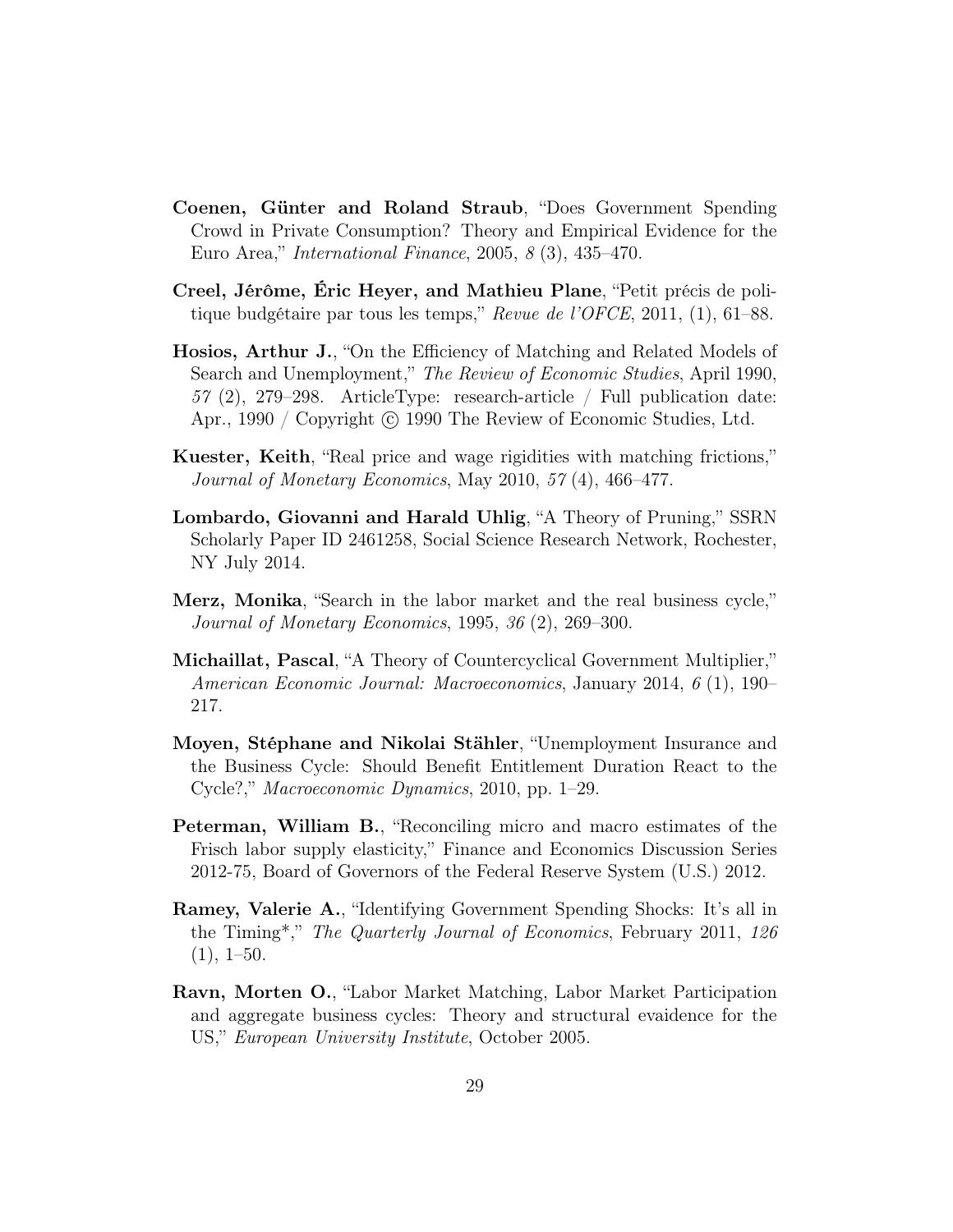- , "The Consumption-Tightness Puzzle," NBER Chapters, National Bureau of Economic Research, Inc 2008.
- Schmitt-Grohé, Stephanie and Martın Uribe, "Solving dynamic general equilibrium models using a second-order approximation to the policy function," Journal of Economic Dynamics and Control, January 2004, 28 (4), 755–775.
- Sims, Eric and Jonathan Wolff, "The Output and Welfare Effects of Fiscal Shocks over the Business Cycle," Technical Report, National Bureau of Economic Research 2013.
- Smets, Frank and Raf Wouters, "An Estimated Dynamic Stochastic General Equilibrium Model of the Euro Area," Journal of the European Economic Association, September 2003, 1 (5), 1123–1175.
- and Rafael Wouters, "Shocks and Frictions in US Business Cycles: A Bayesian DSGE Approach," American Economic Review, June 2007, 97 (3), 586–606.
- Stähler, Nikolai and Carlos Thomas, "FiMod A DSGE model for fiscal policy simulations," Economic Modelling, 2012, 29 (2), 239–261.
- Sveen, Tommy and Lutz Weinke, "Inflation Dynamics and Labor Market Dynamics Revisited," Kiel Working Paper 1368, Kiel Institute for the World Economy 2007.
- Thomas, Carlos, "Search Frictions, Real Rigidities, and Inflation Dynamics," Journal of Money, Credit and Banking, 2011, 43 (6), 1131–1164.
- Trigari, Antonella, "The Role of Search Frictions and Bargaining for Inflation Dynamics," Working Paper 304, IGIER (Innocenzo Gasparini Institute for Economic Research), Bocconi University 2006.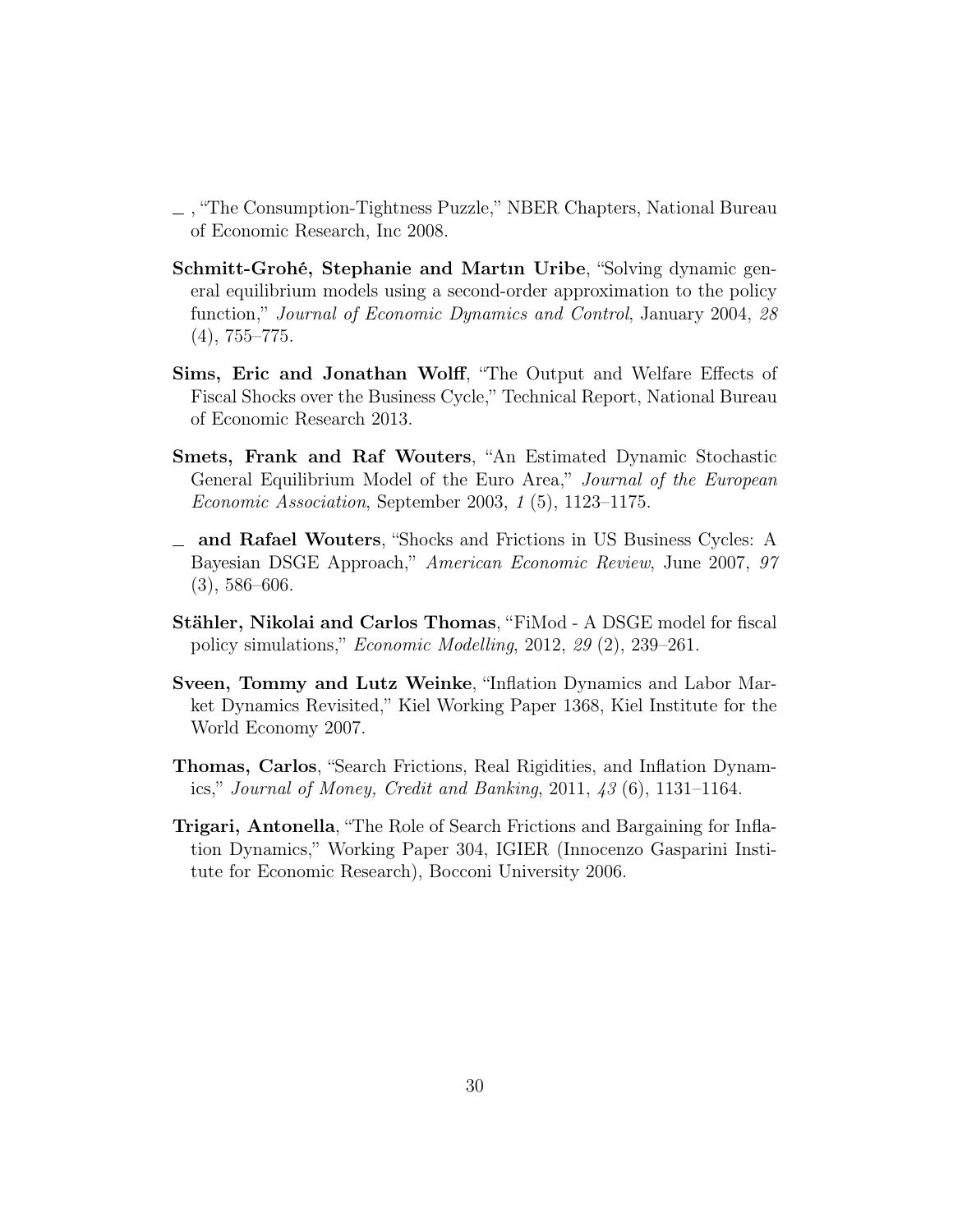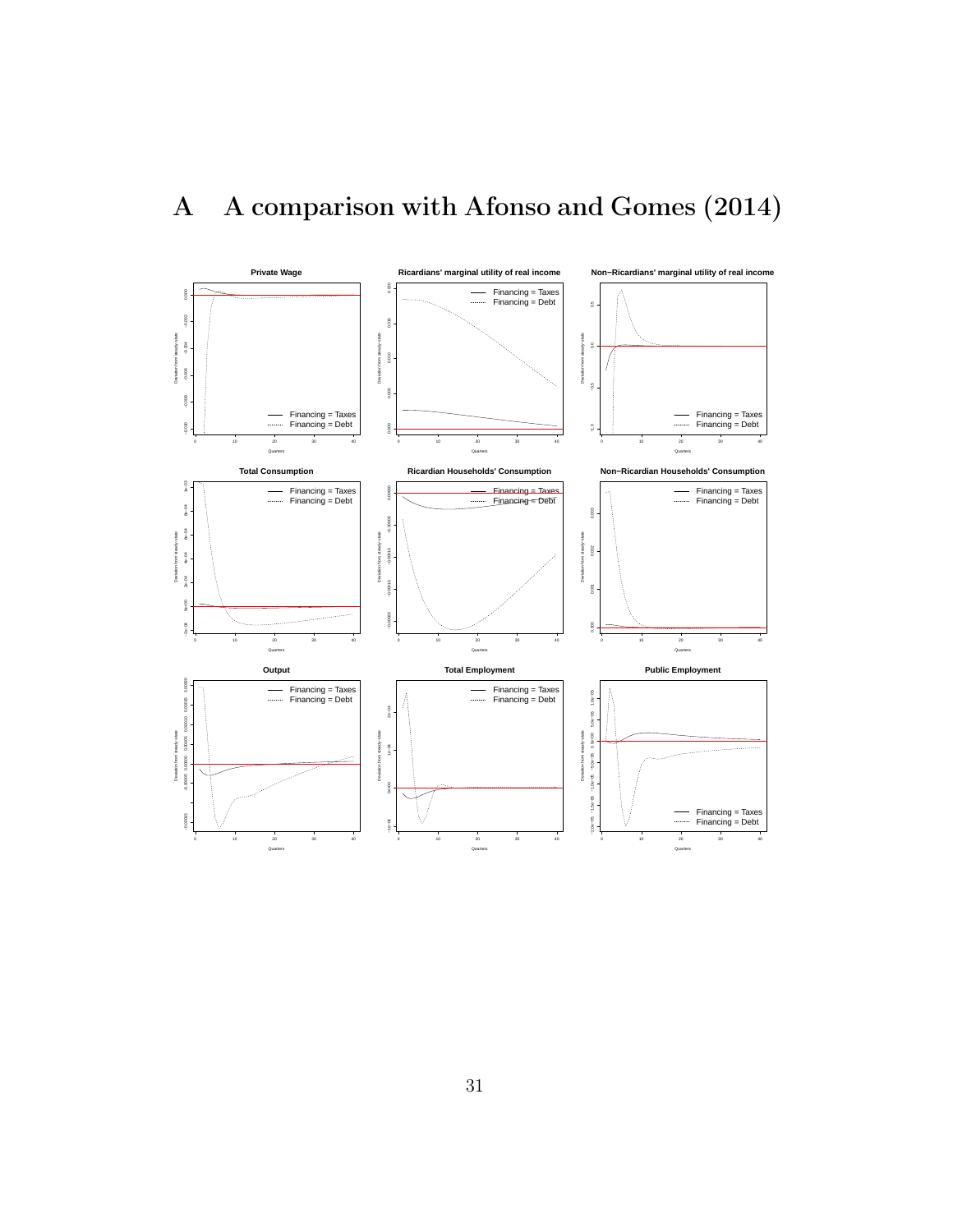

- B The IRFs for the different shocks in the middle of the business cycle
- B.1 The Wage Tax Shock

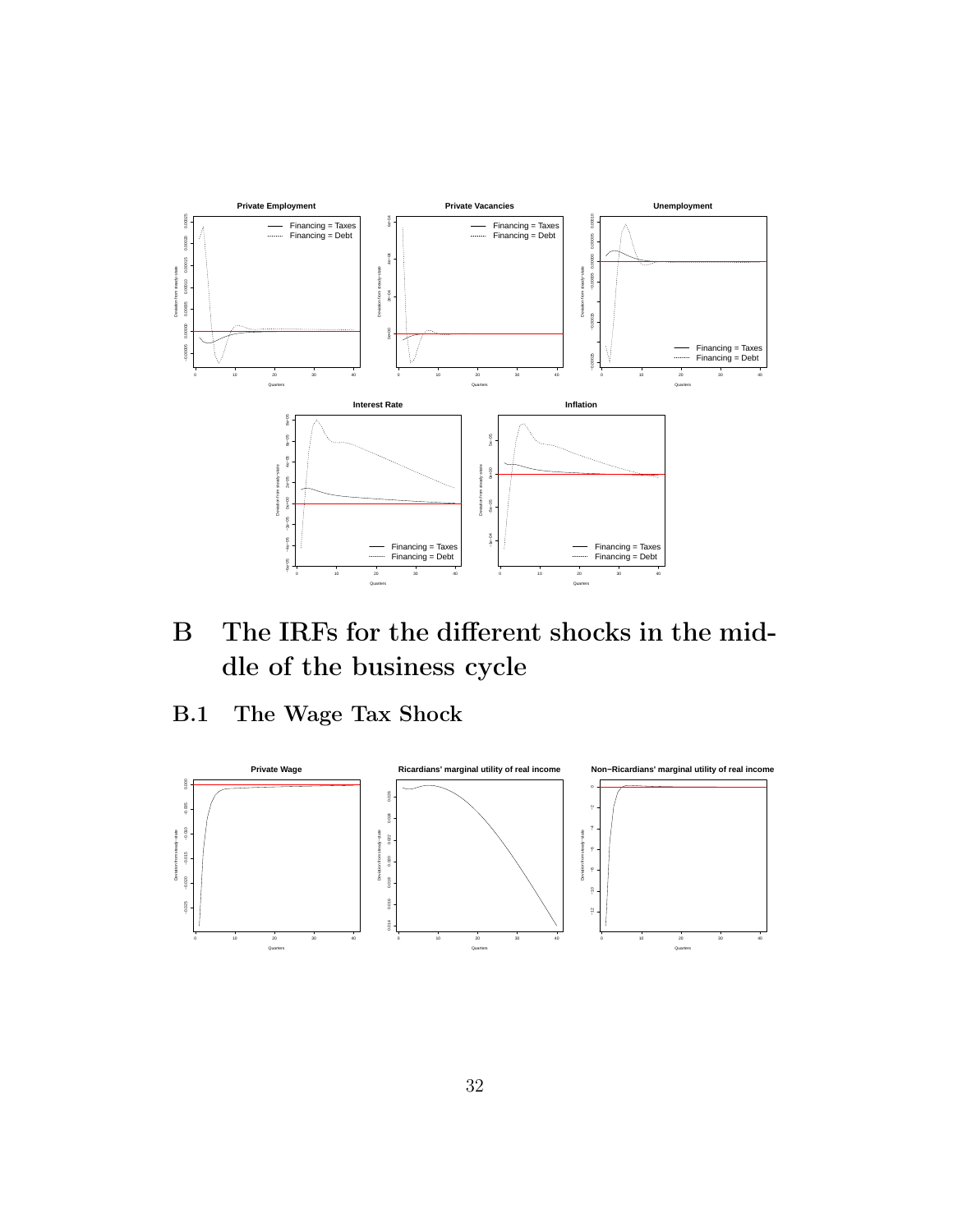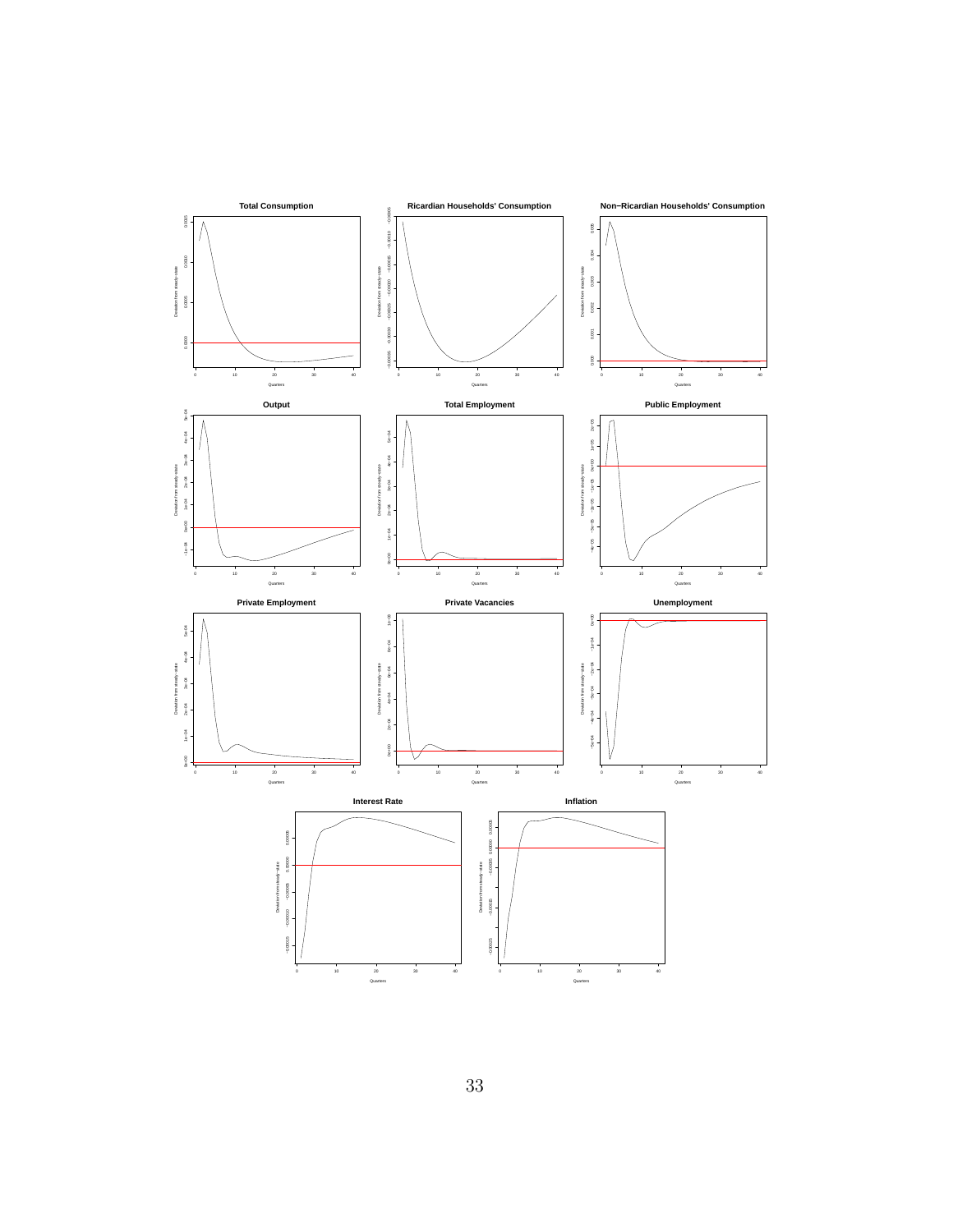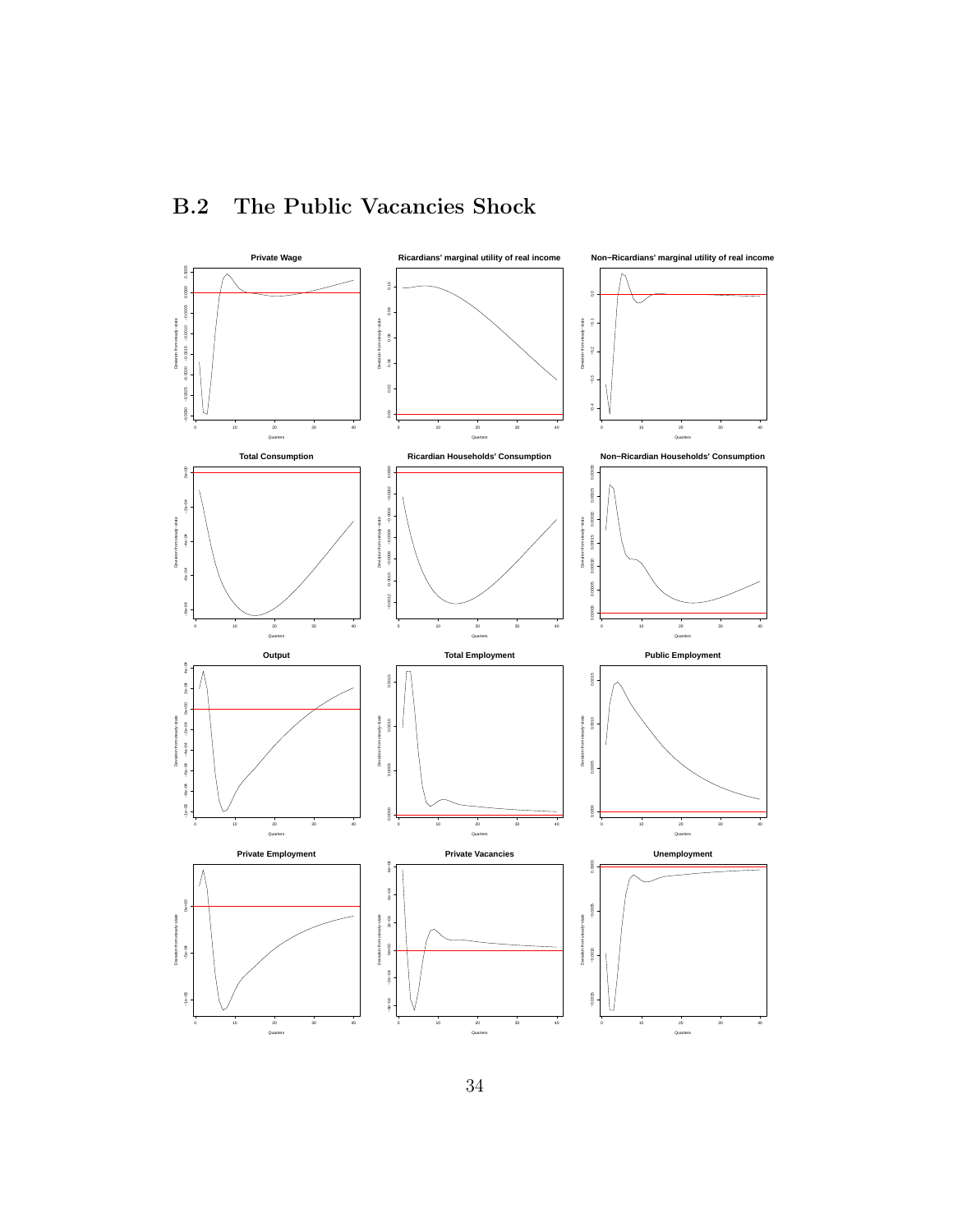

B.3 The Social Protection Tax Shock

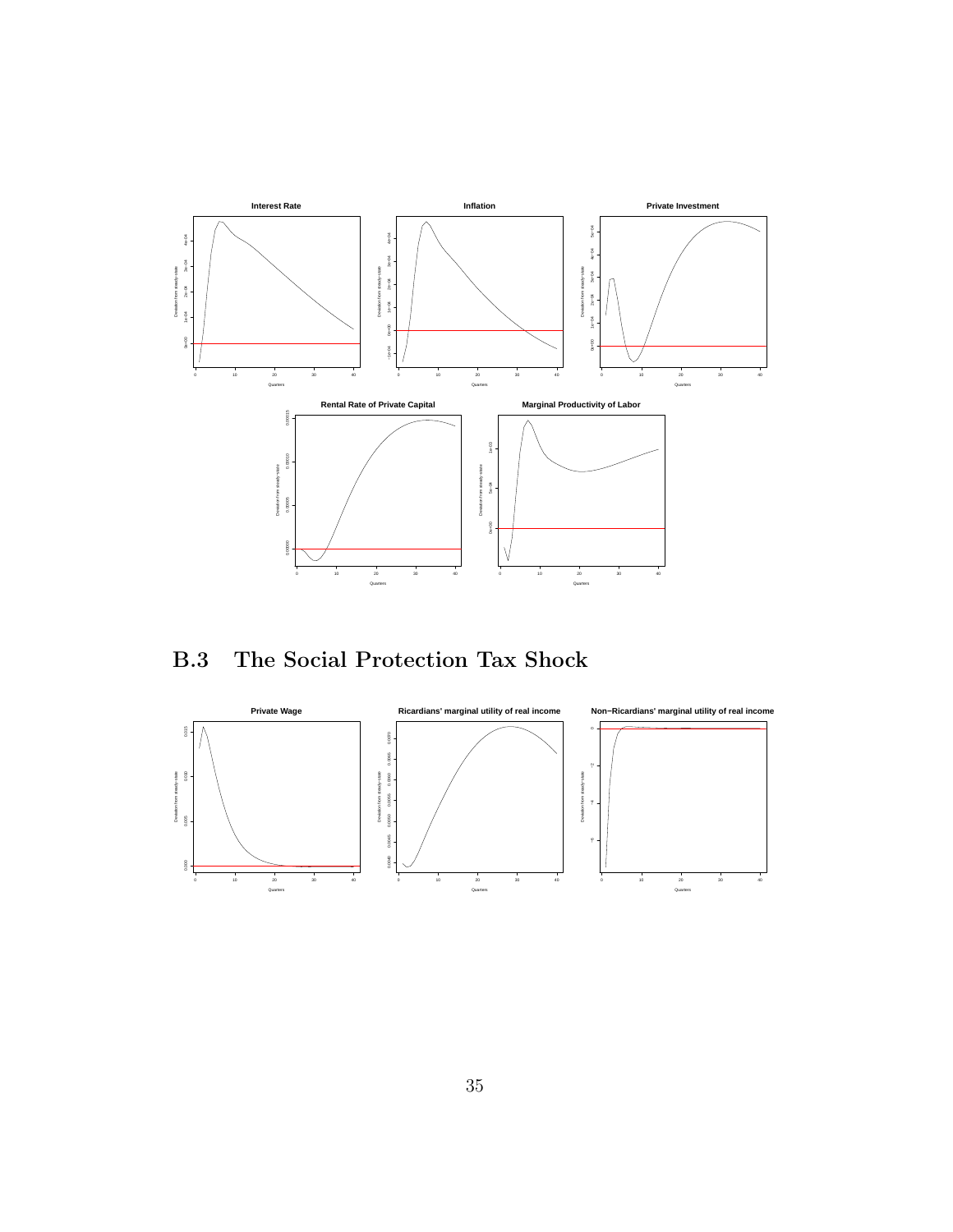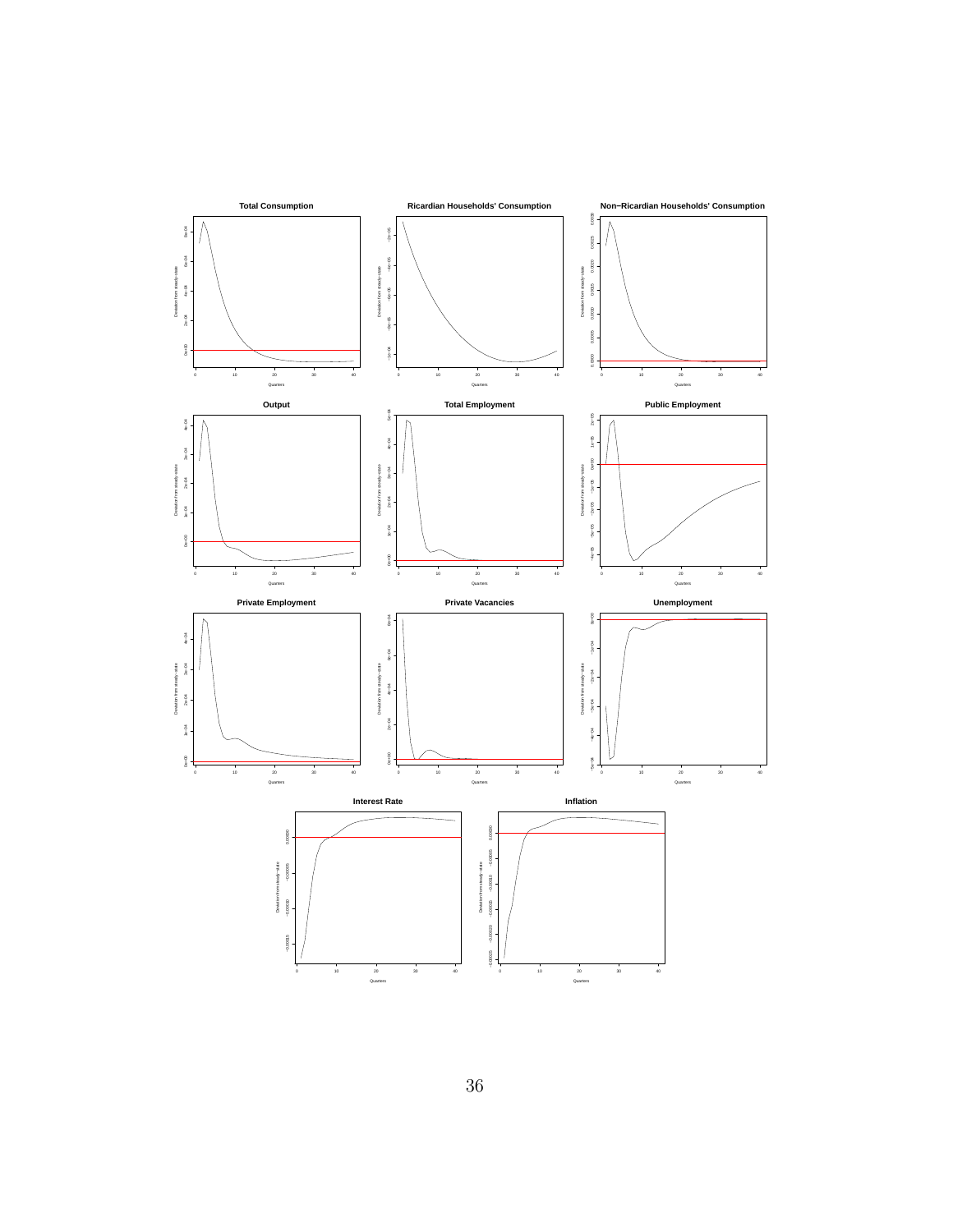- C The IRFs for the different shocks over the business cycle
- C.1 The Public Wage Shock

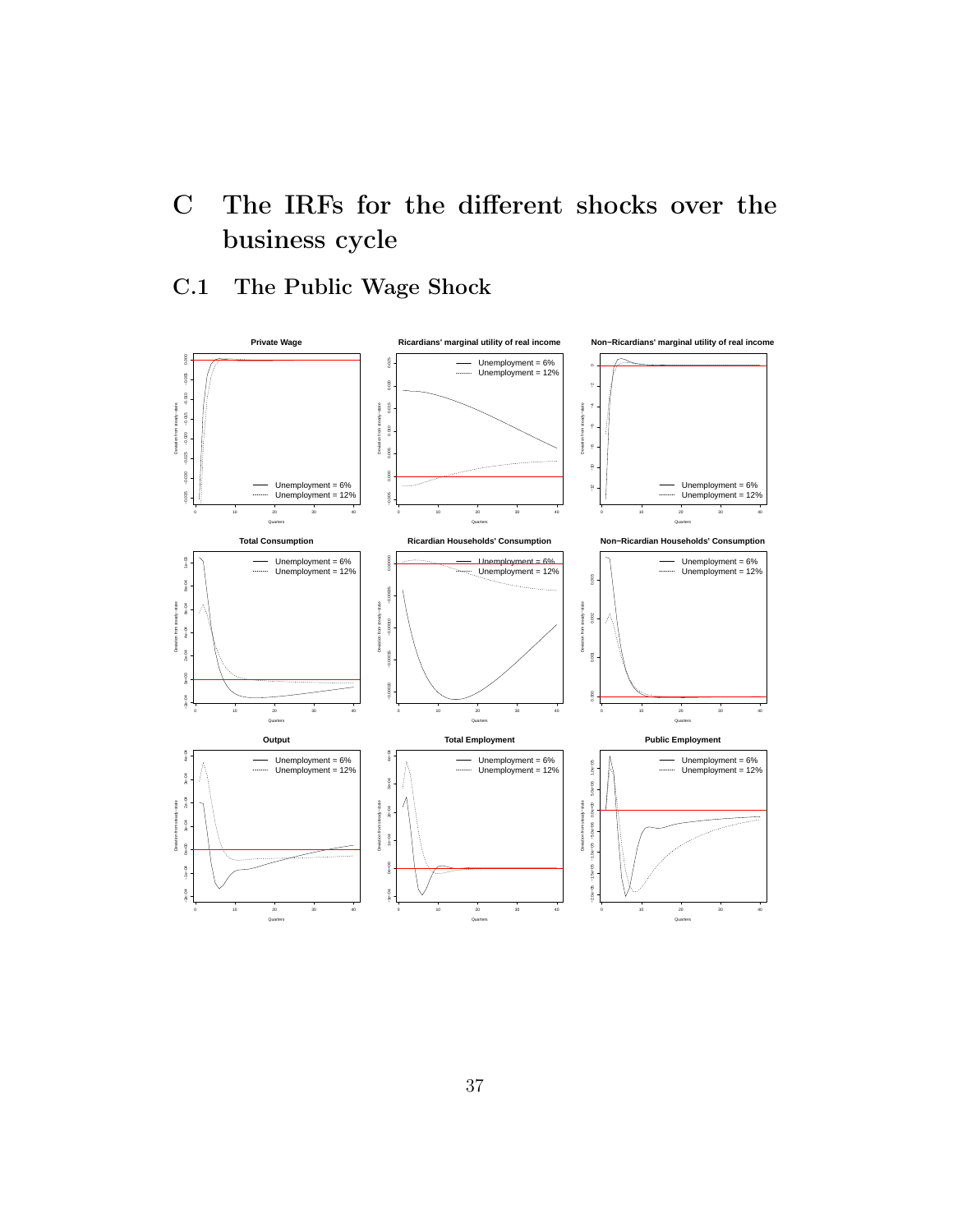

# C.2 The Wage Tax Shock

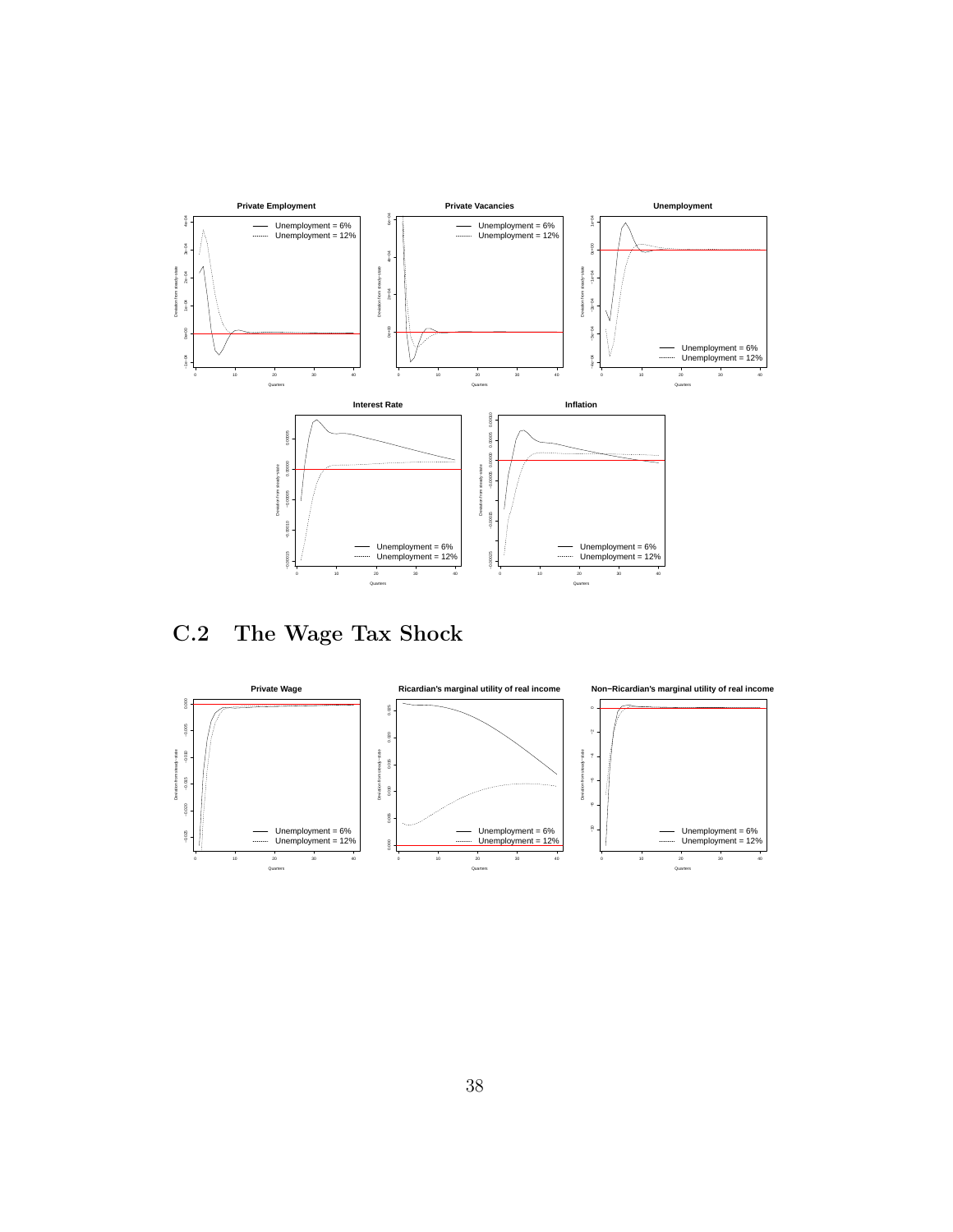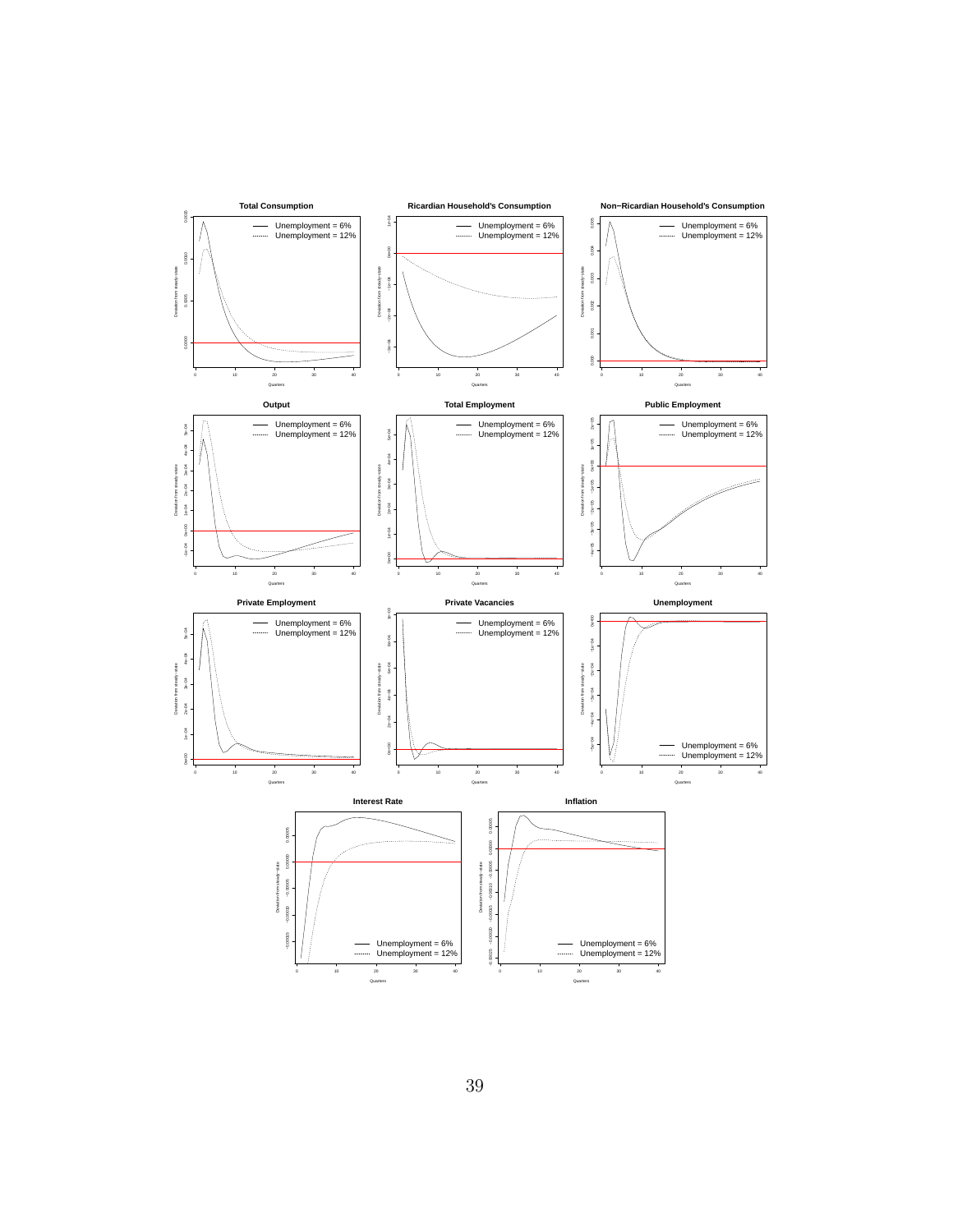# C.3 The Social Protection Tax Shock

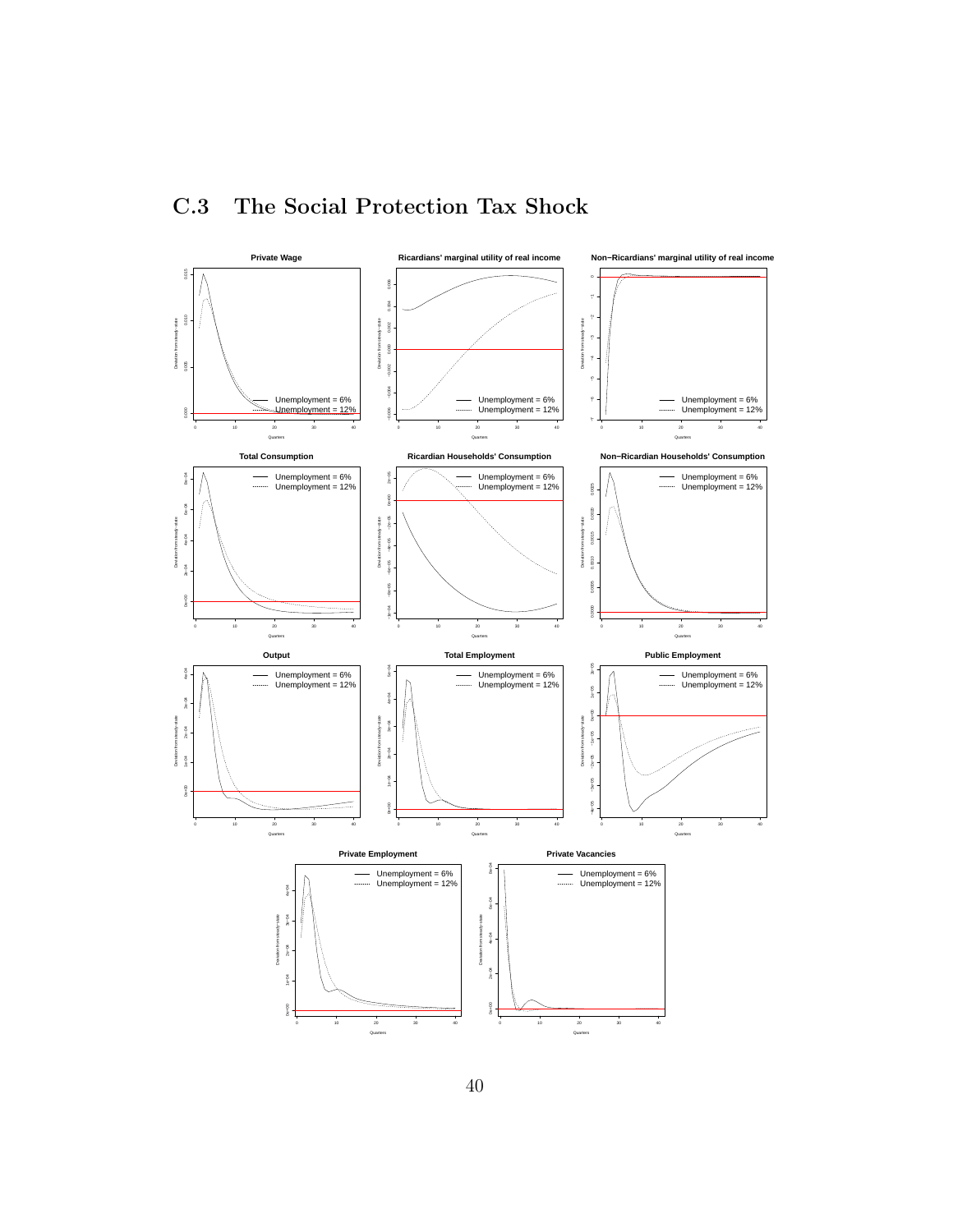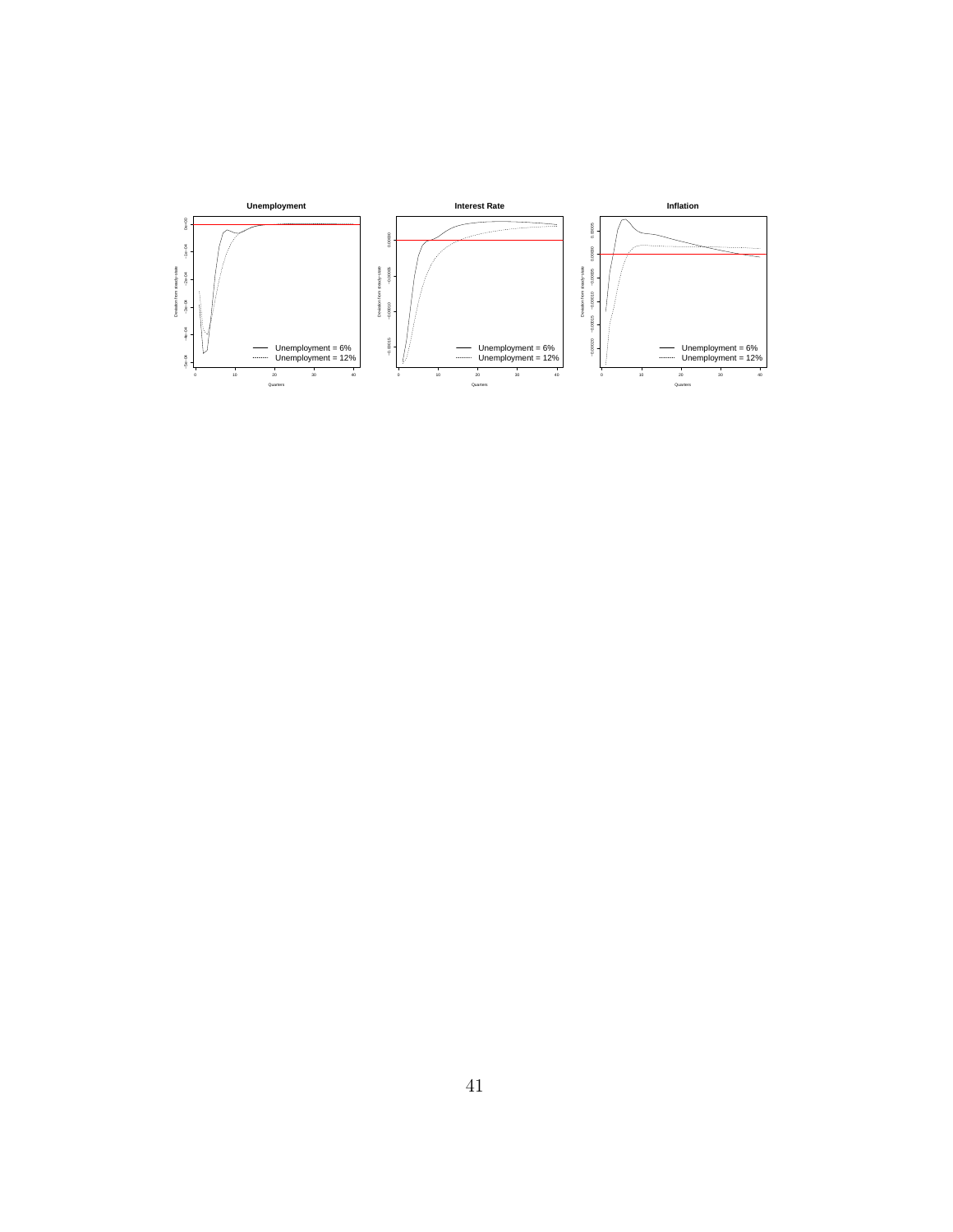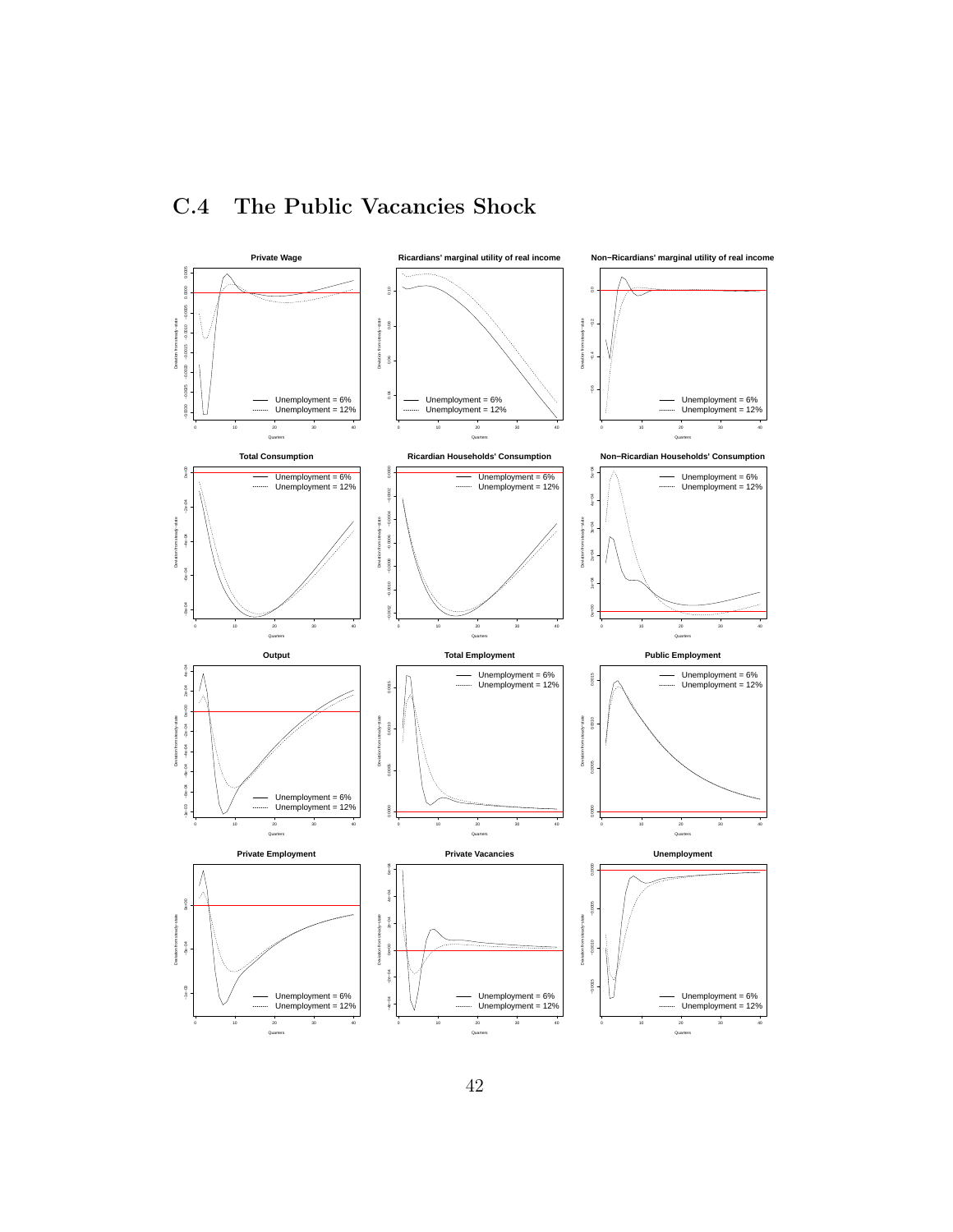

# C.4.1 Wage equation calculation

We start from the surplus' optimal sharing rule given by the equation  $(2.58)$ . Given that

$$
\frac{\partial \Upsilon_t}{\partial W_t^p} = (1 - \mu)(1 - \tau_t^w)\lambda_t^{rio}h + \mu(1 - \tau_t^w)\lambda_t^{rir}h,\tag{C.1}
$$

and

$$
\frac{\partial \Upsilon_t^{E_f}}{\partial W_t^p} = -(1 + \tau_t^{sp})h,\tag{C.2}
$$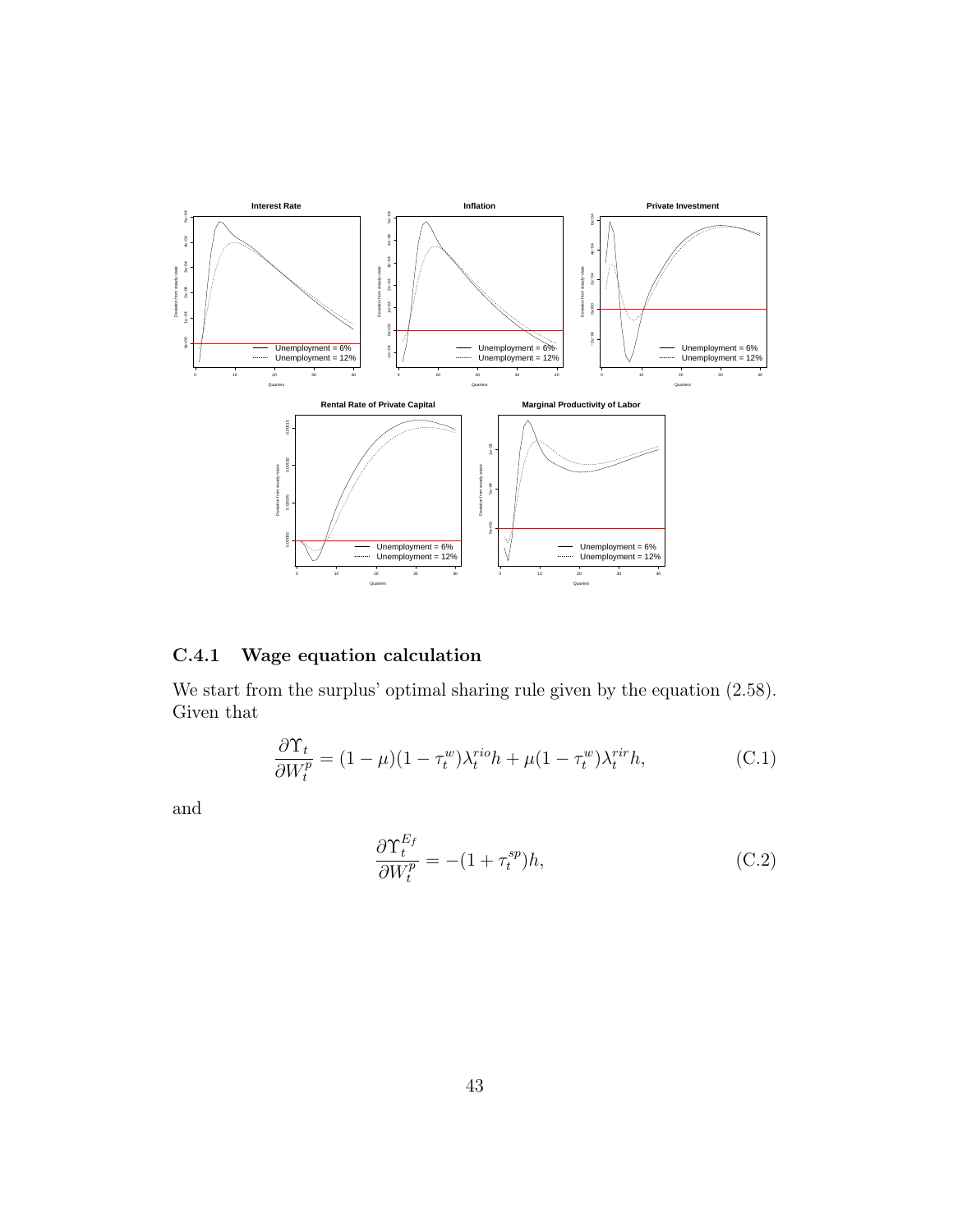and after giving to  $\Upsilon_t$  and  $\lambda_t^{E_f}$  $t_t^{E_f}$  their respective value described by equations(2.54) and (2.45), (2.58) yields

$$
\eta \left[ (1 - \mu)(1 - \tau_t^w) \lambda_t^{rio} + \mu (1 - \tau_t^w) \lambda_t^{rir} \right]
$$
\n
$$
\times \left[ (1 - \alpha) \frac{Y_t}{E_t^p} - (1 + \tau_t^{sp}) W_t^p h + (1 - \rho) \beta_{t, t+1} \lambda_{t+1}^{E_f} \right]
$$
\n
$$
= (1 - \eta)(1 + \tau_t^{sp}) \left\{ \mu \left[ (1 - \tau_t^w) \lambda_t^{rir} W_t^p h - \lambda_t^{rir} b + \frac{(1 - h - s)^{1 - \zeta} - (1 - s)^{1 - \zeta}}{1 - \zeta} \right] \right\}
$$
\n
$$
+ \beta E_t \left[ (1 - \rho)(1 - p_t^p)(\lambda_{t+1}^{E_{rp}} - \lambda_{t+1}^{S_r}) - p_t^g (1 - \rho)(\lambda_{t+1}^{E_{rq}} - \lambda_{t+1}^{S_r}) \right] \right]
$$
\n
$$
+ (1 - \mu) \left[ (1 - \tau_t^w) \lambda_t^{rio} W_t^p h - \lambda_t^{rio} b + \frac{(1 - h - s)^{1 - \zeta} - (1 - s)^{1 - \zeta}}{1 - \zeta} \right]
$$
\n
$$
+ \beta E_t \left[ (1 - \rho)(1 - p_t^p)(\lambda_{t+1}^{E_{op}} - \lambda_{t+1}^{S_o}) - p_t^g (1 - \rho)(\lambda_{t+1}^{E_{og}} - \lambda_{t+1}^{S_o}) \right] \right\}
$$

$$
\Leftrightarrow (1+\tau_t^{sp})(1-\tau_w)(\mu \lambda_t^{rir} + (1-\mu)\lambda_t^{rio})W_t^p h
$$
\n
$$
= \eta (1-\tau_t^w)(\mu \lambda_t^{rir} + (1-\mu)\lambda_t^{rio}) \left[ \frac{(1-\alpha)Y_t}{E_t^p} + (1-\rho)\beta_{t,t+1}\lambda_{t+1}^{E_f} \right]
$$
\n
$$
+ (1-\eta)(1+\tau_t^{sp}) \left[ [\mu \lambda_t^{rir} + (1-\mu)\lambda_t^{rio}]b + \frac{(1-s)^{1-\zeta} - (1-h-s)^{1-\zeta}}{1-\zeta} \right]
$$
\n
$$
- (1-\eta)(1+\tau_t^{sp})(1-\rho)(1-\rho_t^p)\beta E_t[\Upsilon_{t+1}]
$$
\n
$$
+ (1-\eta)(1+\tau_t^{sp})(1-\rho)p_t^q\beta E_t[\mu(\lambda_{t+1}^{E_{rg}} - \lambda_{t+1}^{S_r}) + (1-\mu)(\lambda_{t+1}^{E_{og}} - \lambda_{t+1}^{S_o})]
$$

Moreover, since equation (2.58) yields

$$
\beta E_t[\Upsilon_{t+1}] = \frac{\eta}{(1-\eta)} E_t \left[ \beta_{t,t+1} \frac{(1-\tau_{t+1}^w)(\mu \lambda_{t+1}^{rir} + (1-\mu) \lambda_{t+1}^{rio})}{(1+\tau_{t+1}^{sp})} \lambda_{t+1}^{E_f} \right],
$$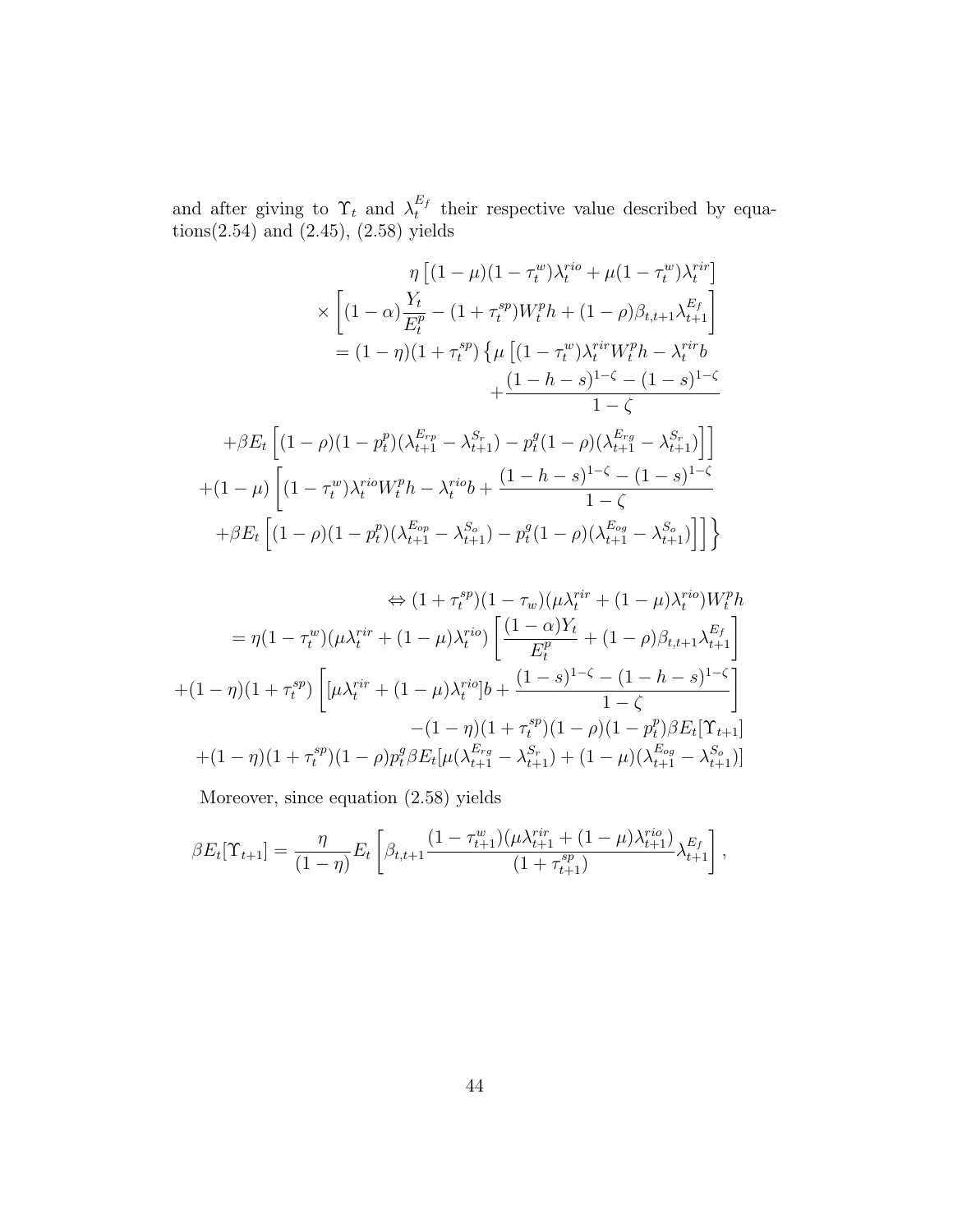we finally obtain

$$
\Leftrightarrow (1 + \tau_t^{sp})(1 - \tau_w)(\mu \lambda_t^{rir} + (1 - \mu) \lambda_t^{rio})W_t^p h
$$
\n
$$
= \eta (1 - \tau_t^w)(\mu \lambda_t^{rir} + (1 - \mu) \lambda_t^{rio}) \left[ \frac{(1 - \alpha)Y_t}{E_t^p} + \frac{1 - \rho}{1 + \tau_t^{sp}} E_t [\beta_{t, t+1} \lambda_{t+1}^{E_f}] \right]
$$
\n
$$
+ (1 - \eta)(1 + \tau_t^{sp}) \left[ (\mu \lambda_t^{rir} + (1 - \mu) \lambda_t^{rio}) b + \frac{(1 - s)^{1 - \zeta} - (1 - h - s)^{1 - \zeta}}{1 - \zeta} \right]
$$
\n
$$
- \eta (1 + \tau_t^{sp})(1 - p_t^p)(1 - \rho) E_t \left[ \beta_{t, t+1} \frac{(1 - \tau_{t+1}^w)}{(1 + \tau_{t+1}^{sp})} (\mu \lambda_{t+1}^{rir} + (1 - \mu) \lambda_t^{rio}) \lambda_{t+1}^{E_f} \right]
$$
\n
$$
+ (1 - \eta)(1 + \tau_t^{sp})(1 - \rho) p_t^g \beta E_t [\mu (\lambda_{t+1}^{E_{rg}} - \lambda_{t+1}^{S_r}) + (1 - \mu) (\lambda_{t+1}^{E_{og}} - \lambda_{t+1}^{S_o})]
$$

$$
(1 - \tau_t^w)W_t^p h = \eta \frac{(1 - \alpha)(1 - \tau_t^w)}{(1 + \tau_t^{sp})} \frac{Y_t}{E_t^p}
$$

$$
+ (1 - \eta) \left[ b + \frac{(1 - s)^{1 - \zeta} - (1 - h - s)^{1 - \zeta}}{(1 - \zeta)\mu \lambda_t^{rir} + (1 - \mu)\lambda_t^{rio}} \right]
$$

$$
+ \eta (1 - \rho) E_t \left\{ \beta_{t, t+1} \left[ 1 - (1 - p_t^p) \frac{(1 - \tau_{t+1}^w)}{(1 + \tau_{t+1}^{sp})} \tilde{\Lambda}_{t+1} \right] \lambda_{t+1}^{E_f} \right\}
$$

$$
+ (1 - \eta)(1 - \rho) p_t^g \beta E_t [\Lambda_t (\lambda_{t+1}^{E_{rg}} - \lambda_{t+1}^{S_r}) + (1 - \Lambda_t)(\lambda_{t+1}^{E_{og}} - \lambda_{t+1}^{S_o})] \tag{C.3}
$$

## C.4.2 Steady-State calculations

Starting from the long-run targeted values described in table 3, we now describe the steady-state calculations. We first assume that  $W_s^g = W_s^p$ .

From equation (2.1), one can easily define the value of total employment at the steady-state such as

$$
E_s^{tot} = 1 - U_s. \tag{C.4}
$$

From equation (2.2), the number of job seekers in the economy as a whole is equal to

$$
S_s = U_s + \rho E_s^{tot}.\tag{C.5}
$$

By definition, assuming that  $fracpub$  is the size of the public sector on the labor market, we can define the value of public employment as

$$
E_s^g = E_s^{tot} \times \frac{f}{\text{racpub.}} \tag{C.6}
$$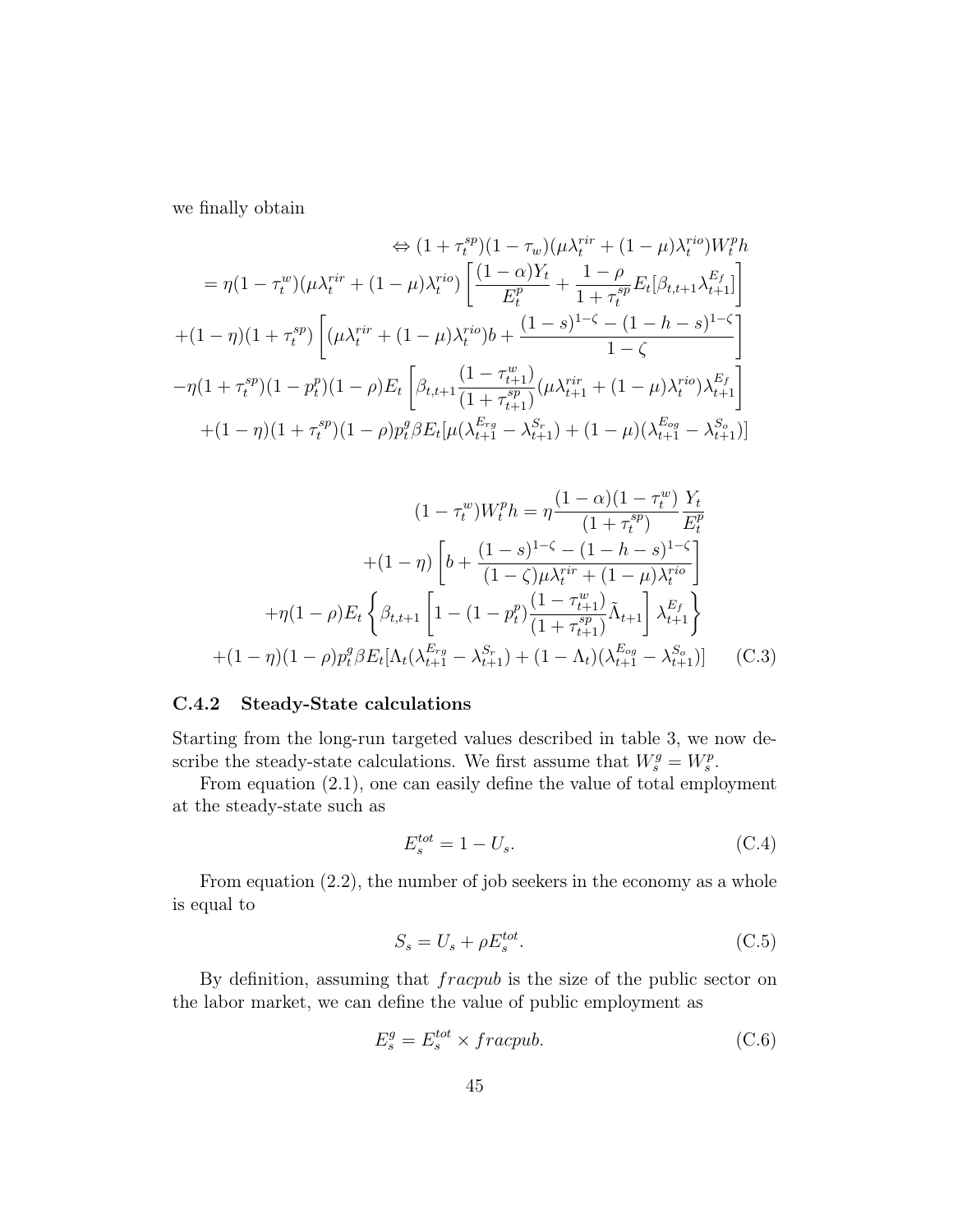Then, from equations (C.6) and (2.67), we define the value of private employment at the steady state as

$$
E_s^p = E_s^{tot} - E_s^g. \tag{C.7}
$$

By definition we have

$$
E_s^r = \mu E_s^{tot} \tag{C.8}
$$

and 
$$
E_s^o = (1 - \mu) E_s^{tot}
$$
 (C.9)

Thanks to equation (2.40), we can define

$$
V_s^p = \rho \frac{E_s^p}{q_s^p} \tag{C.10}
$$

and we assume similarly that

$$
V_s^g = \rho \frac{E_s^g}{q_s^g}.\tag{C.11}
$$

Joining the matching functions and the definition of the probability for a firm to fill its job, described by the equations (2.5) and (2.7) we are able to define the matching technology in each sector as

$$
\kappa_e^p = \frac{V_s^p q_s^p}{S_s^{\varphi^p}(V_s^p)^{1-\varphi^p}}
$$
\n(C.12)

$$
\kappa_e^g = \frac{V_s^g q_s^g}{S_s^{\varphi^g}(V_s^g)^{1-\varphi^g}}\tag{C.13}
$$

Thanks to the previous equations and to the equations (2.5), we can define the number of matches in each sector at the steady state as

$$
M_s^p = \kappa_e^p S_s^{\varphi^p} (V_s^p)^{1-\varphi^p}
$$
\n(C.14)

and 
$$
M_s^g = \kappa_e^g S_s^{\varphi^g} (V_s^g)^{1-\varphi^g}.
$$
 (C.15)

Thanks to equations  $(C.5)$ ,  $(C.14)$  and  $(C.15)$ , we can define the probability for a worker to find a job in each sector at the steady state as

$$
p_s^p = \frac{M_s^p}{S_s} \tag{C.16}
$$

and 
$$
p_s^g = \frac{M_s^g}{S_s}
$$
. (C.17)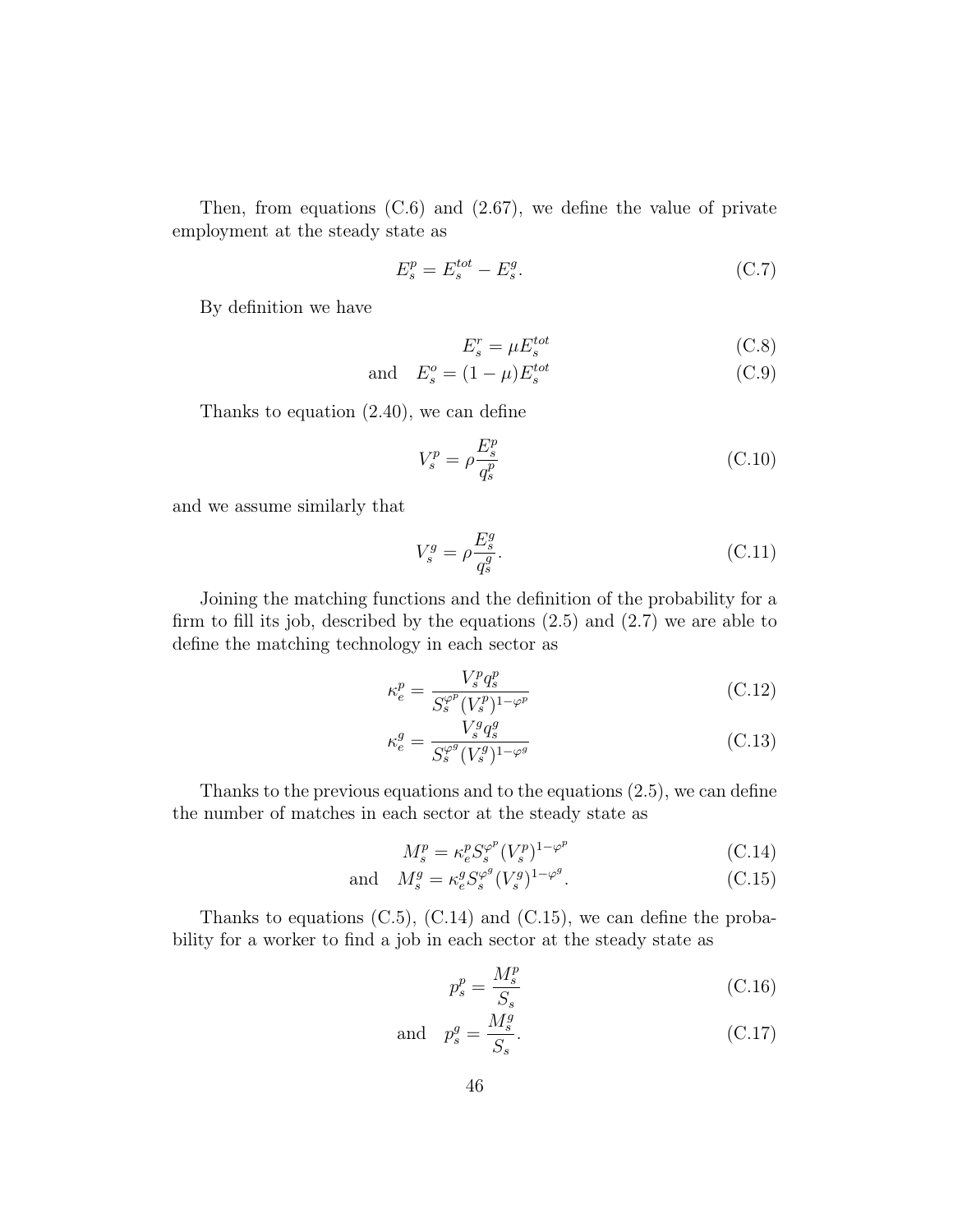According to equation (2.24) we have

$$
R_s^k = r_s + \delta^k - 1. \tag{C.18}
$$

We assume that at the steady-state, marginal cost is equal to the desired (flexible prices) markup such as

$$
mc_s = \frac{\varepsilon}{\varepsilon - 1}.
$$
\n(C.19)

Thanks to the previous equations and using equation (2.47), we can define the marginal cost of labor at the steady state such as

$$
x_s = (1 - \alpha)mc_s \left(\frac{Y_s}{E_s^p h}\right) - (1 + \tau_s^{sp} W_s^p h. \tag{C.20}
$$

From equation 2.25 and the definition of S  $\int I_t^o$  $I_{t-1}^o$  $\setminus$ , the steady-state of Tobin's Q is:

$$
Q_s = 1.\t\t(C.21)
$$

According to equation (2.46), we have

$$
k_s = \alpha m c_s \frac{Y_s}{R_s^k},\tag{C.22}
$$

while from aggregation we have

$$
k_s^o = \frac{k_s}{(1-\mu)}\tag{C.23}
$$

and 
$$
I_s^o = \frac{I_s}{(1-\mu)}.
$$
 (C.24)

Thanks to the equation (2.41), we can define the TPF at the steady-state as

$$
\epsilon_s^a = \frac{Y_s}{(K_s^g)^{\alpha^g} k_s^{\alpha} (E_s^p h)^{1-\alpha}}.
$$
\n(C.25)

According to the market clearing condition defines by equation (2.66), we have

$$
C_s = Y_s - C_g - I_g - Is.
$$
 (C.26)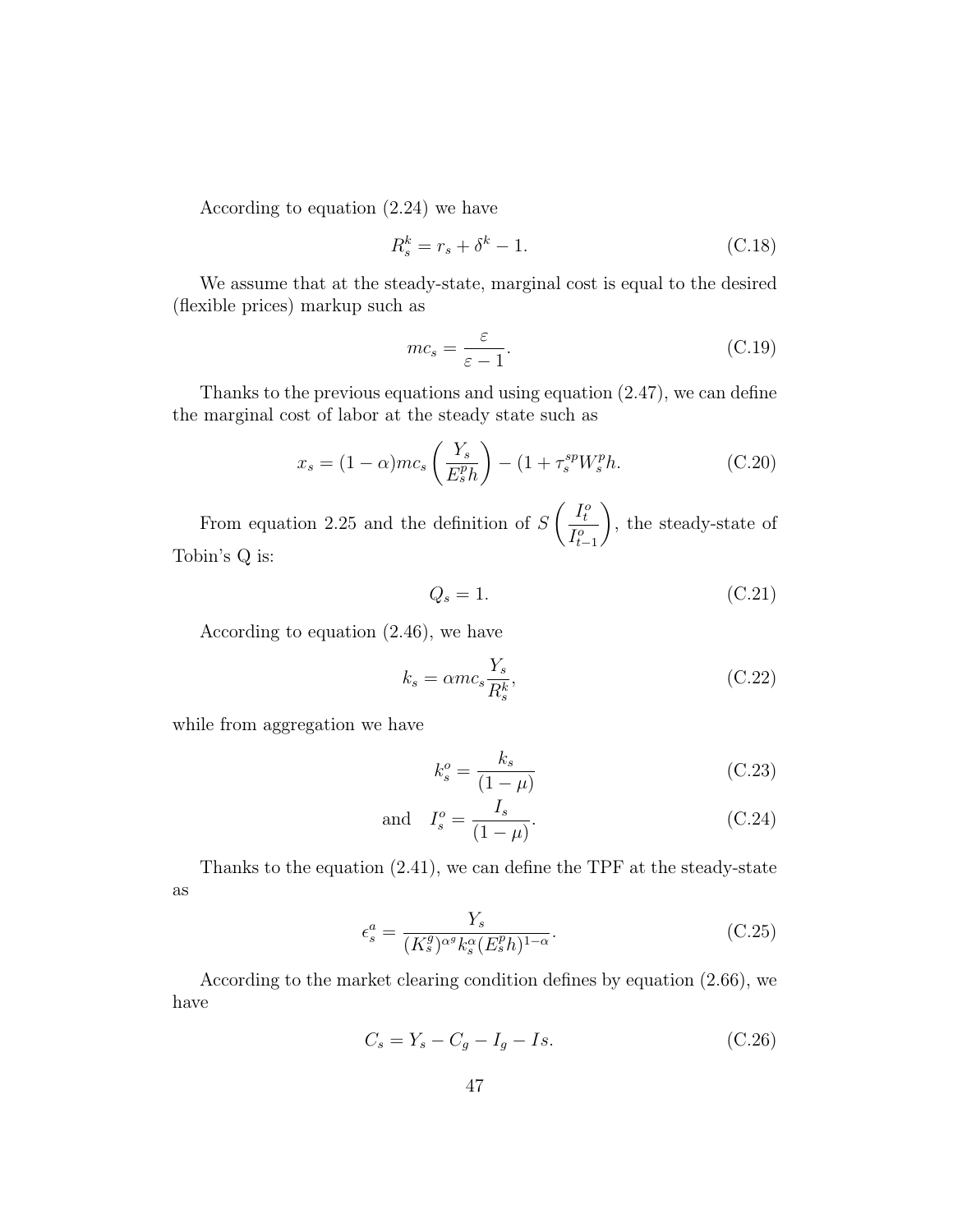The definition of the LMT given by equation (2.8) yields

$$
\theta_s^p = \frac{V_s^p}{S_s} \tag{C.27}
$$

and 
$$
\theta_s^g = \frac{V_s^g}{S_s}
$$
. (C.28)

Aggregation yields

$$
\theta_s = \theta_s^p + \theta_s^g. \tag{C.29}
$$

By construction, we have

$$
q_s^1 = \frac{\lambda_s^{rio} Y_s m c_s}{1 - \beta \theta^p \pi_s^{\epsilon - 1}}
$$
\n(C.30)

$$
q_s^2 = \frac{\lambda_s^{rio} Y_s}{1 - \beta \theta^p \pi_s^{\epsilon - 1}},\tag{C.31}
$$

and thanks to equation (2.52)

$$
p_s^{opt} = \frac{\varepsilon}{\varepsilon - 1} \frac{q_s^1}{q_s^2}.
$$
\n(C.32)

The value of a job at the steady-state for a firm is equal to

$$
\lambda_s^{Ef} = \frac{1 - \alpha}{1 - (1 - \rho)\beta} \frac{Y_s}{E_s^p} - \frac{1 + \tau_s^{sp}}{1 - (1 - \rho)\beta} W_s^p h. \tag{C.33}
$$

Thanks to the previous equations we can now define the value of posting a vacancy

$$
\kappa^v = \beta \left( \frac{(1-\alpha)Y_s}{E_s^p} - (1 + \tau_s^{sp} W_s^p h + (1-\rho)\beta \lambda_s^{Ef} \right) q_s^p. \tag{C.34}
$$

The utility function of the union at the steady state can be defined as

$$
\Upsilon_s = (1 - \mu)(\lambda_s^{E_{op}} - \lambda_s^{S_o}) + \mu(\lambda_s^{E_{rp}} - \lambda_s^{S_r}).
$$
\n(C.35)

Finally, by definition,

$$
mpl_s = \frac{(1 - \alpha)Y_s}{E_s^p h}.
$$
\n(C.36)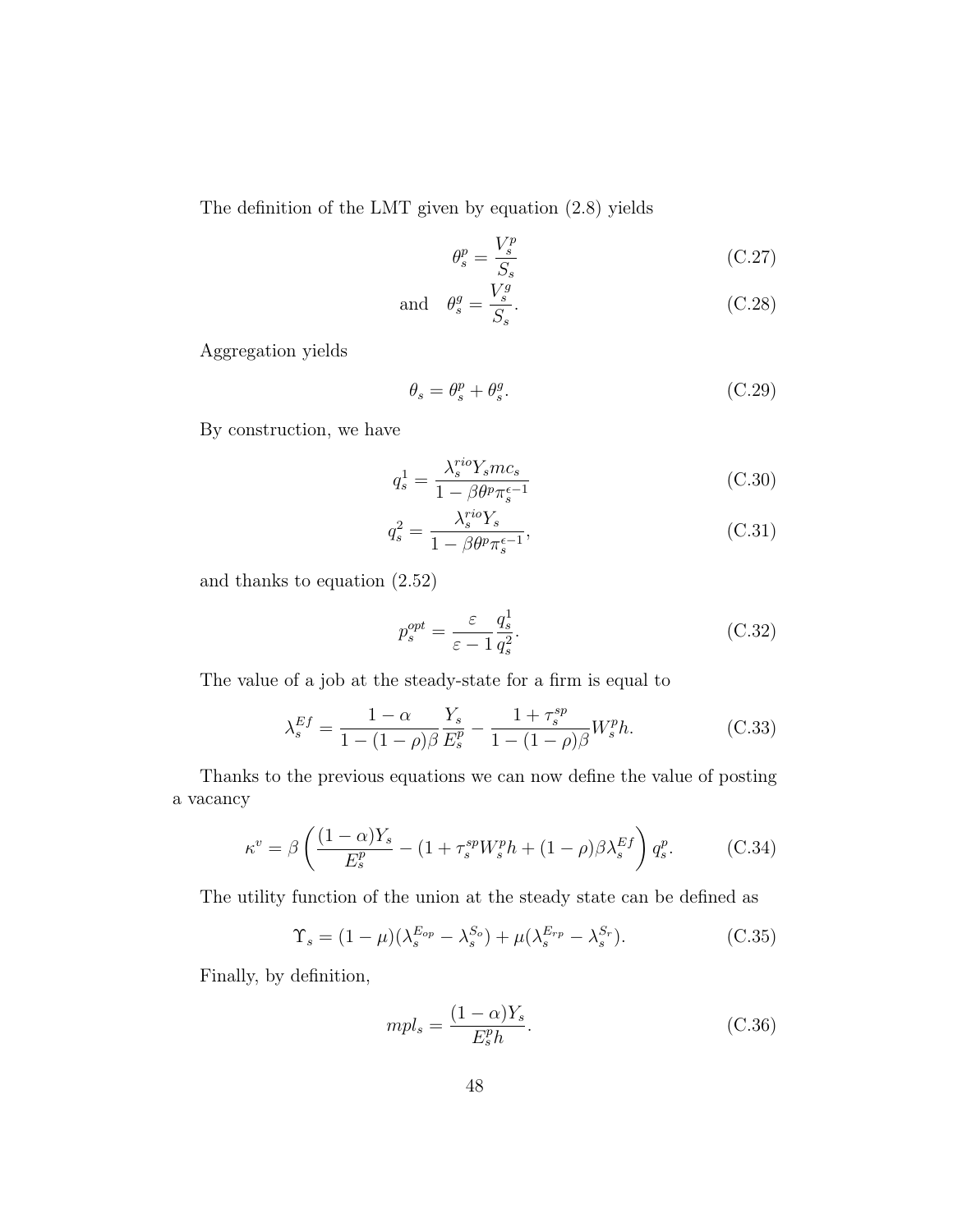Marginal utility of real income in terms of non-Ricardian consumption If we admit that  $W_s^g = W_s^p$ , the non-Ricardian consumption at the steady state can be expressed as

$$
C_s^r = \{ (1 - \tau_s^w) [E_s^r W_s^p h + (1 - E_s^r) b] \}^{\{1 + \tau_s^c\}} \tag{C.37}
$$

We express the Ricardians' consumption at the steady state in terms of wage as

$$
C_s^o = \frac{C_s - muC_s^r}{1 - mu}
$$
\n(C.38)

Then, the marginal utility of real income for Ricardian and non-Ricardian households can be expressed as

$$
\lambda_s^{rio} = \frac{1 - \beta H}{1 + \tau_s^c} [(1 - H)C_s^{o}]^{-\sigma_c}
$$

$$
\Leftrightarrow \lambda_s^{rio} = \frac{1 - \beta h}{1 + \tau_s^c} \left\{ (1 - H) \frac{1}{1 - \mu} \left\{ C_s \right\}
$$

$$
-\frac{\mu}{1 + \tau_s^c} [(1 - \tau_s^w) E_s^r W_s^p h + (1 - E_s^r) b] \right\}^{-\sigma_c}
$$
(C.39)

$$
\lambda_s^{rir} = (1 - \beta H)[(1 - H)C_s^r]^{-\sigma_c}
$$

$$
\Leftrightarrow \lambda_s^{rir} = \frac{1 - \beta H}{1 + \tau_s^c} \{ (1 - H)\{ (1 - \tau_s^w) [E_s^r W_s^p h + (1 - E_s^r) b] \} \}^{-\sigma_c} \quad \text{(C.40)}
$$

Workers' marginal utilities in terms of unemployment marginal utility

• For Ricardian workers

$$
\lambda_s^{E_{op}} = (1 - \tau_s^w) \lambda_s^{rio} W_s^p h
$$

$$
-\frac{1 - (1 - h - s)^{1 - \zeta}}{1 - \zeta} + (1 - \rho) \beta \lambda_s^{E_{o}p} + \rho \beta \lambda_s^{S_{o}}
$$

$$
\Leftrightarrow [1 - (1 - \rho) \beta] \lambda_s^{E_{op}} = (1 - \tau_s^w) \lambda_s^{rio} W_s^p h
$$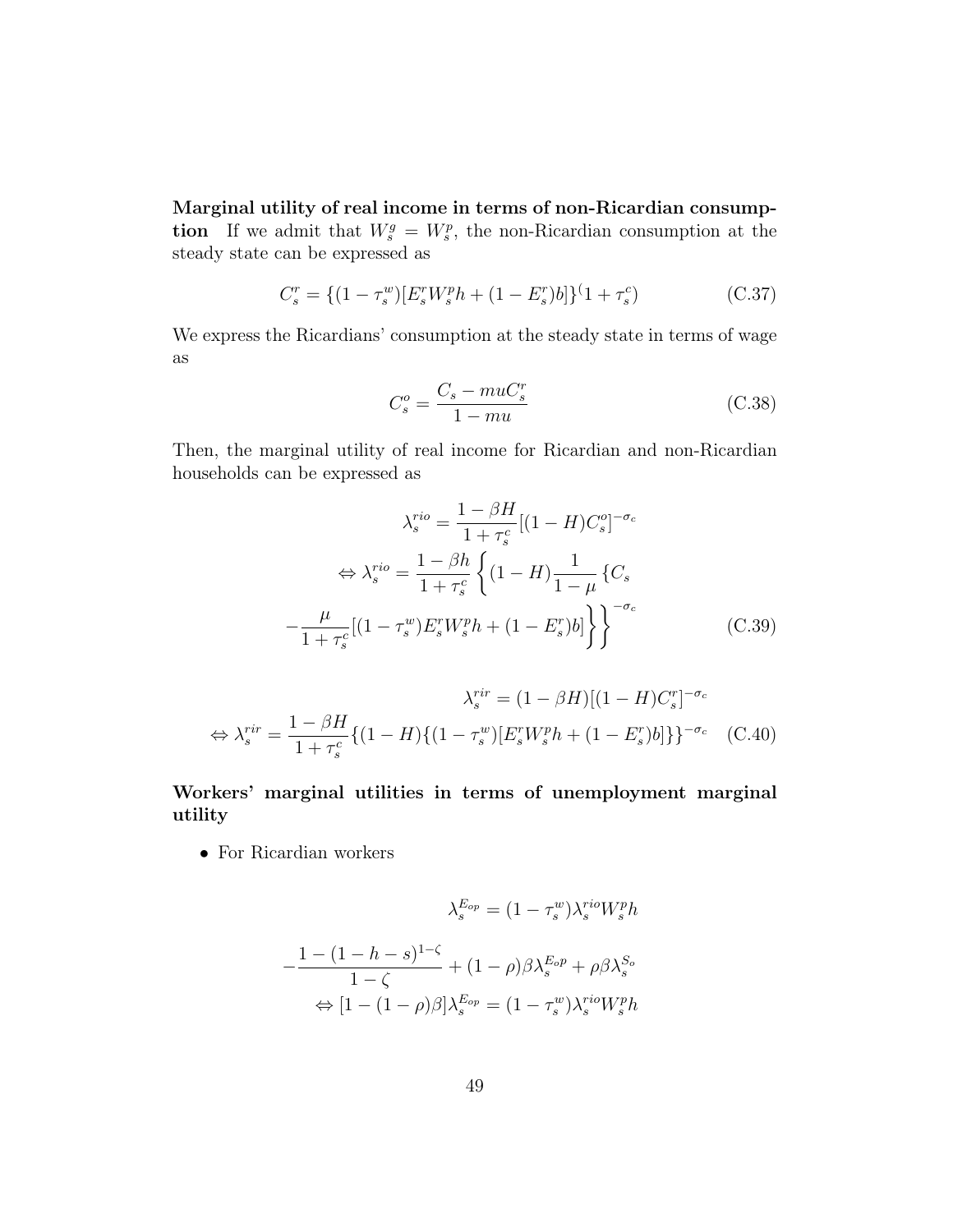$$
\frac{1 - (1 - h - s)^{1 - \zeta}}{1 - \zeta} + \rho \beta \lambda_s^{S_o}
$$

$$
\Leftrightarrow \lambda_s^{E_{op}} = \frac{1}{1 - (1 - \rho)\beta} \left[ (1 - \tau_s^w) W_s^p h \lambda_s^{rio} - \frac{1 - (1 - h - s)^{1 - \zeta}}{(1 - \zeta)} + \beta \rho \lambda_s^{S_{os}} \right]
$$
(C.41)

$$
\lambda_{s}^{E_{og}} = (1 - \tau_{s}^{w})\lambda_{s}^{rio}W_{s}^{g}h - \frac{1 - (1 - h - s)^{1 - \zeta}}{1 - \zeta} \n+ (1 - \rho)\beta\lambda_{s}^{E_{og}} + \rho\beta\lambda_{s}^{S_{o}} \n\Leftrightarrow [1 - (1 - \rho)\beta]\lambda_{s}^{E_{og}} = (1 - \tau_{s}^{w})\lambda_{s}^{rio}W_{s}^{g}h \n- \frac{1 - (1 - h - s)^{1 - \zeta}}{1 - \zeta} + \rho\beta\lambda_{s}^{S_{o}} \n\Leftrightarrow \lambda_{s}^{E_{og}} = \frac{1}{1 - (1 - \rho)\beta} \left[ (1 - \tau_{s}^{w})W_{s}^{g}h\lambda_{s}^{rio} - \frac{1 - (1 - h - s)^{1 - \zeta}}{(1 - \zeta)} + \beta\rho\lambda_{s}^{S_{os}} \right] \n\Leftrightarrow \lambda_{s}^{E_{og}} = \frac{1}{1 - (1 - \rho)\beta} \left[ (1 - \tau_{s}^{w})W_{s}^{p}h\lambda_{s}^{rio} - \frac{1 - (1 - h - s)^{1 - \zeta}}{(1 - \zeta)} + \beta\rho\lambda_{s}^{S_{os}} \right]
$$
(C.42)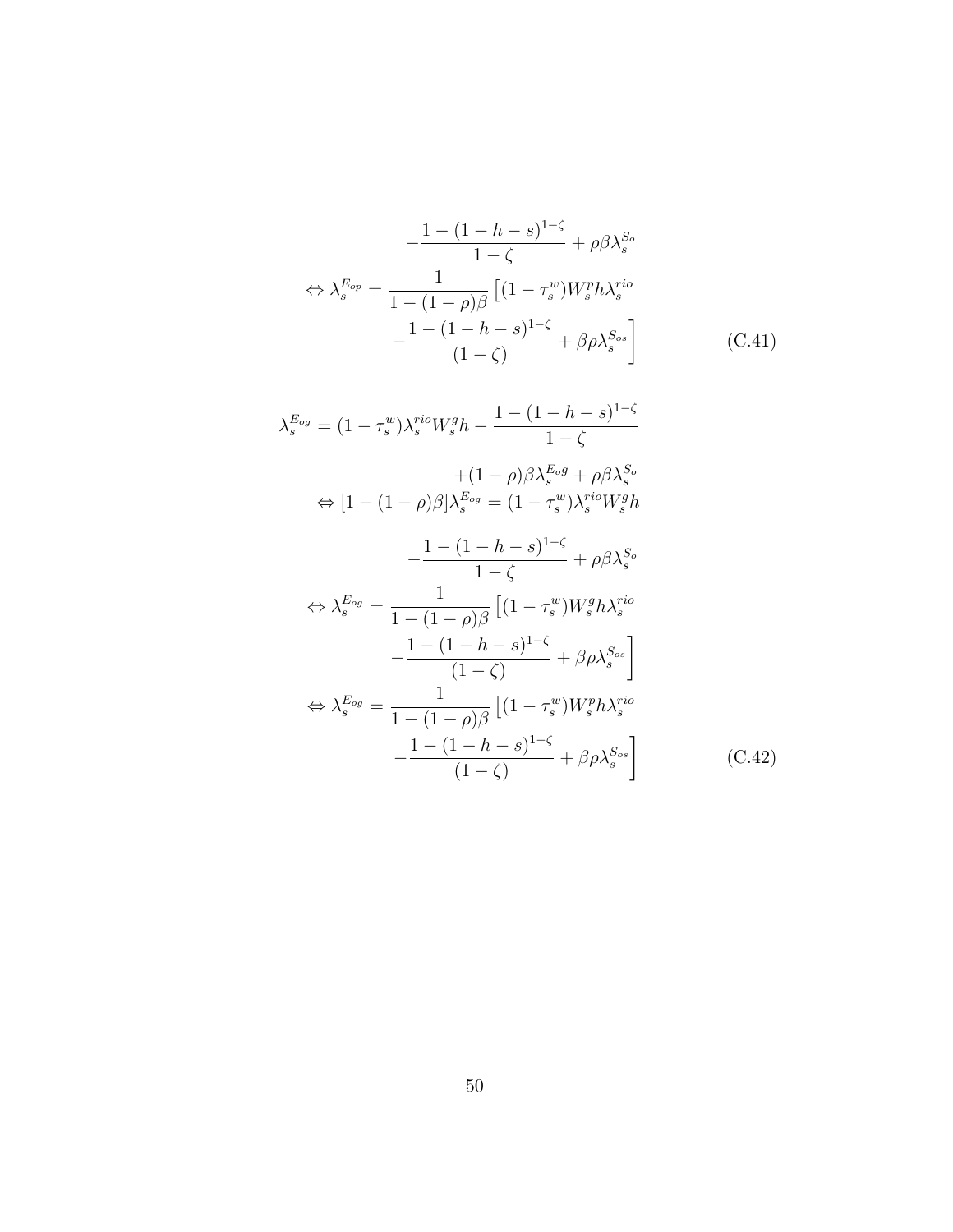$$
\lambda_{s}^{S_{o}} = b\lambda_{s}^{rio} - \frac{1 - (1 - s)^{1 - \zeta}}{1 - \zeta} + (1 - p_{s}^{p} - p_{s}^{q})\beta\lambda_{s}^{S_{o}}
$$

$$
+ \rho(p_{s}^{p} + p_{s}^{q})\beta\lambda_{s}^{S_{o}} + (1 - \rho)\beta[p_{s}^{p}\lambda_{s}^{E_{op}} + p_{s}^{q}\lambda_{s}^{E_{og}}]
$$

$$
\Leftrightarrow \lambda_{s}^{S_{o}}[1 - \beta + \beta(1 - \rho)(p_{s}^{p} + p_{s}^{q})] = b\lambda_{s}^{rio} - \frac{1 - (1 - s)^{1 - \zeta}}{1 - \zeta}
$$

$$
+ \frac{\beta(1 - \rho)(p_{s}^{p} + p_{s}^{q})}{1 - \beta(1 - \rho)}[(1 - \tau_{s}^{w})\lambda_{s}^{rio}W_{s}^{p}h - \frac{1 - (1 - h - s)^{1 - \zeta}}{1 - \zeta} + \beta\rho\lambda_{s}^{rio}]
$$

$$
\Leftrightarrow \lambda_{s}^{S_{o}}\left[1 - \beta + \beta(1 - \rho)(p_{s}^{p} + p_{s}^{q})\left(1 - \frac{\beta\rho}{1 - \beta(1 - \rho)}\right)\right]
$$

$$
= b\lambda_{s}^{rio} - \frac{1 - (1 - s)^{1 - \zeta}}{1 - \zeta}
$$

$$
+ \frac{\beta(1 - \rho)(p_{s}^{p} + p_{s}^{q})}{1 - \beta(1 - \rho)}\left[(1 - \tau_{s}^{w})\lambda_{s}^{rio}W_{s}^{p}h - \frac{1 - (1 - h - s)^{1 - \zeta}}{1 - \zeta}\right] \quad \text{(C.43)}
$$

$$
\Leftrightarrow \lambda_s^{S_o} = \frac{b\lambda_s^{rio} - B_1^S + B_2^S W_s^p h \lambda_s^{rio}}{B_3^S} \tag{C.44}
$$

with

$$
B_1^S = \frac{1 - (1 - s)^{1 - \zeta}}{1 - \zeta} + \frac{\beta (1 - \rho)(p_s^p + p_s^q)}{1 - (1 - \rho)\beta} \frac{1 - (1 - h - s)^{1 - \zeta}}{(1 - \zeta)}
$$

$$
B_2^S = \frac{\beta (1 - \rho)(p_s^p + p_s^q)}{1 - \beta (1 - \rho)} (1 - \tau_s^w)
$$

$$
B_3^S = 1 - \beta + \beta (1 - \rho)(p_s^p + p_s^q) \left(1 - \frac{\beta \rho}{1 - \beta (1 - \rho)}\right)
$$

 $\bullet\,$  For non-Ricardian workers

In a similar way, we obtain

$$
\lambda_s^{E_{rp}} = \frac{1}{1 - (1 - \rho)\beta} \left[ (1 - \tau_s^w) W_s^p h \lambda_s^{rir} - \frac{1 - (1 - h - s)^{1 - \zeta}}{(1 - \zeta)} + \beta \rho \lambda_s^{S_{rs}} \right]
$$
(C.45)